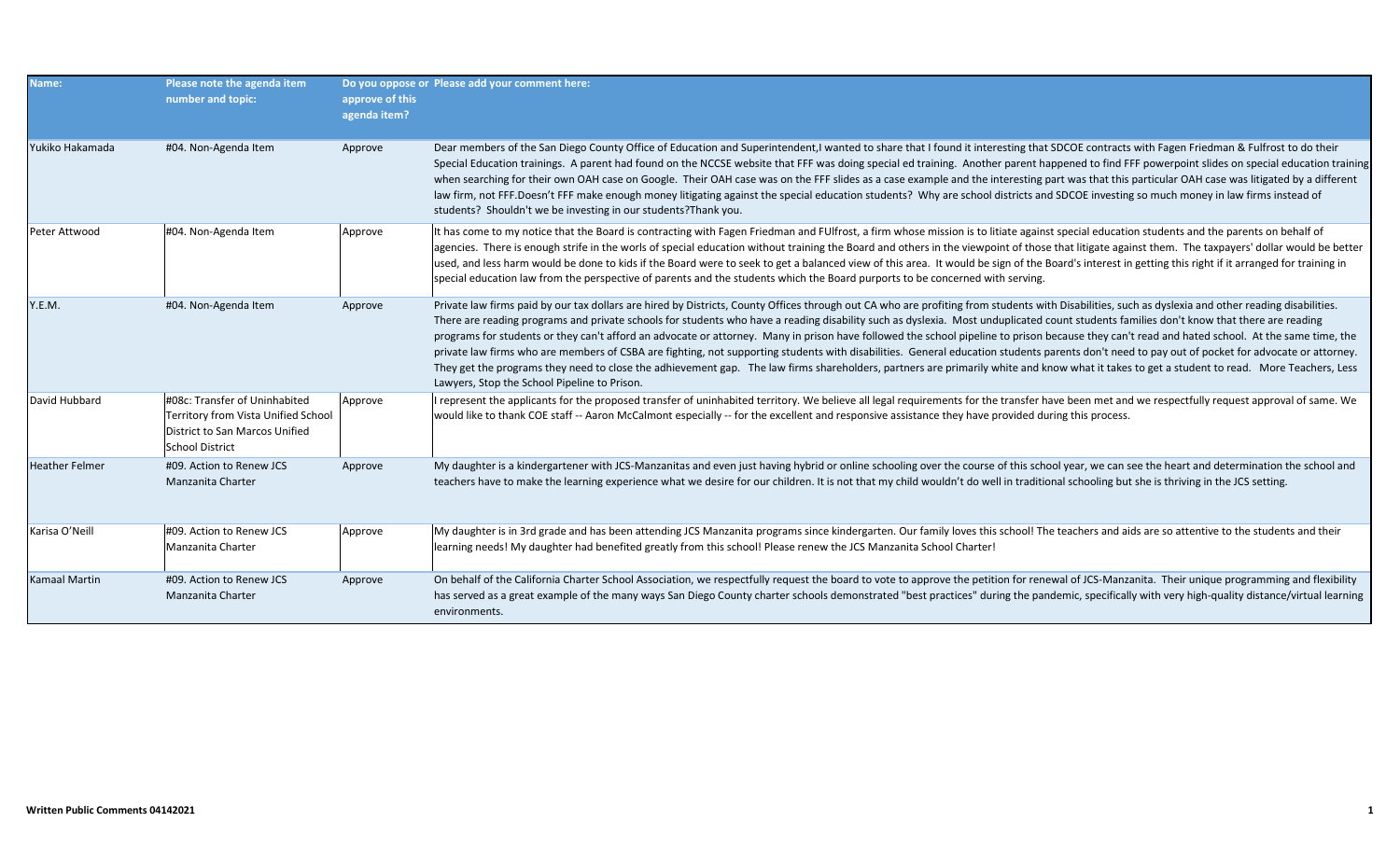| Name:             | Please note the agenda item                                                             |                                 | Do you oppose or Please add your comment here:                                                                                                                                                                                                                                                                                                                                                                                                                                                                                                                                                                                                                                                                                                                                                                                                                                                                                                                                                                                                                                                                                                                                                                                                                                                                                                                                                                                                                                                                                                                                                                                                                                                                                                                                                                                                                                                                                                                                                                                                                                                                                                                                                                                                                                                                                                                                                                                                                                                                                                                                                                                                                                                                                                                                                                                                                                                                                                                                                                                                                                                                                                                                                                                                                                                                                                                                                  |
|-------------------|-----------------------------------------------------------------------------------------|---------------------------------|-------------------------------------------------------------------------------------------------------------------------------------------------------------------------------------------------------------------------------------------------------------------------------------------------------------------------------------------------------------------------------------------------------------------------------------------------------------------------------------------------------------------------------------------------------------------------------------------------------------------------------------------------------------------------------------------------------------------------------------------------------------------------------------------------------------------------------------------------------------------------------------------------------------------------------------------------------------------------------------------------------------------------------------------------------------------------------------------------------------------------------------------------------------------------------------------------------------------------------------------------------------------------------------------------------------------------------------------------------------------------------------------------------------------------------------------------------------------------------------------------------------------------------------------------------------------------------------------------------------------------------------------------------------------------------------------------------------------------------------------------------------------------------------------------------------------------------------------------------------------------------------------------------------------------------------------------------------------------------------------------------------------------------------------------------------------------------------------------------------------------------------------------------------------------------------------------------------------------------------------------------------------------------------------------------------------------------------------------------------------------------------------------------------------------------------------------------------------------------------------------------------------------------------------------------------------------------------------------------------------------------------------------------------------------------------------------------------------------------------------------------------------------------------------------------------------------------------------------------------------------------------------------------------------------------------------------------------------------------------------------------------------------------------------------------------------------------------------------------------------------------------------------------------------------------------------------------------------------------------------------------------------------------------------------------------------------------------------------------------------------------------------------|
|                   | number and topic:                                                                       | approve of this<br>agenda item? |                                                                                                                                                                                                                                                                                                                                                                                                                                                                                                                                                                                                                                                                                                                                                                                                                                                                                                                                                                                                                                                                                                                                                                                                                                                                                                                                                                                                                                                                                                                                                                                                                                                                                                                                                                                                                                                                                                                                                                                                                                                                                                                                                                                                                                                                                                                                                                                                                                                                                                                                                                                                                                                                                                                                                                                                                                                                                                                                                                                                                                                                                                                                                                                                                                                                                                                                                                                                 |
|                   |                                                                                         |                                 |                                                                                                                                                                                                                                                                                                                                                                                                                                                                                                                                                                                                                                                                                                                                                                                                                                                                                                                                                                                                                                                                                                                                                                                                                                                                                                                                                                                                                                                                                                                                                                                                                                                                                                                                                                                                                                                                                                                                                                                                                                                                                                                                                                                                                                                                                                                                                                                                                                                                                                                                                                                                                                                                                                                                                                                                                                                                                                                                                                                                                                                                                                                                                                                                                                                                                                                                                                                                 |
| Marisa Herrera    | #09. Action to Renew JCS<br>Manzanita Charter                                           | Approve                         | Honorable Member of SDCOE: I am here to speak on behalf of Julian Charter School -Manzanita . Our family has been associated with JCS for the past 26 years, having graduated 5 children<br>through the program and having one 8th grader currently in the program. Our 5 eldest children have gone on to become 1) a police officer serving a city in San Diego County 2) an electrician and<br>large construction machine operator who volunteers her time to work on construction projects nationwide 3) a film teacher working at a school for autistic children 4) a supervisor working on city<br>building projects and 5) a teacher working with the deaf and ASL community. Our 6th child, currently an 8th grader, has the goal of playing for the San Diego State Girl's Basketball Team while<br>pursuing a career in science. Each of our children was very different, as any parent knows, yet each one, through JCS was able to explore their unique interests. If one struggled in math, their JCS<br>educational facilitator would suggest we slow down, change curriculum, or add a tutor- no problem. If they loved a certain genre or scope of reading they were assigned unit studies to explore<br>that and dig deeper and learn more. If the program was too easy, JCS challenged them and moved them up to a different math, reading, or science level. A few of my children even benefited by<br>taking college courses concurrently in advanced math and sciences. In short, the education they received at JCS was tailor-made for each one of them. As a parent, I could not ask for more. There<br>certainly is no "child left behind" in the story of JCS. Over the years, I have found that every educational facilitator my children have worked with has exhibited a positivity and passion for the<br>work they do with all of the JCS students. They expand the horizons of each student, helping them not to see hurdles or limitations but to continue at their own unique pace, to wherever they<br>want to go with their education. JCS opened up to them opportunities that I am certain would not have been there for them if they were 1 of 30 students in a class or 1 of 180 students on a<br>teachers roster. Sadly, many of today's best intentioned educators are limited by this real struggle to maintain the pace and curriculum as they note that some students are not challenged<br>enough, while others fall through the cracks. Three minutes sirs, is not enough time to tell you the wealth of educational opportunities my children have experienced while in JCS. They have been<br>able, through this home study program, combined with on-site classes, to pursue their education, their passions, and their hobbies. Our children have received the kind of education we all wish<br>we could've had and it is our hope that you continue to value what Julian Charter School contributes to the community. I ask you to consider JCS, as we parents and and students do, as a jewel in<br>the educational community. The education, motivation, opportunity and passion that they have shared with their students over the years has made and will continue to make a very real<br>difference in the lives of people. Thank you for your time and please do the right thing by voting to renew the charter for JCS-Manzanita. ita |
| Mary Altbaum      | #09. Action to Renew JCS<br>Manzanita Charter                                           | Approve                         | It is vital for the future of our city, state, nation, and world that all of our children receive an education that will inspire and support their unique skills and personalities. Every child has gifts to<br>share with this world. But not every child processes learning in the same way. Charter schools are an amazing resource for brilliant kids who flourish when given the chance to be taught in a way<br>that differs from public schools. My daughter, who felt lost in public school, is now shining at JCS Manzanita. She wishes the weekends away becuase she can't wait for school to start again (and<br>that's even being online right now)! Please give every student a chance to make this world a better place by allowing their unique light to shine. Please renew the JCS charter and help change the<br>lives of our kids and their futures, which is our future as well.                                                                                                                                                                                                                                                                                                                                                                                                                                                                                                                                                                                                                                                                                                                                                                                                                                                                                                                                                                                                                                                                                                                                                                                                                                                                                                                                                                                                                                                                                                                                                                                                                                                                                                                                                                                                                                                                                                                                                                                                                                                                                                                                                                                                                                                                                                                                                                                                                                                                                            |
| <b>Emily Wahl</b> | #10. and #11. Renewal of Literacy<br><b>First Charter and Material Revision</b>         | Approve                         | I have been a teacher at LFCS for 13 years, and my children now attend this school. I stay as a teacher because I see the dedication the admin, office staff, teachers, and support staff have for our<br>kids. They make me a better person, a better teacher, and a better mom. I recommend the charter renewal for 7 years, because the kids here thrive under the care of our teachers. I've seen<br>children's and families' lives completely changed because of the values we've instilled in our students, and I know some of these families would have been broken and lost without the<br>intervention and dedication of the teachers and administration. Please approve of the high school address, because these students need a high school that not only continues to provide the same<br>values as the lower elementary school, but also provides the students with a new, state-of-the-art facility to accelerate their academic achievements and success.                                                                                                                                                                                                                                                                                                                                                                                                                                                                                                                                                                                                                                                                                                                                                                                                                                                                                                                                                                                                                                                                                                                                                                                                                                                                                                                                                                                                                                                                                                                                                                                                                                                                                                                                                                                                                                                                                                                                                                                                                                                                                                                                                                                                                                                                                                                                                                                                                       |
| Caleb Jappe       | #10. and #11. Renewal of Literacy Approve<br><b>First Charter and Material Revision</b> |                                 | Literacy First is an excellent school and they serve the community. Please renew their charter for 7 years and approve their plan to build a High School.                                                                                                                                                                                                                                                                                                                                                                                                                                                                                                                                                                                                                                                                                                                                                                                                                                                                                                                                                                                                                                                                                                                                                                                                                                                                                                                                                                                                                                                                                                                                                                                                                                                                                                                                                                                                                                                                                                                                                                                                                                                                                                                                                                                                                                                                                                                                                                                                                                                                                                                                                                                                                                                                                                                                                                                                                                                                                                                                                                                                                                                                                                                                                                                                                                       |
| Linn Dunton       | #10. and #11. Renewal of Literacy<br>First Charter and Material Revision                | Approve                         | I am asking you to please grant a 7 year Charter Renewal to a 2021 California Distinguished School-Literacy First Charter Schools. I am also asking you grant the Material revision and add the<br>address of new high high school (to be built) into our Charter Renewal.                                                                                                                                                                                                                                                                                                                                                                                                                                                                                                                                                                                                                                                                                                                                                                                                                                                                                                                                                                                                                                                                                                                                                                                                                                                                                                                                                                                                                                                                                                                                                                                                                                                                                                                                                                                                                                                                                                                                                                                                                                                                                                                                                                                                                                                                                                                                                                                                                                                                                                                                                                                                                                                                                                                                                                                                                                                                                                                                                                                                                                                                                                                      |
| Nina Maroki       | #10. and #11. Renewal of Literacy Approve<br><b>First Charter and Material Revision</b> |                                 | Hi, the Lfcs schools are the best schools I suggest any child to go to. I one thousand percent approve the renewal of literacy charter school because I would rather send my son there than any<br>other school. I have pride in this charter school and I feel comfortable sending my son here, it would be a dream come true for this message to approve. Thank you so much!                                                                                                                                                                                                                                                                                                                                                                                                                                                                                                                                                                                                                                                                                                                                                                                                                                                                                                                                                                                                                                                                                                                                                                                                                                                                                                                                                                                                                                                                                                                                                                                                                                                                                                                                                                                                                                                                                                                                                                                                                                                                                                                                                                                                                                                                                                                                                                                                                                                                                                                                                                                                                                                                                                                                                                                                                                                                                                                                                                                                                  |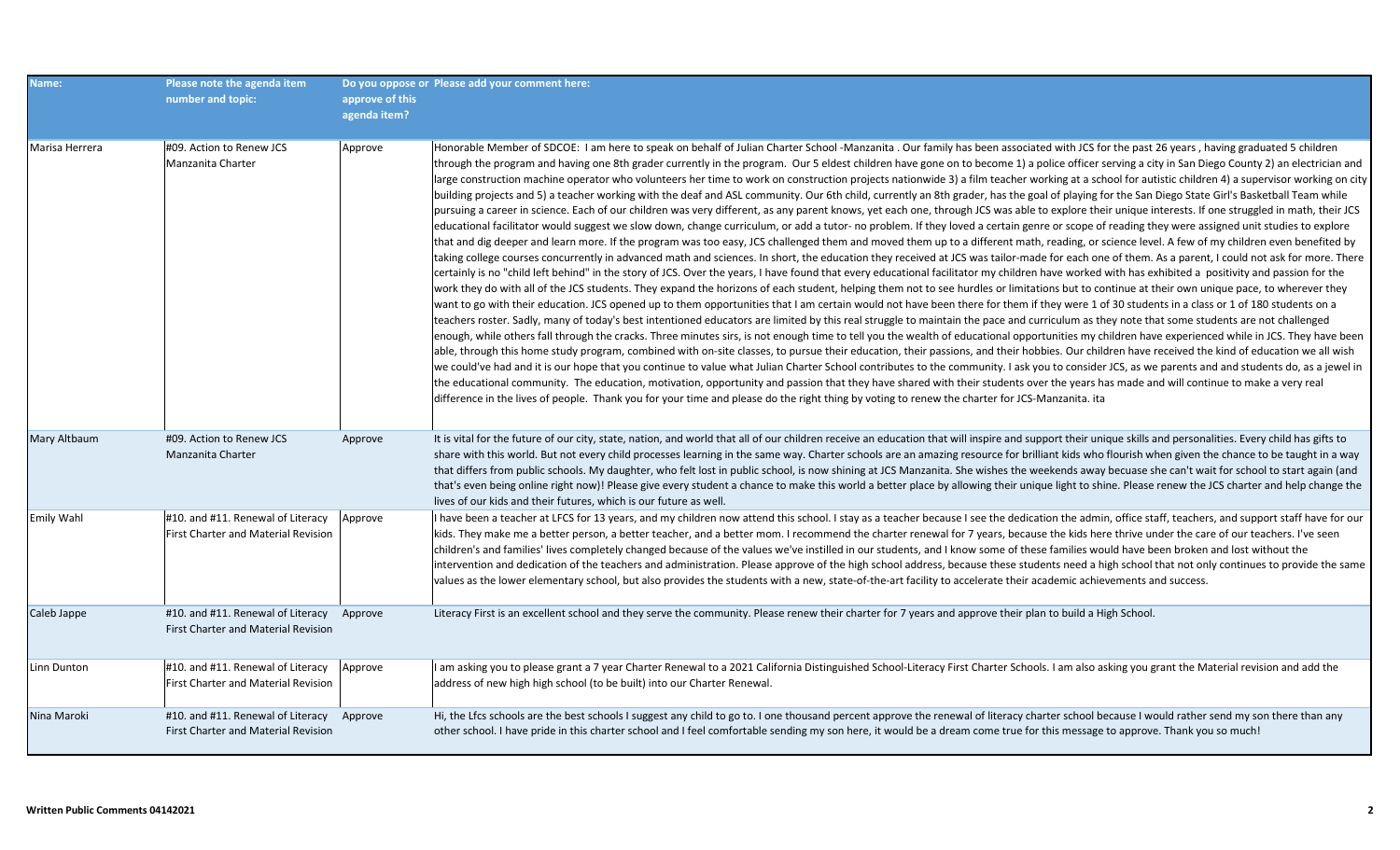| Name:            | Please note the agenda item<br>number and topic:                                 | approve of this<br>agenda item? | Do you oppose or Please add your comment here:                                                                                                                                                                                                                                                                                                                                                                                                                                                                                                                                                                                                                                                                                                                                                                                                                                                                                                                                                                                                                                                                                                                                                                                                          |
|------------------|----------------------------------------------------------------------------------|---------------------------------|---------------------------------------------------------------------------------------------------------------------------------------------------------------------------------------------------------------------------------------------------------------------------------------------------------------------------------------------------------------------------------------------------------------------------------------------------------------------------------------------------------------------------------------------------------------------------------------------------------------------------------------------------------------------------------------------------------------------------------------------------------------------------------------------------------------------------------------------------------------------------------------------------------------------------------------------------------------------------------------------------------------------------------------------------------------------------------------------------------------------------------------------------------------------------------------------------------------------------------------------------------|
| Melissa Eddery   | #10. and #11. Renewal of Literacy<br>First Charter and Material Revision         | Approve                         | I am writing to request that the board award Literacy First Charter Schools an award of a seven year charter term. The schools have continued to provide an excellent education for my children<br>for the past 14 years. They have proven this and deserve to be rewarded for their excellence in education. I am also writing that the board approve the charter revision to add the address of the<br>new high school yet to be built in El Cajon. I am excited for my children to continue their wonderful education at this new location. Thank you for your time. Melissa Eddery                                                                                                                                                                                                                                                                                                                                                                                                                                                                                                                                                                                                                                                                  |
| Joan Martin      | #10. and #11. Renewal of Literacy Approve<br>First Charter and Material Revision |                                 | Please approve the charter for Literacy First Schools. The school is a California Distinguished School and has a long track record of success in the community. I have taught at the school for 13<br>years and I can attest to the positive impact this school has had on students, families, and community members. Because of its position as a distinguished school, Literacy First deserves a seven<br>year charter renewal. In addition, the material revision with the addition of the high school will provide families with a quality education kindergarten through twelfth grade. Thank you for<br>allowing students and their families the opportunity of a free, quality public education.                                                                                                                                                                                                                                                                                                                                                                                                                                                                                                                                                 |
| Arianna Bogart   | #10. Renewal of the Charter for<br>Literacy First Charter                        | Approve                         | I've had the privilege to teach at LFCS for four years. I am now an LFCS parent of a Kindergartener. LFCS has had years of academic excellence because they care for each and every one of their<br>students. The whole child is loved and taught and therefore successful. LFCS is a heart warming community of staff and parents working together to raise the next generation. Teachers are given<br>the freedom to be creative and students are taught based on their needs. Kids love going to school because they are seen and heard. I am asking to please approve the new address for the high<br>school as well as a 7 year charter term. Thank you!                                                                                                                                                                                                                                                                                                                                                                                                                                                                                                                                                                                           |
| Sharon Soto      | #10. Renewal of the Charter for<br>Literacy First Charter                        | Approve                         | Literacy First Charter School needs to have the 7 year charter term. This is a very responsible educational facility. My great grand daughter has been going here for eight years and I am expecting<br>her to be able to attend for five more years. I was hoping for her to go to the new high school on Jamacha in another year. I am hoping to see the approval of the charter revision by adding the<br>address for the high school, to be built, on Jamacha. Thank you.                                                                                                                                                                                                                                                                                                                                                                                                                                                                                                                                                                                                                                                                                                                                                                           |
| Elizabeth Barker | #10. Renewal of the Charter for<br>Literacy First Charter                        | Approve                         | 7 years of great education for the children of San Diego is not too much to ask with a school like lfcs and the great achievements in education we have made! Please also add the high school<br>address. Thank you!                                                                                                                                                                                                                                                                                                                                                                                                                                                                                                                                                                                                                                                                                                                                                                                                                                                                                                                                                                                                                                    |
| Dana Rounds      | #10. Renewal of the Charter for<br><b>Literacy First Charter</b>                 | Approve                         | Literacy First Charter School has a proven track record of excellence in serving its students from K-12th grades. I have three children who have attended and graduated from the LFCS family with<br>my fourth set to graduate in June from Liberty Charter High School. I believe in what this school stands for and am beyond thrilled with the way my children have been nurtured and encouraged in<br>this environment, preparing them for college. I feel that it would be in the best interest in saving both time and money for the SDCOE to grant LFCS the 7 year renewal. In order for the continued<br>growth of LCHS I ask for the approval of the material revision of the address for the new high school on Jamacha. This will provide a smaller high school opportunity for families wishing to<br>continue with the LFCS education as well as potential new students wishing for a smaller campus environment. Thank you                                                                                                                                                                                                                                                                                                                |
| Karen            | #10. Renewal of the Charter for<br>Literacy First Charter                        | Approve                         | I fully support the renewal of LFCS' charter - for 7 years because it is a high performing school and has been for 20 years!                                                                                                                                                                                                                                                                                                                                                                                                                                                                                                                                                                                                                                                                                                                                                                                                                                                                                                                                                                                                                                                                                                                            |
| Eva Bradley      | #10. Renewal of the Charter for<br>Literacy First Charter                        | Approve                         | LFCS has been providing excellent education to my son since the kindergarten, he is excelling above California average in all subjects and that is thanks to dedicated teachers and administrators of<br>LFCS. I ask you to renew LFCS chapter for next 7 years as they have proven their commitment to outstanding education.                                                                                                                                                                                                                                                                                                                                                                                                                                                                                                                                                                                                                                                                                                                                                                                                                                                                                                                          |
| Jessica Delgado  | #10. Renewal of the Charter for<br>Literacy First Charter                        | Approve                         | Hello, My name is Jessica Delgado. I'm writing "In Favor" of renewing Literacy First Charter School. Both of my kids love Literacy First Charter School. My daughter has been attending since<br>Kindergarten and is now in the 2 nd grade. My son is in the 5 th grade and has been attending LFCS since the beginning of 4 th grade. He was struggling socially at his previous school and was<br>not receiving the support he needed. He is receiving the support he needs and has been thriving at LFCS. Not all schools are equal for all kids! At LFCS, the students are known, loved, taught grit,<br>integrity, leadership & to be great members of their community. My husband and I are continually grateful that our kids are at LFCS. Everything they do, they work to do with excellence. Their<br>long standing reputation is why they have a wait list for students & families who are wanting to attend our school. During these COVID times, the Administration, Teachers & Staff have & continue<br>to work so hard to make it possible for our children to be in school. I ask that you would please renew our charter for another 7 years. Because, once again, not all schools are equal for all kids!<br>Thank you for your time. |
| Nicole Allen     | #10. Renewal of the Charter for<br>Literacy First Charter                        | Approve                         | Literacy First Charter Schools have gone over and above for it's students every year, but especially this year. They are back in session and are following all guidelines. Because of this school, my<br>three sons have had the opportunity of a great education. Most CA students have not been given this. Please renew Literacy First's charter for 7 years. They are and have always done what is<br>best for students. More schools should follow their example. My sons have attended Literacy schools K-12.                                                                                                                                                                                                                                                                                                                                                                                                                                                                                                                                                                                                                                                                                                                                     |
| Gail Stroben     | #10. Renewal of the Charter for<br>Literacy First Charter                        | Approve                         | I am asking that you approve a 7 year charter term for Literacy First Charter School. They have had great success as a school over the years, and their high test scores and attendance record prove<br>that. I believe they have earned the seven year renewal time frame.                                                                                                                                                                                                                                                                                                                                                                                                                                                                                                                                                                                                                                                                                                                                                                                                                                                                                                                                                                             |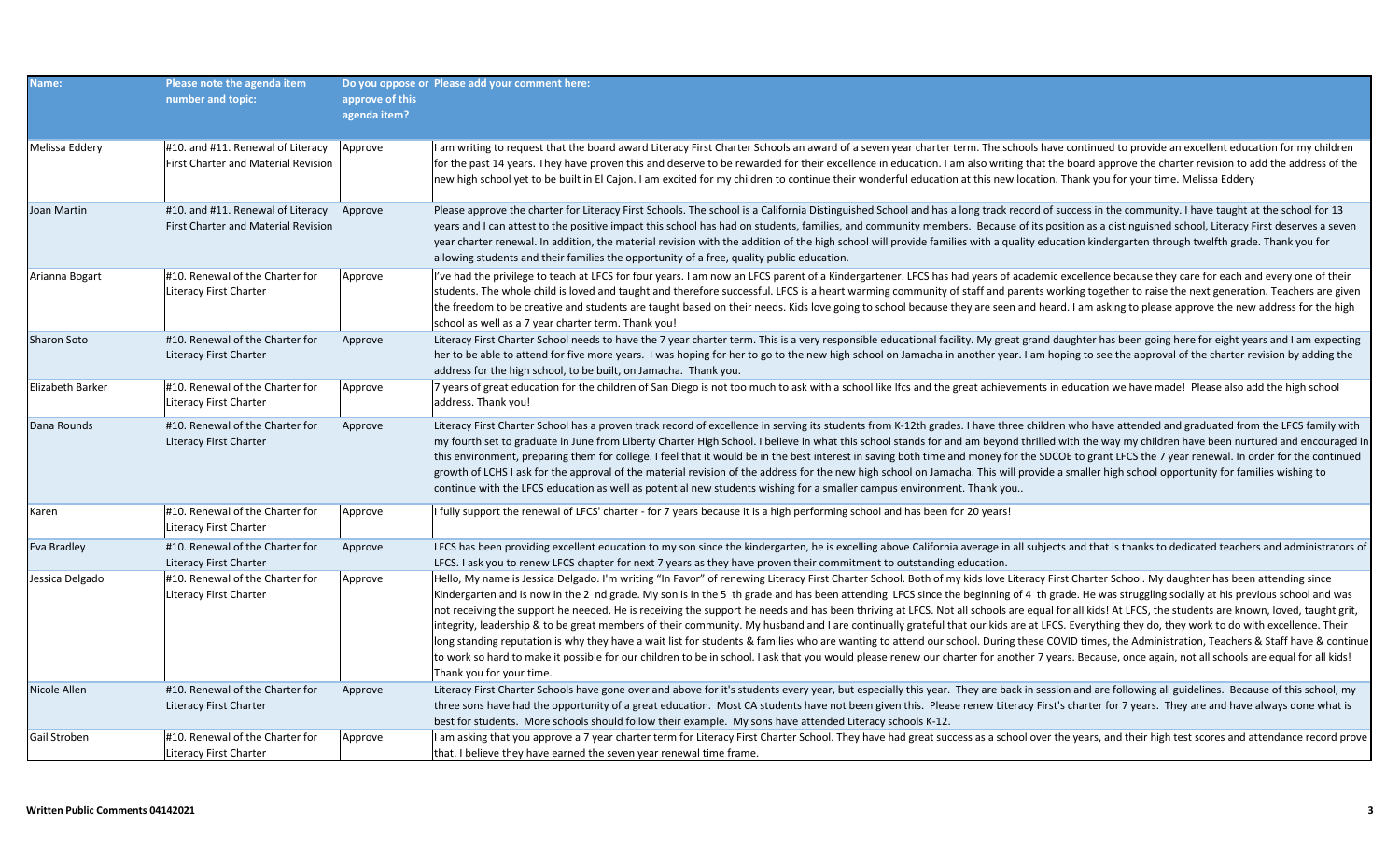| Name:                  | Please note the agenda item<br>number and topic:                       | approve of this<br>agenda item? | Do you oppose or Please add your comment here:                                                                                                                                                                                                                                                                                                                                                                                                                                                                                                                                                                                                                                                                               |
|------------------------|------------------------------------------------------------------------|---------------------------------|------------------------------------------------------------------------------------------------------------------------------------------------------------------------------------------------------------------------------------------------------------------------------------------------------------------------------------------------------------------------------------------------------------------------------------------------------------------------------------------------------------------------------------------------------------------------------------------------------------------------------------------------------------------------------------------------------------------------------|
| Jennifer Burr          | #10. Renewal of the Charter for<br>Literacy First Charter              | Approve                         | I am a parent of two students at Literacy First Charter School, and I ask that you please grant them charter renewal with a 7 year term. LFCS provides a wonderful education, which is supported<br>by test scores, and also help the students to develop strong character. Students are challenged to do their best, and any who struggle are given the help they need to succeed. I am always<br>impressed with the quality of education that my children receive, and with how well the teachers and staff know the students. No one gets lost in the crowd. My children have had a wonderful<br>experience at LFCS, and I again ask that you approve their renewal with a 7 year term. Thank you for your consideration! |
| Steve Robinson         | #10. Renewal of the Charter for<br>Literacy First Charter              | Approve                         | Please renew Literacy First Charter Schools' charter for the full 7 year term.                                                                                                                                                                                                                                                                                                                                                                                                                                                                                                                                                                                                                                               |
| Jamie Robinson         | #10. Renewal of the Charter for<br>Literacy First Charter              | Approve                         | Literacy First has been serving children in East County for almost 20 years. I have been an employee and both of my children attend LFCS. Literacy First is a stellar school. My children are known<br>and are receiving an excellent education. I highly encourage the Board to approve the renewal of this high performing charter school for the max term of 7 years.                                                                                                                                                                                                                                                                                                                                                     |
| Linsey Wildey          | #10. Renewal of the Charter for<br>Literacy First Charter              | Approve                         | LFCS has been faithful to provide excellent education for the past 20 years, please renew it's charter for another 7 years. Thank you.                                                                                                                                                                                                                                                                                                                                                                                                                                                                                                                                                                                       |
| <b>Kasey Nickerson</b> | #10. Renewal of the Charter for<br><b>Literacy First Charter</b>       | Approve                         | I am truly blessed to have worked at Literacy First Charter School for the last two years. All of the staff and administration at these schools go above and beyond to provide the best education for<br>all students. At this school, every student is known and we strive for greatness every day. I am asking for Literacy First to be approved for a seven year charter.                                                                                                                                                                                                                                                                                                                                                 |
| Kimberly Zierman       | #10. Renewal of the Charter for<br>Literacy First Charter              | Approve                         | I respectfully urge the Board to approve the LFCS petition for renewal for the longest time allowed under AB 1505 - 7 years. As a top performing school in the state, please allow the<br>administration of LFCS to have the time to do what they do best: Educate. Ignite. Empower. And create literate, lifelong learners and citizens. The 20 year history of LFCS clearly demonstrates<br>their success and the longest renewal possible (7 years) will give them more time to focus on education.                                                                                                                                                                                                                       |
| Sarah Butler           | #10. Renewal of the Charter for<br>Literacy First Charter              | Approve                         | We are asking for the renewal of Literacy First's Charter with a 7 year charter term. Being a school in the top 2% of all California schools, and the recent passing of AB1505 allowing 7 years, we<br>don't see any reason why this would not be possible. This would allow all the manpower it takes for the renewal process to focus on the students for an additional two years, which is always the<br>goal at LFCS! Thank you for your support!                                                                                                                                                                                                                                                                        |
| Tina Wells             | #10. Renewal of the Charter for<br><b>Literacy First Charter</b>       | Approve                         | I have been a parent at LFCS/LCHS for nearly 12 years. This school is committed to excellence in developing the whole person, both academics and character. Because of their high performance<br>and 20 year track record, I believe the school should be granted a 7 year charter and the addition of the new high school.                                                                                                                                                                                                                                                                                                                                                                                                  |
| Sarah Fredricks        | #10. Renewal of the Charter for<br><b>Literacy First Charter</b>       | Approve                         | Hello, please approve a renewal for Literacy First Charter School for 7 year term. This school has been a great school for my kids and the community. Thank you.                                                                                                                                                                                                                                                                                                                                                                                                                                                                                                                                                             |
| <b>Robert Peterson</b> | #10. Renewal of the Charter for<br>Literacy First Charter              | Approve                         | I urge the Board to approve Literacy First Charter School a 7-year term in light of its outstanding reputation and rank in the top 2 percent of California schools. high performers should receive high<br>marks and be rewarded for their efforts.                                                                                                                                                                                                                                                                                                                                                                                                                                                                          |
| <b>Kamaal Martin</b>   | #10. Renewal of the Charter for<br>Literacy First Charter              | Approve                         | The California Charter School Association is pleased endorse Literacy First Charter School for a 7-year renewal term. We look forward to our continued collaboration with SDCOE finding ways to<br>showcase the great things organizations like LFCS are doing for students and families, creating opportunities for other schools and school districts to to build stronger learning communities that<br>benefit public education within our county as a whole.                                                                                                                                                                                                                                                             |
| <b>MYLA FIELDS</b>     | #11. Material revision Literacy First   Oppose<br>Charter School       |                                 | Chase and Jamacha is already overly congested. 854 additional cars from a school in that location would be dangerous and harm our neighborhood which already has Valhalla High serving it close<br>by. It will negatively impact our quality of life.                                                                                                                                                                                                                                                                                                                                                                                                                                                                        |
| Karen                  | #11. Material revision Literacy First Approve<br><b>Charter School</b> |                                 | I support the material revision that will add the Jamacha address for the High School Campus (LCHS) as the building plans have been approved by the County.                                                                                                                                                                                                                                                                                                                                                                                                                                                                                                                                                                  |
| Bette L. Pegas         | #11. Material revision Literacy First   Oppose<br>Charter School       |                                 | I am a retired middle and high school teacher and a strong supporter of education. I am also a frequent driver on Chase Avenue in the morning and afternoon--the times when more than 100<br>students or their parents will be using the same road that I and countless commuters are using it. Please find another location for your school.                                                                                                                                                                                                                                                                                                                                                                                |
| Mahir Alkatib          | #11. Material revision Literacy First Oppose<br>Charter School         |                                 | Traffic is already bad on Chase. It is only one lane. During school time, the traffic would be even more packed than it usually is.                                                                                                                                                                                                                                                                                                                                                                                                                                                                                                                                                                                          |
| Merna                  | #11. Material revision Literacy First   Oppose<br>Charter School       |                                 | Location for the school is not a good idea. The size of the lot also isn't enough to build a school there. The intersection is already busy.                                                                                                                                                                                                                                                                                                                                                                                                                                                                                                                                                                                 |
| Angela Daly            | #11. Material revision Literacy First Oppose<br><b>Charter School</b>  |                                 | The blood of children will be on your hands if you proceed with the construction of this school at this site!! This is an incredibly dangerous proposition, and you know it! If you truly valued children<br>and not your ability to make a buck, you will find a safer location elsewhere!                                                                                                                                                                                                                                                                                                                                                                                                                                  |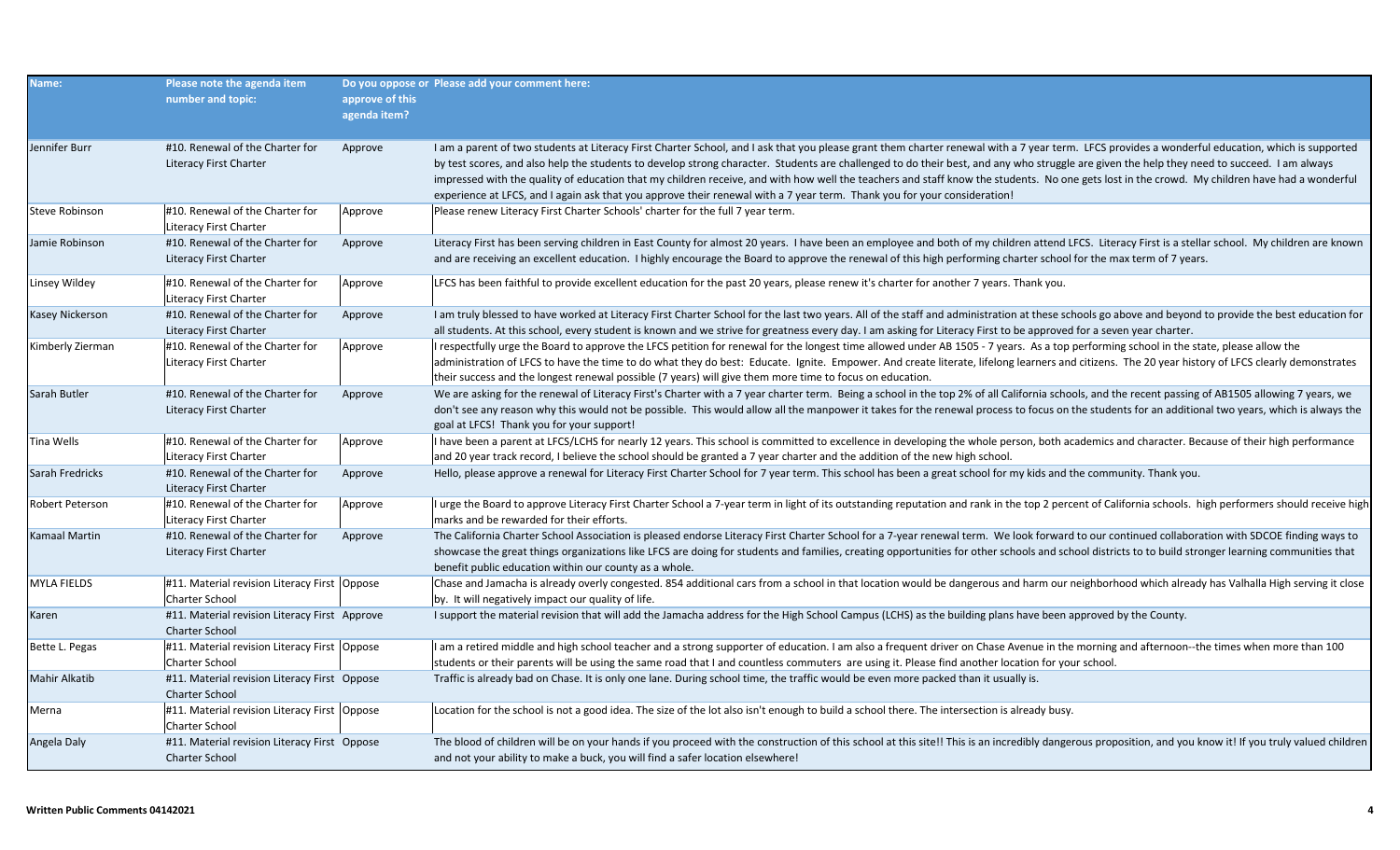| Name:               | Please note the agenda item<br>number and topic:                        | approve of this<br>agenda item? | Do you oppose or Please add your comment here:                                                                                                                                                                                                                                                                                                                                                                                                                                                                                                                                                                                                                                                                                                                                                                                                                                                                                                                                                                                                                                                                                                                                                                                                                                                                                                                                                                                                                                                                                                                                                          |
|---------------------|-------------------------------------------------------------------------|---------------------------------|---------------------------------------------------------------------------------------------------------------------------------------------------------------------------------------------------------------------------------------------------------------------------------------------------------------------------------------------------------------------------------------------------------------------------------------------------------------------------------------------------------------------------------------------------------------------------------------------------------------------------------------------------------------------------------------------------------------------------------------------------------------------------------------------------------------------------------------------------------------------------------------------------------------------------------------------------------------------------------------------------------------------------------------------------------------------------------------------------------------------------------------------------------------------------------------------------------------------------------------------------------------------------------------------------------------------------------------------------------------------------------------------------------------------------------------------------------------------------------------------------------------------------------------------------------------------------------------------------------|
| donald fields       | #11. Material revision Literacy First Oppose<br>Charter School          |                                 | 1. Safety is our major concern · Chase and Jamacha are already overburdened and deadly thoroughfares and accidents almost a daily occurrence. During morning and afternoon school<br>hours the traffic on eastbound Chase already backs up one quarter of a mile. To this growth in traffic, LFCS will add an estimated 854 cars entering and exiting the school parking lot each<br>day. The mitigation plan for ingress and egress into the school parking lot and drop off area is impossible to implement, even documented by their own traffic study. 2. There is a far superior<br>alternative location · SOS2 has identified 8 possible other locations that are safer for pupils and community members. One in particular offers 79 acres for \$1.1 million (compared to the \$4.8<br>million of tax payer money that purchased the 8.4 acres on Chase Ave.)                                                                                                                                                                                                                                                                                                                                                                                                                                                                                                                                                                                                                                                                                                                                    |
| Eva Bradley         | #11. Material revision Literacy First Approve<br><b>Charter School</b>  |                                 | Please assign permanent address to new LFCS high school so we can move along with building new high school for our students. My son is in 4th grade and he is very excited of the possibility to<br>continue with his education with LFCS in newly built HS.                                                                                                                                                                                                                                                                                                                                                                                                                                                                                                                                                                                                                                                                                                                                                                                                                                                                                                                                                                                                                                                                                                                                                                                                                                                                                                                                            |
| Cynthia Bonsignore  | #11. Material revision Literacy First   Oppose<br><b>Charter School</b> |                                 | Traffic already a nightmare. No to more traffic no to LFCS.                                                                                                                                                                                                                                                                                                                                                                                                                                                                                                                                                                                                                                                                                                                                                                                                                                                                                                                                                                                                                                                                                                                                                                                                                                                                                                                                                                                                                                                                                                                                             |
| <b>Kathy Giles</b>  | #11. Material revision Literacy First Oppose<br><b>Charter School</b>   |                                 | I totally oppose this school being built on this very busy street!! I live right next to the site. It's not safe!!!!                                                                                                                                                                                                                                                                                                                                                                                                                                                                                                                                                                                                                                                                                                                                                                                                                                                                                                                                                                                                                                                                                                                                                                                                                                                                                                                                                                                                                                                                                    |
| Byron Johnston      | #11. Material revision Literacy First   Oppose<br><b>Charter School</b> |                                 | I'm appalled that this hasn't been vetted. There are several reasons for not approving. The traffic is terrible, congestion, safety of the kids, and noise pollution.                                                                                                                                                                                                                                                                                                                                                                                                                                                                                                                                                                                                                                                                                                                                                                                                                                                                                                                                                                                                                                                                                                                                                                                                                                                                                                                                                                                                                                   |
| Jessica Delgado     | #11. Material revision Literacy First Approve<br><b>Charter School</b>  |                                 | Hello, My name is Jessica Delgado. I'm writing "In Favor" of the Material Revision for Literacy First Charter School. Adding the new location for our high school on Jamacha will make it possible<br>for many more students to continue the high quality education that they have been receiving since Kindergarten. The Jamacha location will be much closer to our K-8 campuses. Many families,<br>including my own, have siblings who are several years apart from each other. Having our high school closer to the other campuses will make it easier for drop off and pickup from all of the<br>campuses. Also, not all schools are the same for all kids. Some kids, including one of my own, have transferred from a different school to attend Literacy First Charter School, because they<br>weren't receiving the help they needed at their previous school. Forcing them from a place where they are known & receiving the help they need when they are in high school would be<br>detrimental. Thank you for your time.                                                                                                                                                                                                                                                                                                                                                                                                                                                                                                                                                                    |
| <b>Rex Gastrich</b> | #11. Material revision Literacy First   Oppose<br><b>Charter School</b> |                                 | Chase and Jamacha are already overburdened and deadly thoroughfares and accidents almost a daily occurrence. During morning and afternoon school hours the traffic on eastbound Chase<br>already backs up one quarter of a mile. To this growth in traffic, LFCS will add an estimated 854 cars entering and exiting the school parking lot each day. The mitigation plan for ingress and<br>egress into the school parking lot and drop off area is impossible to implement, even documented by their own traffic study.                                                                                                                                                                                                                                                                                                                                                                                                                                                                                                                                                                                                                                                                                                                                                                                                                                                                                                                                                                                                                                                                               |
| Marina Hernandez    | #11. Material revision Literacy First Oppose<br><b>Charter School</b>   |                                 | Chase and Jamacha intersection is a very busy area especially during the rush hour mornings and evenings. During regular hours unfortunately drivers speed and drive thru that intersection<br>adding a school on that particular corner will add to that issue. Traffic is already getting worse and adding to this will only add more unneeded driving concerns. I have seen kids and runners<br>already dodging traffic and adding a school will be very unsafe.                                                                                                                                                                                                                                                                                                                                                                                                                                                                                                                                                                                                                                                                                                                                                                                                                                                                                                                                                                                                                                                                                                                                     |
| Cathy Jezierski     | #11. Material revision Literacy First   Oppose<br><b>Charter School</b> |                                 | I am opposed to the Literacy First Charter School at this location - Chase and Jamaica is already an overburdened intersection and a deadly thoroughfare with accidents almost daily. The traffic<br>can back up 1/4 a mile everyday. There are two qualified public high schools within a short distance, one just down the street on Hillsdale. I am not against the school being built BUT somewhere<br>else as it is will not serve the interest of the community. Thank you for your time.                                                                                                                                                                                                                                                                                                                                                                                                                                                                                                                                                                                                                                                                                                                                                                                                                                                                                                                                                                                                                                                                                                         |
| Andra Stephens      | #11. Material revision Literacy First Oppose<br><b>Charter School</b>   |                                 | Literacy First Charter School (LFCS) fails to meet the criteria of the Education Code regarding material revisions: LFCS fails to serve the interests of the entire community Duplicates<br>programs offered within the public school district and these programs are under enrolled. Demonstrably impossible for LFCS to develop a plan that assures the safe ingress and egress of<br>pupils, parents and school employees to and from the school 2. Safety is our major concern Chase and Jamacha are already overburdened and deadly thoroughfares and accidents almost<br>a daily occurrence. During morning and afternoon school hours the traffic on eastbound Chase already backs up one quarter of a mile. To this growth in traffic, LFCS will add an<br>estimated 854 cars entering and exiting the school parking lot each day. The mitigation plan for ingress and egress into the school parking lot and drop off area is impossible to implement, even<br>documented by their own traffic study. 3. There is a far superior alternative location · SOS2 has identified 8 possible other locations that are safer for pupils and community members. One<br>in particular offers 79 acres for \$1.1 million (compared to the \$4.8 million of tax payer money that purchased the 8.4 acres on Chase Ave.) 4. Board of Education's denial of the material revision<br>will have NO impact on the renewal of LFCS's charter renewal · We are not in opposition to the school itself and understand LFCS to be a quality school. We are opposed to ANY school built<br>on the Chase Ave site. |
| Patricia Welling    | #11. Material revision Literacy First Oppose<br><b>Charter School</b>   |                                 | I am a homeowner in this area. I oppose the proposal to have a charter high school close to the corner of Jamacha and Chase Avenue. This a very congested intersection with a so many accidents<br>already occurring. I don't know why they want this site. This won't benefit the entire community. We already have several high schools in the area that are not at capacity. This is a terrible idea.<br>Use common sense and turn this project down for the good of the neighborhood.                                                                                                                                                                                                                                                                                                                                                                                                                                                                                                                                                                                                                                                                                                                                                                                                                                                                                                                                                                                                                                                                                                               |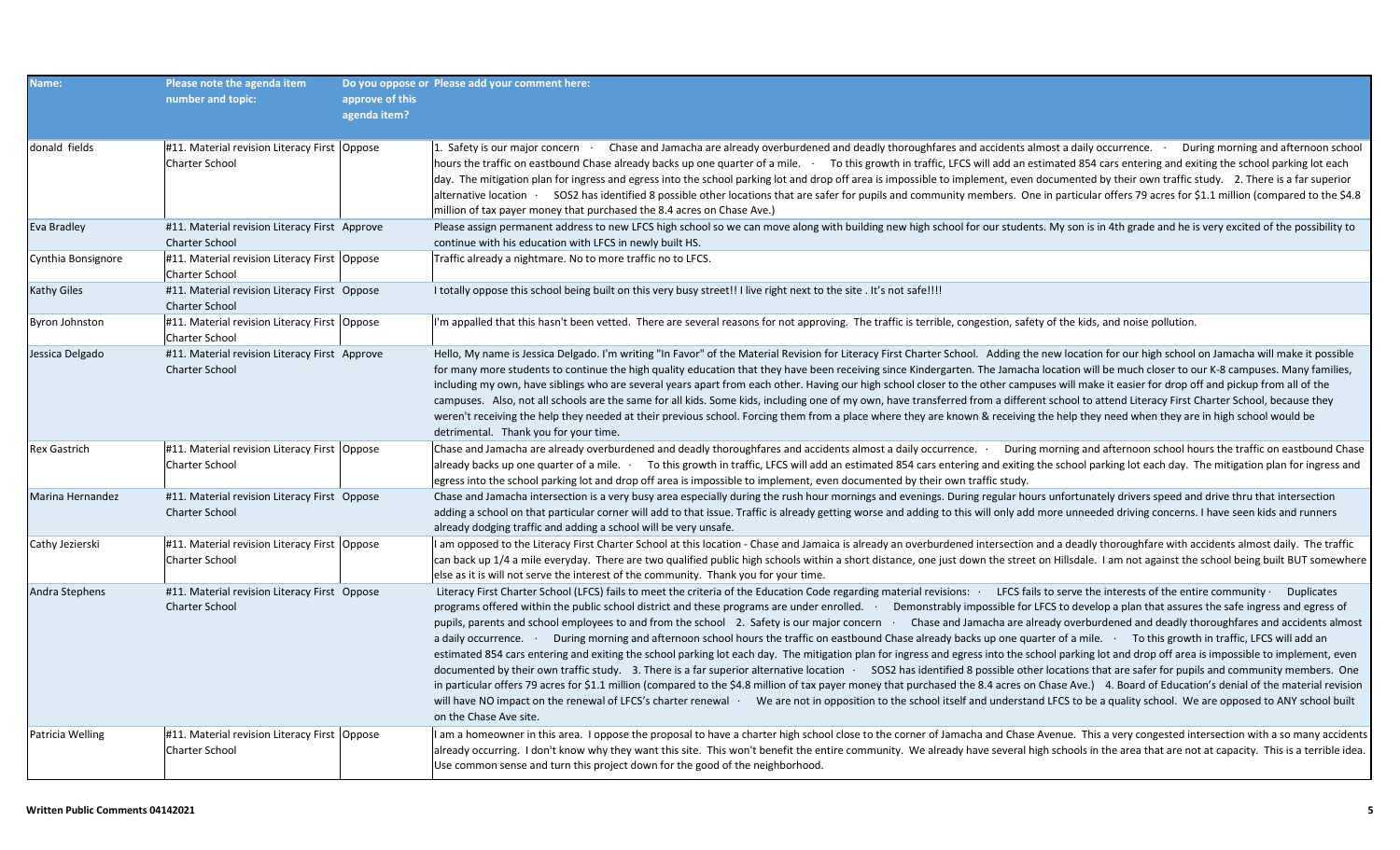| Name:                   | Please note the agenda item<br>number and topic:                       | approve of this<br>agenda item? | Do you oppose or Please add your comment here:                                                                                                                                                                                                                                                                                                                                                                                                                                                                                                                                                                                                                                                                                                                                                                                                                                                                                                                                                                                                                                                                                                                                                                                                                                                                                                                                                                                                                                                                                                                                                                                                                                                                                                                  |
|-------------------------|------------------------------------------------------------------------|---------------------------------|-----------------------------------------------------------------------------------------------------------------------------------------------------------------------------------------------------------------------------------------------------------------------------------------------------------------------------------------------------------------------------------------------------------------------------------------------------------------------------------------------------------------------------------------------------------------------------------------------------------------------------------------------------------------------------------------------------------------------------------------------------------------------------------------------------------------------------------------------------------------------------------------------------------------------------------------------------------------------------------------------------------------------------------------------------------------------------------------------------------------------------------------------------------------------------------------------------------------------------------------------------------------------------------------------------------------------------------------------------------------------------------------------------------------------------------------------------------------------------------------------------------------------------------------------------------------------------------------------------------------------------------------------------------------------------------------------------------------------------------------------------------------|
| Kyle Oliphant           | #11. Material revision Literacy First Oppose<br><b>Charter School</b>  |                                 | I have lived on Monument Hill Rd for 28 years. The amount of traffic has increased year over year. Everyone who is for this school should turn into Monument Hill Rd and try to leave it in the<br>morning. It is quite common to have to wait for up to 10 minutes just to see a gap that might be large enough, but, since it is a blind turn, you just have to go and hope for the best. I have almost<br>been hit numerous times by people speeding West bound on Chase. We already have a problem with accident when trying to turn into Monument Hill Rd when traveling East on Chase. There is<br>no turn lane and when you have to sit in the middle of the road for 5 minutes waiting for an opening to turn into my street, its nerve racking to have all the people speeding down the hill, right<br>towards the back of your car while you wait to turn into the street, all to have them swerve out of the way at the last minute and miss your car by inches. Then to have every car behind them do<br>the exact same thing because they were all tailgating each other down the hill trying to go faster then a single line of cars will allow. It is irresponsible to put a school here when there are so many<br>other locations that could handle the traffic increase without any problem. Why do you need to build the school HERE?                                                                                                                                                                                                                                                                                                                                                                                                         |
| Gail Stroben            | #11. Material revision Literacy First   Approve<br>Charter School      |                                 | I am asking the board to approve the Literacy First Charter School charter revision by adding the address of the yet to be built high school on Jamacha Blvd. Liberty Charter High School is a<br>wonderful school. The staff care about the students who attend and work hard to make them successful. The address will be a permanent home for this high school, where students will thrive<br>and LCHS will be wonderful neighbors.                                                                                                                                                                                                                                                                                                                                                                                                                                                                                                                                                                                                                                                                                                                                                                                                                                                                                                                                                                                                                                                                                                                                                                                                                                                                                                                          |
| Kirsten Sisk            | #11. Material revision Literacy First Oppose<br><b>Charter School</b>  |                                 | Do NOT allow this school to be built in our back yard. You are being incredibly foolish to consider allowing the school to be built in an already, VERY congested area. That parcel has no business<br>being turned into a school that will dramatically increase foot and car traffic. It will be an accident just WAITING to happen an accident that is easily avoidable by using commons sense and<br>realizing it is a horrible location for a school to be built.                                                                                                                                                                                                                                                                                                                                                                                                                                                                                                                                                                                                                                                                                                                                                                                                                                                                                                                                                                                                                                                                                                                                                                                                                                                                                          |
| Jennifer Burr           | #11. Material revision Literacy First Approve<br>Charter School        |                                 | I am a parent of two students at Literacy First Charter School, and I ask that you please allow them to add the address for the new high school to their charter. My older son is in 8th grade, and<br>wants to go to Liberty High School. The new location would be a tremendous blessing to our family, as we live in El Cajon. The quality of education goes all the way through 12th grade, and<br>students are given the tools they need to be successful. The majority of our families live in El Cajon, so the new high school location would help make transportation easier for many. Thank you<br>for your consideration!                                                                                                                                                                                                                                                                                                                                                                                                                                                                                                                                                                                                                                                                                                                                                                                                                                                                                                                                                                                                                                                                                                                             |
| Jeverdaline Husome      | #11. Material revision Literacy First Oppose<br><b>Charter School</b>  |                                 | Traffic is already congested. Hard to go in and out of shopping center                                                                                                                                                                                                                                                                                                                                                                                                                                                                                                                                                                                                                                                                                                                                                                                                                                                                                                                                                                                                                                                                                                                                                                                                                                                                                                                                                                                                                                                                                                                                                                                                                                                                                          |
| Wendy L. Tinsley Becker | #11. Material revision Literacy First   Oppose<br>Charter School       |                                 | The Valle de Oro Community Planning Group (VDOCPG) requests the SDCOE reject the charter modification. On three occasions the VDOCPG, as duly elected residents tasked with providing<br>recommendations on planning and land use concerns, voted unanimously against the proposed high school project. More than 850 local residents formed an organization (SOS2: Save Our<br>Students, Safety Over School) to oppose the planned high school. The Grossmont Union High School District also strongly opposes the location of the school. The project relies on flawed<br>environmental / traffic analysis. Allowing construction of a new school, as part of the charter revision process, based on flawed and intentionally skewed data represents legitimate ethical and life<br>safety concerns for SDCOE and students in the San Diego County region. Our own County Supervisor voted against the project. Essentially the only people who have spoken at our meetings in<br>favor of building the school are parents, teachers, and students at the existing school; they are, for practical purposes, not residents or stakeholders of the Valle de Oro Community. Please refer<br>to the distributed April 6, 2021 letter. Consistent with our voting record and concerns represented by area stakeholders, the members of the Valle de Oro Community Planning Group, as elected<br>representatives of the community, we strongly request the SDCOE deny revision to the LFCS system charter. Our concern is with the placement of any school at the proposed location. The<br>proposed LCHS will dramatically worsen an already unsafe road, will worsen quality of life for the existing residents, and will diminish capacity for available homes. |
| <b>Steve Robinson</b>   | #11. Material revision Literacy First Approve<br><b>Charter School</b> |                                 | Please vote to approve the material revision to Literacy First Charter Schools' charter.                                                                                                                                                                                                                                                                                                                                                                                                                                                                                                                                                                                                                                                                                                                                                                                                                                                                                                                                                                                                                                                                                                                                                                                                                                                                                                                                                                                                                                                                                                                                                                                                                                                                        |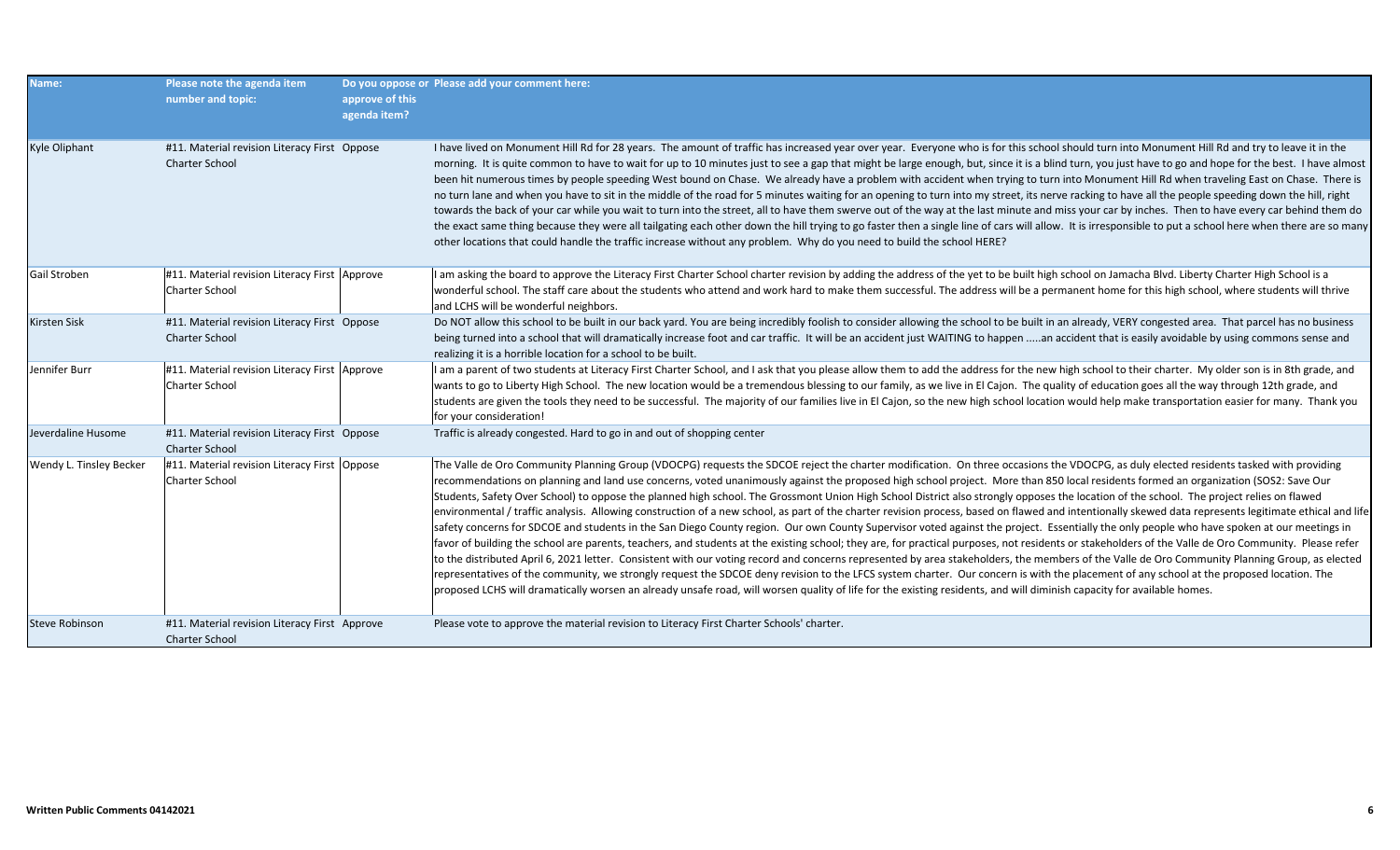| Name:                 | Please note the agenda item<br>number and topic:                       | approve of this<br>agenda item? | Do you oppose or Please add your comment here:                                                                                                                                                                                                                                                                                                                                                                                                                                                                                                                                                                                                                                                                                                                                                                                                                                                                                                                                                                                                                                                                                                                                                                                                                                                                                                                                                                                                                                                                                                                                                                                                                                                                                                                                                                                                                                                                                                                                                                                                                                                                                                                                                                                                                                                                                                                                                                                                                                       |
|-----------------------|------------------------------------------------------------------------|---------------------------------|--------------------------------------------------------------------------------------------------------------------------------------------------------------------------------------------------------------------------------------------------------------------------------------------------------------------------------------------------------------------------------------------------------------------------------------------------------------------------------------------------------------------------------------------------------------------------------------------------------------------------------------------------------------------------------------------------------------------------------------------------------------------------------------------------------------------------------------------------------------------------------------------------------------------------------------------------------------------------------------------------------------------------------------------------------------------------------------------------------------------------------------------------------------------------------------------------------------------------------------------------------------------------------------------------------------------------------------------------------------------------------------------------------------------------------------------------------------------------------------------------------------------------------------------------------------------------------------------------------------------------------------------------------------------------------------------------------------------------------------------------------------------------------------------------------------------------------------------------------------------------------------------------------------------------------------------------------------------------------------------------------------------------------------------------------------------------------------------------------------------------------------------------------------------------------------------------------------------------------------------------------------------------------------------------------------------------------------------------------------------------------------------------------------------------------------------------------------------------------------|
| Suzanne W Easley Buck | #11. Material revision Literacy First Oppose<br>Charter School         |                                 | I am almost a 50 year resident close to this intersection of Chase Ave and Jamacha. I have seen several accidents over the years take place at this intersection or within 2 blocks of it in directions<br>going north or west. One many years ago prior to the congestion as it is now caused a fatality. Another one witnessed was the driver taking chances to get out on to Jamacha in between traffic<br>coming from both north and south and this accident caused several injuries requiring emergency transportation to the hospital. Traffic today is so bad at that intersection I see drivers take<br>chances all the time to speed through the red light at that intersection and by adding more cars driven by students and parents not familiar with the area there will be many more accidents. A<br>high school should provide a safe area for students ingress and egress and this is definitely not a safe area with the amount of traffic speeding up and down Chase Ave. In past years the Val D'Oro<br>planning board has beautifully kept areas safe for everyone and considered of utmost importance the views of the people who live in areas that would be compromised. Foremost in their<br>decisions is always safety and not overpopulation of particular areas that would cause problems. Being in real estate I can see there are many other suitable areas that would not only produce<br>less traffic for students, but also more acreage for expansion if desired. This choice to approve a high school for this small area will result instudents taking chances with their cars, other students<br>once school is let out would take a quick run across the busy street to quickly grab refreshment from the 7-11 on the corner. I have witnessed more than once people trying to cross in front of<br>oncoming traffic on Chase. Valhalla High School is so close and offers the same curriculum and already creates huge traffic in the early mornings as well as from 1-3 pm every school day. This<br>project looks like someone is not thinking safety or effects on the surrounding community. Stop it now before there are more accidents due to even elderly residents dashing out where they<br>shouldn't just because they are tired of waiting for 15 minutes just to get out on to Jamacha. Please rethink this project and look at other oportunities elsewhere that would make more sense and<br>offer more safety for the students. |
| Jamie Robinson        | #11. Material revision Literacy First Approve<br><b>Charter School</b> |                                 | Liberty Charter High School provides a fabulous education in a small comprehensive high school setting. My daughter currently attends as a freshman and enjoys the family environment and<br>being known by teachers. The school's current location is a distance from our home but we drive to take her there. I highly encourage the Board to approve the material revision of adding the<br>Jamacha Street address to the Literacy First Charter.                                                                                                                                                                                                                                                                                                                                                                                                                                                                                                                                                                                                                                                                                                                                                                                                                                                                                                                                                                                                                                                                                                                                                                                                                                                                                                                                                                                                                                                                                                                                                                                                                                                                                                                                                                                                                                                                                                                                                                                                                                 |
| Linsey Wildey         | #11. Material revision Literacy First Approve<br><b>Charter School</b> |                                 | Please approve the LFCS Charter Revision to add the address of the yet-to-be-built high school on Jamacha. Thank you.                                                                                                                                                                                                                                                                                                                                                                                                                                                                                                                                                                                                                                                                                                                                                                                                                                                                                                                                                                                                                                                                                                                                                                                                                                                                                                                                                                                                                                                                                                                                                                                                                                                                                                                                                                                                                                                                                                                                                                                                                                                                                                                                                                                                                                                                                                                                                                |
| Vanessa Alexander     | #11. Material revision Literacy First Oppose<br><b>Charter School</b>  |                                 | We are not in opposition to the school itself and understand LFCS to be a quality school. We are opposed to ANY school built on the Chase Ave site.                                                                                                                                                                                                                                                                                                                                                                                                                                                                                                                                                                                                                                                                                                                                                                                                                                                                                                                                                                                                                                                                                                                                                                                                                                                                                                                                                                                                                                                                                                                                                                                                                                                                                                                                                                                                                                                                                                                                                                                                                                                                                                                                                                                                                                                                                                                                  |
| David Carter          | #11. Material revision Literacy First   Oppose<br>Charter School       |                                 | I live within a mile of the site and travel that road every day. Adding any school to an intersection that is already hugely impacted would have a very unsafe effect. There are so many accidents<br>here already and there would be no way to manage the added burden on an already overtaxed intersection. I have nothing against the school and as a matter of fact, I know several families in<br>the school and it's a wonderful environment for the kids. This location is my concern. Thank you for your time and consideration                                                                                                                                                                                                                                                                                                                                                                                                                                                                                                                                                                                                                                                                                                                                                                                                                                                                                                                                                                                                                                                                                                                                                                                                                                                                                                                                                                                                                                                                                                                                                                                                                                                                                                                                                                                                                                                                                                                                              |
| <b>Star Slipock</b>   | #11. Material revision Literacy First Oppose<br><b>Charter School</b>  |                                 | Having lived one mile from the intersection of Chase and Jamacha Blvd., I have witnessed too many accidents on this crowded intersection. There is too much traffic and the parcel of land is way<br>too small for a school which will only increase the traffic and congestion. Who on the Board of Supervisors thought this would be a good idea?                                                                                                                                                                                                                                                                                                                                                                                                                                                                                                                                                                                                                                                                                                                                                                                                                                                                                                                                                                                                                                                                                                                                                                                                                                                                                                                                                                                                                                                                                                                                                                                                                                                                                                                                                                                                                                                                                                                                                                                                                                                                                                                                  |
| Gordon Krass          | #11. Material revision Literacy First Oppose<br>Charter School         |                                 | Simply put, this location is unsafe to place a high school. Based on the current traffic along with adding the new school traffic there will be in unacceptable gridlock and several major accidents<br>which the probability of serious injury or death is extremely high                                                                                                                                                                                                                                                                                                                                                                                                                                                                                                                                                                                                                                                                                                                                                                                                                                                                                                                                                                                                                                                                                                                                                                                                                                                                                                                                                                                                                                                                                                                                                                                                                                                                                                                                                                                                                                                                                                                                                                                                                                                                                                                                                                                                           |
| Michael Rookus        | #11. Material revision Literacy First Oppose<br>Charter School         |                                 | We live on Chase Terrace and have been here for 34 years and a school of any sort at this location is wrong for the community. The proposed school increased traffic in a location that is already<br>impacted by businesses, Valhalla HS and residence living off of Chase Ave and Jamacha Road. We request that Board Members vote no on the development of this school and for alternatives for<br>this piece of property. thank you attention to this matter and your supporting our community. Michael Rookus                                                                                                                                                                                                                                                                                                                                                                                                                                                                                                                                                                                                                                                                                                                                                                                                                                                                                                                                                                                                                                                                                                                                                                                                                                                                                                                                                                                                                                                                                                                                                                                                                                                                                                                                                                                                                                                                                                                                                                   |
| Mary Rookus           | #11. Material revision Literacy First   Oppose<br>Charter School       |                                 | I have lived in this area for 34 years and raised 3 children, whom attending Fuerte Elementary, Hillsdale Middle School and Valhalla HS. Chase Ave and Jamacha Road are heavily traveled and<br>building a school here would definitely impact existing traffic congestions, creating an unsafe environment for the community and students of this school if it were to be built. I urge you to vote<br>no on this school development. thanks you Mary Rookus                                                                                                                                                                                                                                                                                                                                                                                                                                                                                                                                                                                                                                                                                                                                                                                                                                                                                                                                                                                                                                                                                                                                                                                                                                                                                                                                                                                                                                                                                                                                                                                                                                                                                                                                                                                                                                                                                                                                                                                                                        |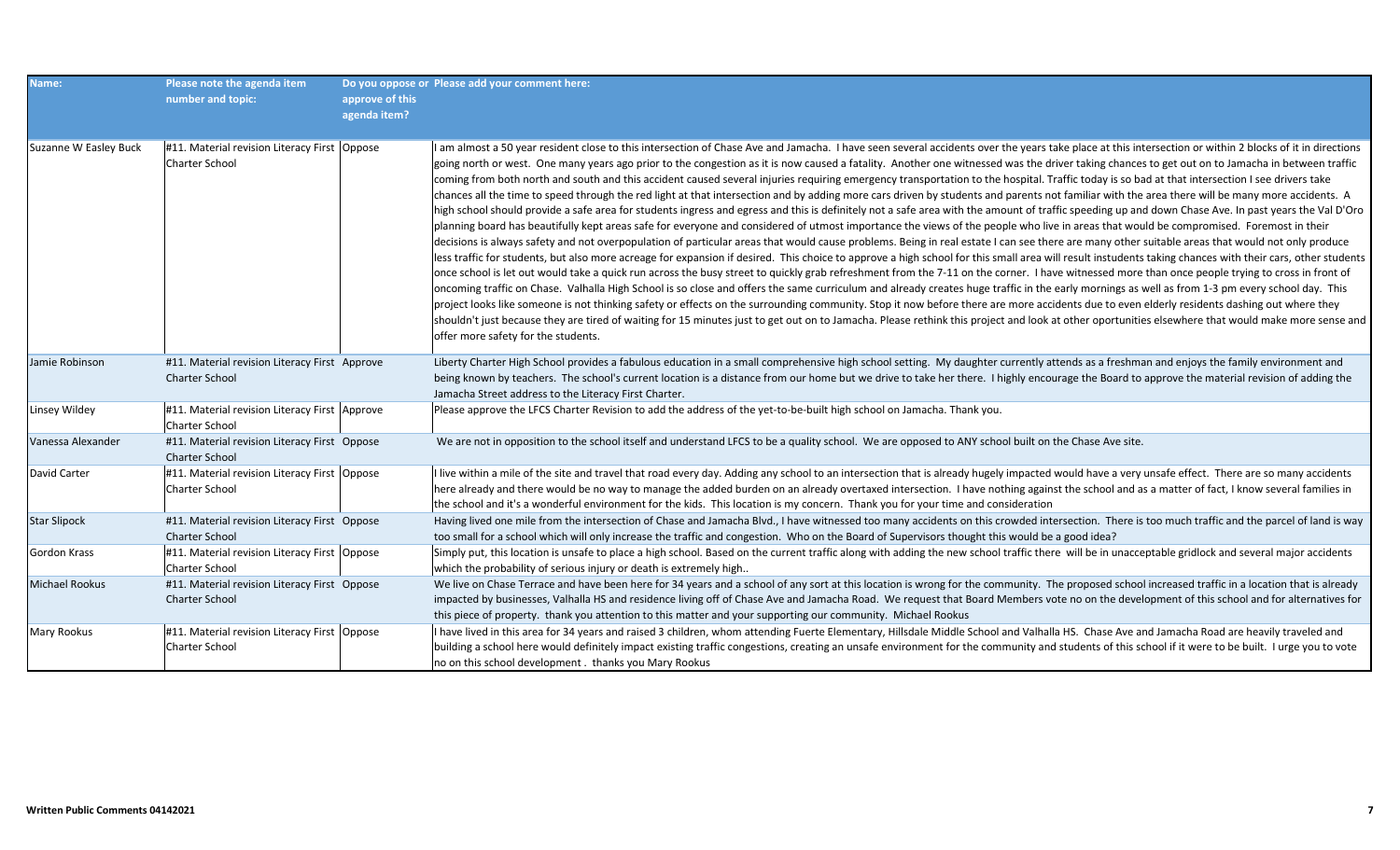| Name:              | Please note the agenda item<br>number and topic:                        | approve of this<br>agenda item? | Do you oppose or Please add your comment here:                                                                                                                                                                                                                                                                                                                                                                                                                                                                                                                                                                                                                                                                                                                                                                                                                                                                                                                                                                                                                                                                                                                                                                                                                                                                                                                                                                                                                                                                                                                                                                                                                                                                                                                                                                                                                                                                                                                                                                                                                                                                                                                           |
|--------------------|-------------------------------------------------------------------------|---------------------------------|--------------------------------------------------------------------------------------------------------------------------------------------------------------------------------------------------------------------------------------------------------------------------------------------------------------------------------------------------------------------------------------------------------------------------------------------------------------------------------------------------------------------------------------------------------------------------------------------------------------------------------------------------------------------------------------------------------------------------------------------------------------------------------------------------------------------------------------------------------------------------------------------------------------------------------------------------------------------------------------------------------------------------------------------------------------------------------------------------------------------------------------------------------------------------------------------------------------------------------------------------------------------------------------------------------------------------------------------------------------------------------------------------------------------------------------------------------------------------------------------------------------------------------------------------------------------------------------------------------------------------------------------------------------------------------------------------------------------------------------------------------------------------------------------------------------------------------------------------------------------------------------------------------------------------------------------------------------------------------------------------------------------------------------------------------------------------------------------------------------------------------------------------------------------------|
| <b>Avis Thomas</b> | #11. Material revision Literacy First Oppose<br><b>Charter School</b>   |                                 | Please understand that I am not opposed to Liberty Charter or any educational organization. I believe it most likely offers a quality education. However, the corner of Jamacha and Chase is NOT<br>the place to put any school. I have been a resident of East County for 32 years. I find it interesting that a school would risk putting their students in harms way but wanting to build their new site<br>at this location. My guess is the parents from Liberty have no idea of the traffic MESS that is daily at this intersection. Possibly, the parents feel that they can just 'deal with the traffic and safety<br>mess' for the few years that their child attends Liberty IF the site is approved, but the ACTUAL RESIDENTS OF THE COMMUNITY will have to 'deal with it' for decades. I understand that schools<br>create traffic but the traffic in this quadrant of less than an eighth of a mile is high all day long WITHOUT a school on the CORNER of this safety hazard. For example, Chase Elementary School<br>which is on Chase less than 2 miles west of the proposed location backs up twice a day, both east and west, halting traffic for four blocks. There is no space or lanes to back up and wait at the<br>corner of Chase and Jamacha. So it is obvious that kids will choose to run/dart through moving and stopped cars across Chase to be picked up at the 7-11. Please listen and consider the residents<br>of the community who have watched this area grow exponentially without new infrastructure and watch daily accidents at this 1/4 mile radius. We do not need another 450 students and 900 +<br>daily trips to add to this congested location. And parking will be a disaster. No way is 161 parking spaces adequate. The two small strip malls adjacent to this proposed location are FULL each and<br>every day, all day (I walk this area daily). The business there do not need cars from the school taking away their customers parking. There is no parking on Chase or Jamacha except these two<br>small strip malls. These business owners deserve our support as well. Thank you for your time and for listening. |
| Cheryl Willis      | #11. Material revision Literacy First   Oppose<br><b>Charter School</b> |                                 | I have been a resident of east county for over 30 years. My main concern for the building of any school at the corner of Jamacha and Chase is Traffic Safety. The area is already congested and<br>unsafe, not to mention how it could even digest another almost 400 - 500 students. (Have any of you driven east at 7:30 - 8:00 am on Chase? The sun is beyond blinding!!!Sorry but I have 3 kids<br>in their late 20's and driving them to Valhalla was always risky. I hated them driving into the sunrise). Anyway, CHASE is an utter death trap as it is and speed zone. Last year I was driving east on<br>Chase by the pottery/landscape nursery that is on the north side of Chase and I was passed on the RIGHT SHOULDER!! It was about 5:15 pm and I was in the section of Chase where it is only 2<br>lanes (one lane eastbound and one lane westbound). I was traveling 45 miles an hour and had a passenger in my car who was beyond startled as the shoulder does not have enough room for a<br>car. Please listen to us residents and know that we are here in opposition only because of safety issues that will affect our students, our elderly and the general population. The pure volume of<br>traffic in this 1 - 2 miles radius has increased so much in the last two years that we need to pay attention to the statistics. Contact Mario Sanchez from the City of El Cajon<br>(msanchez@cityofelcajon.us) and you might be surprised at how many accidents are logged in this area.Thank you for your time reviewing my letter.                                                                                                                                                                                                                                                                                                                                                                                                                                                                                                                                                                                                                |
| Dan Thomas         | #11. Material revision Literacy First Oppose<br><b>Charter School</b>   |                                 | My name is Dan Thomas and I am a local resident here in East County. I live 1 mile from the proposed location of the building of liberty charter high school in the proposed location. My property<br>line runs parallel to Chase as you head east on Chase after you pass through the light at old Chase and Anza and the road narrows from two lanes to one lane. Essentially, we are almost directly<br>across Chase from Planter Paradise. My wife and I have constantly informed the county board of supervisors, the El Cajon police department and the county sheriffs to have attention paid to this<br>half mile strip of land where speeding and volume of traffic is a constant issue. This section is less than a mile on Chase from the proposed site of liberty charter. Our 400 foot long fence on that<br>section of Chase has been knocked down or ran through five times in the last year and a half. It is all due to volume of automobile traffic and speed As a result of our email campaign, the county<br>has altered and reconfigured where the lanes of traffic heading east transition from 2 lanes to 1 lane, moving it farther west by about 500 yards. We hope that this will help solve our fence from<br>being crashed into on a regular basis. But the jury is still out now having at a minimum 900 more car trips a day on that 1 mile section of Chase. The decision of building Liberty Charter in this<br>section of El Cajon, specifically on Chase and Jamacha is very unsafe, makes zero sense and does not appear that it has been thoroughly vetted from a safety or traffic standpoint. Thank you for<br>your time and attention to my opposition.                                                                                                                                                                                                                                                                                                                                                                                                                                                                            |
| Richard L. Fossett | #11. Material revision Literacy First   Oppose<br><b>Charter School</b> |                                 | I'm very concerned that this site was chosen for building a new high school. It is a very busy intersection every day and the additional traffic would only make it a lot worse than it already is. I live<br>1/4 mile away and use Chase Avenue every day to access the Interstate 8 freeway. The eastbound side of Chase Avenue as it approaches Jamacha Road is constantly backed up with traffic and<br>placing an entrance/exit to a high school on the same side of the road is bound to create a lot more traffic and will become a safety hazard. Please find a different location.                                                                                                                                                                                                                                                                                                                                                                                                                                                                                                                                                                                                                                                                                                                                                                                                                                                                                                                                                                                                                                                                                                                                                                                                                                                                                                                                                                                                                                                                                                                                                                              |
| Lynn Howard        | #11. Material revision Literacy First Oppose<br><b>Charter School</b>   |                                 | To Whom it May Concern, My Husband and I STRONGLY OPPOSE Building Any School on this Chase Avenue property. The Traffic at this intersection is Extremely Busy and Dangerous. Traffic<br>studies have shown this to be a Problem and adding MORE drivers will make it worse for the community. Now Liberty HS wants to increase the number of student!! Please DO NOT Allow this. It<br>will impact the entire community in a Very Negative way. There are Better sites for this school. We already have 2 high schools, one a charter Steele Canyon with in afew miles, Valhalla is walking<br>distance! Thank You for hearing our concerns. Please Vote NO!! Patrick and Lynn Howard                                                                                                                                                                                                                                                                                                                                                                                                                                                                                                                                                                                                                                                                                                                                                                                                                                                                                                                                                                                                                                                                                                                                                                                                                                                                                                                                                                                                                                                                                   |
| Kari Schultz       | #11. Material revision Literacy First   Oppose<br>Charter School        |                                 | Chase and Jamacha are already overburdened with heavy and dangerous traffic. Accidents are happening almost daily and a new high school will only add to the regularity of these accidents.<br>Morning and afternoon traffic will be horrible. Please do not add a school to this location!!!!                                                                                                                                                                                                                                                                                                                                                                                                                                                                                                                                                                                                                                                                                                                                                                                                                                                                                                                                                                                                                                                                                                                                                                                                                                                                                                                                                                                                                                                                                                                                                                                                                                                                                                                                                                                                                                                                           |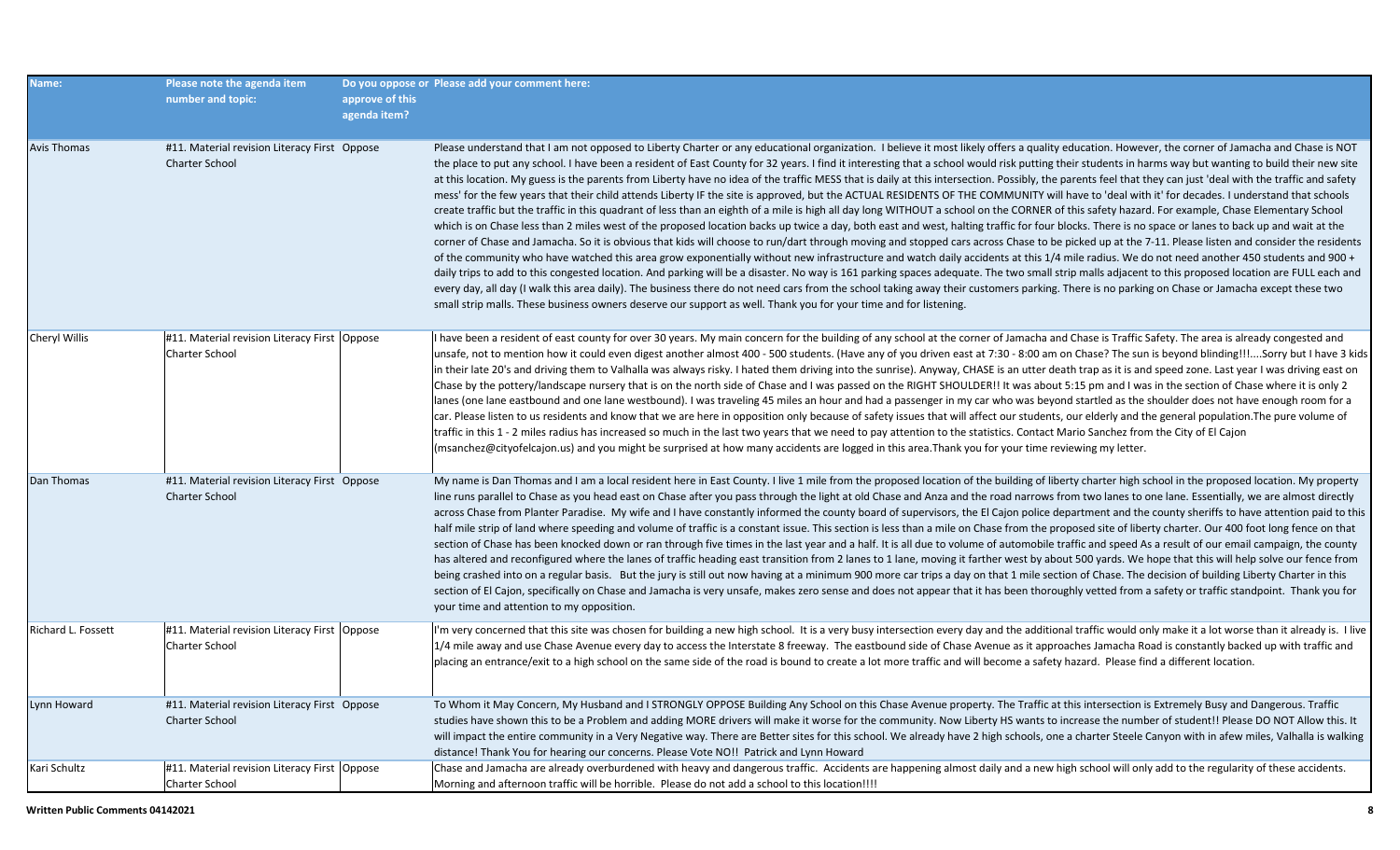| <b>Name:</b>         | Please note the agenda item<br>number and topic:                       | approve of this<br>agenda item? | Do you oppose or Please add your comment here:                                                                                                                                                                                                                                                                                                                                                                                                                                                                                                                                                                                                                                                                                                                                                                                                                                                                                                                                                                                                                                                                                                                                                                                                                                                                                                                                                                                                                                                                                                                                                                                                                                                                                                                                                  |
|----------------------|------------------------------------------------------------------------|---------------------------------|-------------------------------------------------------------------------------------------------------------------------------------------------------------------------------------------------------------------------------------------------------------------------------------------------------------------------------------------------------------------------------------------------------------------------------------------------------------------------------------------------------------------------------------------------------------------------------------------------------------------------------------------------------------------------------------------------------------------------------------------------------------------------------------------------------------------------------------------------------------------------------------------------------------------------------------------------------------------------------------------------------------------------------------------------------------------------------------------------------------------------------------------------------------------------------------------------------------------------------------------------------------------------------------------------------------------------------------------------------------------------------------------------------------------------------------------------------------------------------------------------------------------------------------------------------------------------------------------------------------------------------------------------------------------------------------------------------------------------------------------------------------------------------------------------|
| James Miller Jr      | #11. Material revision Literacy First Oppose<br><b>Charter School</b>  |                                 | I am a long time resident of the area where the charter school is proposed. I am also an elected board memeber to the Cajon Valley Union School District. My comments are my own. I oppose this<br>site for the proposed school. There is no feasible way to clear the increase in traffic. There are 3 Cajon Valley Elementary schools in the immediate area plus Hillsdale Middle School, the largest<br>Middle school in the district. On top of that you have Valhalla high school, Steele Canyon, Granite Hills and Christian High that all draw from the immediate area. Take into account for morning<br>commuters going to work and there are no time periods that can be adjusted or road expansion that will accommodate this proposed school. I have spoken to former county planners that looked<br>at this project, themselves living in the area, and they dislike the proposal. Any "recommendations" to proceed were beyond their contrary opinions. For all of the stated reasons this proposal<br>needs to be rejected. Very truly, Jame P. Miller, Jr., Esq.                                                                                                                                                                                                                                                                                                                                                                                                                                                                                                                                                                                                                                                                                                                 |
| Daniel Shoemaker     | #11. Material revision Literacy First Oppose<br><b>Charter School</b>  |                                 | My name is Daniel Shoemaker and I strongly oppose this request to relocate Literacy First Charter School to the Chase Avenue lot. I have lived on Chase Ave between Fuerte and Jamacha for over<br>25 years. I am a graduate of Valhalla High School and before I could drive, I rode my bike to and from school up and down Chase multiple times a day past that lot for years. Even back then, it was<br>a dangerous road. Like me, every friend I had who biked that path had stories of close calls and near misses with traffic. From speeders taking the corner too quickly to traffic using the bike lane<br>as their own personal turn lane, we all cheated serious injury more times than we like to think about. When I got my license and started driving, I was waiting to turn into my driveway early in the<br>evening. A distracted driver in an SUV rear-ended me into oncoming traffic where a pickup hit me again. This occurred not 200' from where the proposed school driveway is located. My car was<br>totaled, but I was alive. The paramedics on site told me they were expecting a fatality when they saw my car. Today, my bedroom looks out onto the intersection and my windows are usually<br>open. I can hear every time a car's breaks lock up. I can hear every time that some showboater flaunts the speed limit and flys through the intersection. This area was not safe for pedestrians and<br>bicyclists when I was in high school. It is not safe for them now and it absolutely is not safe for 400 future kids in this area. Please listen to the people who live here. Please listen to the Valle de<br>Oro planning commission who originally denied this project and please do not grant this request for a school to be relocated here. Thank you. |
| Linda Shoemaker      | #11. Material revision Literacy First Oppose<br><b>Charter School</b>  |                                 | Please deny the material revision request from Literacy First Charter School. The location they are suggesting is not safe for the students. There is already way to much traffic on Chase Ave on<br>Jamacha Rd. due to the proximity of Valhalla High School, Hillsdale Middle School and Fuerte Elementary School in that immediate area. The additional traffic that 450 students and staff<br>members would generate would overburden this highly used road. LFCS also fails to serve the interests of the entire community as the 850+ members of SOS2, The Valley de Oro Planning<br>Commission, Grossmont Union High School district and others oppose LFCS being built in this location. There are other alternative locations that SOS2 has identified that would be WAY safer for<br>the students at LFCS. Please do not approve this material revision request. Thank you.                                                                                                                                                                                                                                                                                                                                                                                                                                                                                                                                                                                                                                                                                                                                                                                                                                                                                                           |
| Kimberly Zierman     | #11. Material revision Literacy First Approve<br><b>Charter School</b> |                                 | I strongly urge the Board to support and approve the "material change" to the LFCS charter to include the address of the property located on Jamacha. The high school is in need of a permanent<br>home and this property will allow for that. The school is not asking for an additional location but, essentially, a change of address. Please approve the change and allow the new high school to be<br>built!                                                                                                                                                                                                                                                                                                                                                                                                                                                                                                                                                                                                                                                                                                                                                                                                                                                                                                                                                                                                                                                                                                                                                                                                                                                                                                                                                                               |
| James Wells          | #11. Material revision Literacy First Approve<br><b>Charter School</b> |                                 | I am a neighbor to the proposed high school site and whole heartedly endorse and support the granting of a 7 year renewal of Charter and the addition of the proposed High School location at<br>Jamacha & Chase. The schools outstanding academic record will be an asset to the children in our community. In addition, the proposed plans to improve the intersection is an asset to our local<br>community. The School's proposal will greatly improve traffic flow in this area. In addition, as an adjacent property owner, I welcome the addition of a great school in lieu of another strip mall or<br>multi level residences that will cause more traffic issues.                                                                                                                                                                                                                                                                                                                                                                                                                                                                                                                                                                                                                                                                                                                                                                                                                                                                                                                                                                                                                                                                                                                      |
| Patricia Perot       | #11. Material revision Literacy First Oppose<br>Charter School         |                                 | Chase and Jamacha are busy roads lots of traffic. Not to mention accidents of people going to fast. Chase is only a single street 1 lane per way. I do not want a school in there.                                                                                                                                                                                                                                                                                                                                                                                                                                                                                                                                                                                                                                                                                                                                                                                                                                                                                                                                                                                                                                                                                                                                                                                                                                                                                                                                                                                                                                                                                                                                                                                                              |
| Tom and Claire Kelly | #11. Material revision Literacy First Oppose<br><b>Charter School</b>  |                                 | We strongly oppose the building of the Literacy First Charter School in an form. First and foremost is the safety factor. Chase and Jamacha is already maxed out and overburdened. Deadlyf<br>fatality accidents have occurred at least 5 times in the past 9 months. The traffic study submitted for this is totally outdated. I would bet the majority of the supervisor that voted in favor of this<br>have not even been to this intersection to observe the daily onslaught of traffice. Secondly, there are currently 5 high schools within 5 miles of this purposed site. One being a charter school.<br>These schools are currently under enrolled and there is no immediate need for an additional school. Grossmont School District has denied Alpine to build a school as there is not need at this time.<br>The addition of 854 cars entering and exiting the school is endanger all who use this road. It is not safe for the existing traffic or to the students that would be trying to enter this school on a daily<br>basis. The mitigation plan submitted ivy LFCS is would be impossible given the high traffic on this road on a daily basis. Please do no approve this misguided project that is not filling any need at<br>this time for the area.                                                                                                                                                                                                                                                                                                                                                                                                                                                                                                                        |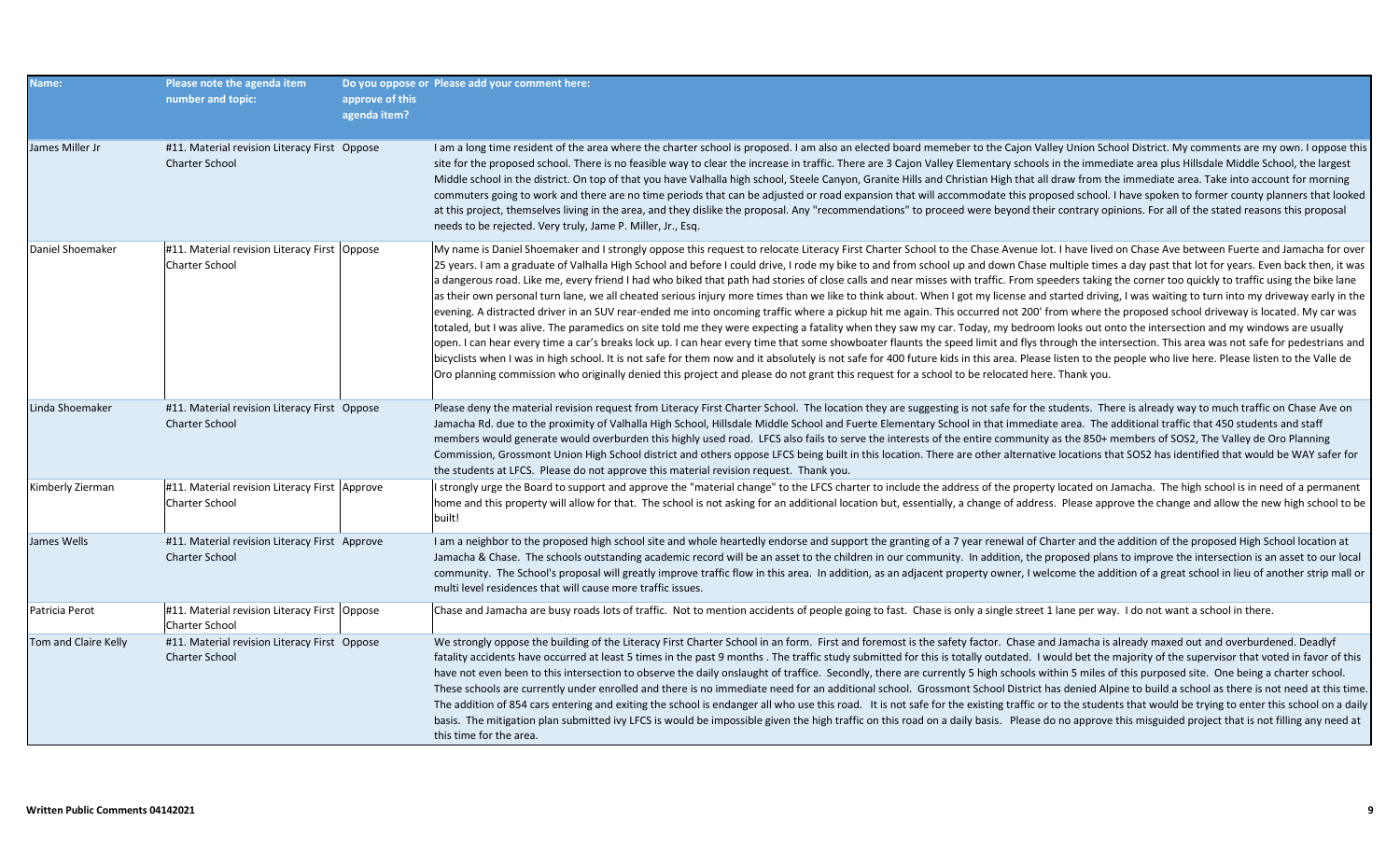| Name:                | Please note the agenda item<br>number and topic:                        | approve of this<br>agenda item? | Do you oppose or Please add your comment here:                                                                                                                                                                                                                                                                                                                                                                                                                                                                                                                                                                                                                                                                                                                                                                                                                                                                                                                                                                                                                                                                                                   |
|----------------------|-------------------------------------------------------------------------|---------------------------------|--------------------------------------------------------------------------------------------------------------------------------------------------------------------------------------------------------------------------------------------------------------------------------------------------------------------------------------------------------------------------------------------------------------------------------------------------------------------------------------------------------------------------------------------------------------------------------------------------------------------------------------------------------------------------------------------------------------------------------------------------------------------------------------------------------------------------------------------------------------------------------------------------------------------------------------------------------------------------------------------------------------------------------------------------------------------------------------------------------------------------------------------------|
| John H Borja         | #11. Material revision Literacy First   Oppose<br><b>Charter School</b> |                                 | Traffic mediation is inadequate for that particular location for the expected number of students enrolled. Furthermore, there is inadequate parking zones for school special events. Additionally,<br>the intersection of Chase Avenue and Jamacha Road(S.R. 54) is heavily traveled during the day with heavy truck traffic. That traffic often frustrates fast moving vehicles that often use Jamacha<br>Road as a freeway. So, speeds are both low and high. Jamacha Road is a County of San Diego road and it is inadequately monitored by the County Sheriff's Department nor by the California<br>Highway Patrol. Chase Avenue, a San Diego County Road narrows westbound as it approaches the City of El Cajon City Limits. The City of El Cajon has not submitted mitigation plans for Chase<br>Avenue. A traffic increase at Chase Avenue and Jamacha Road along with family cars would create an unnecessary log jam of cars. There is inadequate access for the handicap, student<br>pedestrians, and pedal bicycle usage. Plans for this school are inadequate as they pertain to traffic and parking for school staff and students. |
| Julee Lashley        | #11. Material revision Literacy First Oppose<br><b>Charter School</b>   |                                 | LFCS fails to serve the entire community, Duplicates programs currently offered within the public school district which are currently under enrolled. Safety is a major concern: LFCS cannot and has<br>not developed a plan that assures safe ingress and egress of students, parents and school employees to and from school grounds. Jamacha and Chase intersection and streets already over<br>burdened and deadly thoroughfares. Accidents are a daily common occurrence on both of these avenues and will not provide safety for students and teachers alike as well as the public and<br>surrounding communities. I strongly encourage you to deny the building of any school at the proposed location.                                                                                                                                                                                                                                                                                                                                                                                                                                   |
| Nancy Elliott        | #11. Material revision Literacy First   Oppose<br><b>Charter School</b> |                                 | In order to access Chase Avenue from our residence on Shadow Knolls, we turn either right or left onto Fuerte and enter Chase Avenue either at its intersection with Chase Lane or Fuerte Drive.<br>We must allow from five to fifteen minutes extra time to get onto Chase Avenue to go either east or west. The morning or afternoon time is even longer. Getting onto Chase Avenue with more<br>traffic than we already have is unimaginable. In addition, the current traffic situation at Chase and Jamacha in all directions is extremely dangerous. Accidents occur almost weekly. Respectfully<br>submitted, Nancy Elliott                                                                                                                                                                                                                                                                                                                                                                                                                                                                                                               |
| Melinda Oliver       | #11. Material revision Literacy First Oppose<br><b>Charter School</b>   |                                 | The corner of Chase and Jamacha is a heavily traveled area. The congestion that will be caused by adding a school to this corner will be great. There are currently 4 schools (k-12) that traverse<br>this area and what is NOT needed is another school! This is a residential area and we the residents do NOT want more traffic. Thank you for your consideration.                                                                                                                                                                                                                                                                                                                                                                                                                                                                                                                                                                                                                                                                                                                                                                            |
| Teresa ONeill        | #11. Material revision Literacy First   Oppose<br><b>Charter School</b> |                                 | As a home owner in the area, safety is my primary concern. I travel the Chase and Jamacha intersection daily. It is already overburdened with heavy traffic; accidents occur frequently. Increased<br>traffic will only add to this already dangerous intersection. For the safety of ALL, I strongly oppose this sight for a school.                                                                                                                                                                                                                                                                                                                                                                                                                                                                                                                                                                                                                                                                                                                                                                                                            |
| <b>Joyce EDGAR</b>   | #11. Material revision Literacy First Oppose<br><b>Charter School</b>   |                                 | I have lived almost 1/2 mile from the proposed school site for 20 years and witnessed the back up of traffic during peak school start/end hours. In the afternoons especially it is difficult for me to<br>exit my street onto east Chase Ave due to the solid lines of traffic. This is not a safe location for a school and another school in this neighborhood isn't needed due to the underutilization of<br>existing district high schools in the area. Please do not allow the material revision of Literacy First's charter.                                                                                                                                                                                                                                                                                                                                                                                                                                                                                                                                                                                                              |
| David EDGAR          | #11. Material revision Literacy First   Oppose<br>Charter School        |                                 | I appeal to the Board to DENY the material revision Literacy first Charter School is requesting to move their school to Chase Ave just west of Jamacha Blvd. #1 it is a grossly unsafe location due to<br>existing traffic congestion and will be made worse by proposed "mitigation" primarily adding a w/b left turn lane (narrowing w/b traffic lane) and blocking access for e/b right turning vehicles to<br>form a lane where the school driveways access chase. Both changes will increase the chance of gridlock at current traffic levels even without the additional traffic the school itself will bring to the<br>area. #2 reason you should DENY is the proximity to existing businesses selling alcoholic beverages. #3 reason to DENY this request is it is fiscally irresponsible to add another high school to an<br>area with several high schools (including the Steel Canyon Charter school) with similar programs that are not fully utilized.                                                                                                                                                                              |
| marty                | #11. Material revision Literacy First Oppose<br><b>Charter School</b>   |                                 | I am concerned about the safety of the added cars/pupils on such a busy intersection. • Chase and Jamacha are already overburdened and deadly thoroughfares and accidents almost a daily<br>occurrence. . During morning and afternoon school hours the traffic on eastbound Chase already backs up one quarter of a mile. . To this growth in traffic, LFCS will add an estimated 854<br>cars entering and exiting the school parking lot each day. The mitigation plan for ingress and egress into the school parking lot and drop off area is impossible to implement, even documented by<br>their own traffic study.                                                                                                                                                                                                                                                                                                                                                                                                                                                                                                                         |
| Nicole Allen         | #11. Material revision Literacy First Approve<br><b>Charter School</b>  |                                 | My children have had great access to a wonderful High School because of LCHS. The unfortunate part is that so many students cannot physically get to the High School even though they would<br>like to continue their education K-12. The high school needs to be in the same area as it's K-8 schools. LCHS serves all students in small class sizes and with the full High School experience, like<br>sports and clubs. No other school in the area does this. We need to be able to build the HS on the land that was already allocated for a school years ago and that was bought in good faith. LCHS<br>has done the research, made the traffic plans, etc. LCHS should be allowed to serve their students in the area the students live. Please allow this school it's material revision.                                                                                                                                                                                                                                                                                                                                                  |
| <b>Michael Haley</b> | #11. Material revision Literacy First Oppose<br><b>Charter School</b>   |                                 | The traffic on Chase Ave at Jamacha Blvd is already ridiculous each day. My son was hit by a driver who was attempting to avoid the traffic back up and violating the current traffic controls. On a<br>weekly basis there is some kind of traffic collision. Additionally, drivers who are frustrated violate the traffic controls in the area. This school will just exacerbate the current problems and put<br>more people and kids specifically at risk.                                                                                                                                                                                                                                                                                                                                                                                                                                                                                                                                                                                                                                                                                     |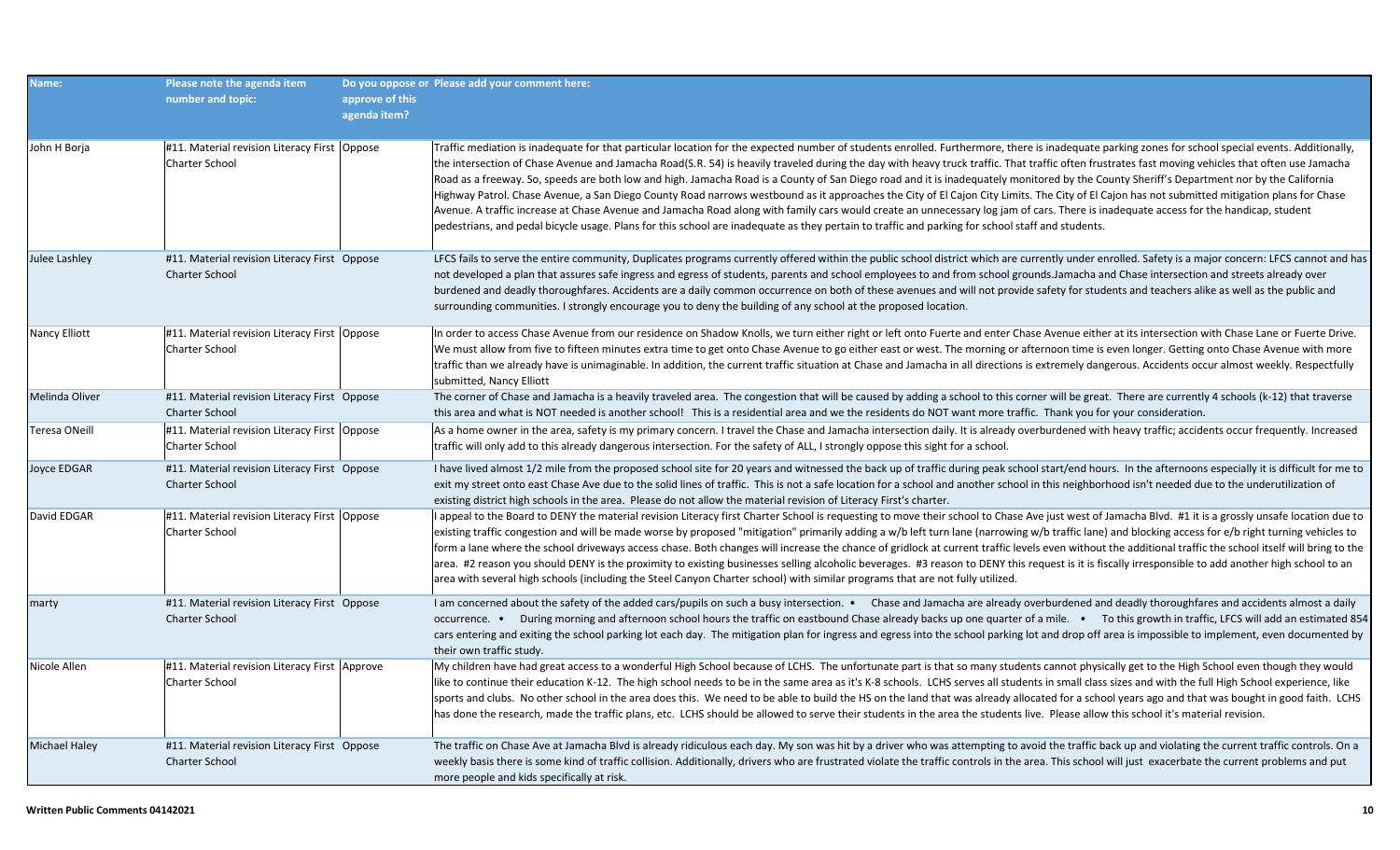| Name:                 | Please note the agenda item<br>number and topic:                        | approve of this<br>agenda item? | Do you oppose or Please add your comment here:                                                                                                                                                                                                                                                                                                                                                                                                                                                                                                                                                                              |
|-----------------------|-------------------------------------------------------------------------|---------------------------------|-----------------------------------------------------------------------------------------------------------------------------------------------------------------------------------------------------------------------------------------------------------------------------------------------------------------------------------------------------------------------------------------------------------------------------------------------------------------------------------------------------------------------------------------------------------------------------------------------------------------------------|
| Amy Harleman          | #11. Material revision Literacy First Oppose<br>Charter School          |                                 | I strongly oppose this project. This is a huge safety issue for the neighborhood. The location is not appropriate for a school. SOS2 has identified 8 possible other locations that are safer for pupils<br>and community members. Please select one of those instead.                                                                                                                                                                                                                                                                                                                                                      |
| Thanasi Preovolos     | #11. Material revision Literacy First Oppose<br><b>Charter School</b>   |                                 | Safety is the main concern. The area is already overburdened, traffic routinely backs up daily for over a quarter mile, There is no mitigation plan for safe ingress and egress into the school and for<br>handling the additional traffic.                                                                                                                                                                                                                                                                                                                                                                                 |
| Charles Giles         | #11. Material revision Literacy First Oppose<br>Charter School          |                                 | I oppose the building of the Literary First Charter School at the proposed site. The intersection of Chase Avenue and Jamacha Blvd. is a very busy corridor. The building of a school at this area will<br>create much more traffic congestion and safety hazards. Chase Ave. is a narrow street with no road shoulders or side walks on either side of the street. With the increase in traffic congestion<br>caused by a school being built at the site, emergency vehicles will be delayed in trying to get to their destinations.                                                                                       |
| Chuck & Judy Campbell | #11. Material revision Literacy First Oppose<br><b>Charter School</b>   |                                 | We are homeowners on Fairglen Road, within a couple hundred yards of the proposed building of this campus. We have lived at this home since August of 1974. We have seen many changes in<br>our area over these yearsbut, never a proposed change as "ALARMING" & "potentially" DANGEROUS as this one, regarding the building of the Liberty Charter School campus on Chase Avenue.<br>We do not believe that Chase Avenue is capable of SAFELY handling the additional traffic that this campus will bring to our area. We STRONGLY OPPOSE those in County government "pushing"<br>this change upon us.                    |
| Rick powel            | #11. Material revision Literacy First   Oppose<br><b>Charter School</b> |                                 | Safety safety and impact on local business                                                                                                                                                                                                                                                                                                                                                                                                                                                                                                                                                                                  |
| Jennifer Dowd Furlong | #11. Material revision Literacy First Oppose<br>Charter School          |                                 | I oppose the building of any school at the proposed site due to increase in traffic and decrease in safety.                                                                                                                                                                                                                                                                                                                                                                                                                                                                                                                 |
| David Furlong         | #11. Material revision Literacy First Oppose<br><b>Charter School</b>   |                                 | I oppose the building of the charter school, although I think the school is an excellent school. This will generate too much traffic and adversely impact the local businesses int he area.                                                                                                                                                                                                                                                                                                                                                                                                                                 |
| henry j beauloye      | #11. Material revision Literacy First Oppose<br><b>Charter School</b>   |                                 | We live right up the street and allready have trouble leaving the driveway with all the traffic. They speed on this street making it impossible to get out.                                                                                                                                                                                                                                                                                                                                                                                                                                                                 |
| Anna Furlong          | #11. Material revision Literacy First Oppose<br><b>Charter School</b>   |                                 | Too much traffic and there are so many high schools nearby already. ISn't there a better place for this high school?                                                                                                                                                                                                                                                                                                                                                                                                                                                                                                        |
| Mairin Furlong        | #11. Material revision Literacy First Oppose<br>Charter School          |                                 | Seems like a small place for a high school. There is already so much traffic at this intersection. I like schools but there seems like there should be another space better suited for a school. There are<br>several high schools all within a few miles.                                                                                                                                                                                                                                                                                                                                                                  |
| Vickie                | #11. Material revision Literacy First Oppose<br>Charter School          |                                 | I have been living on Jamacha Road close to Chase Avenue for the last 32 years this is a very busy Street many people use it to get to Highway 8 West I myself witnessed many car accidents and<br>twice I've witnessed two car accidents less than a mile away from each other at the same time, statistically drivers age 16 217 years old continue to have the highest rate of Crash involvement<br>and injuries to themselves and others. Environment issues wise we don't need more car emission and this area I am not against Belding schools but this is the wrong spot                                             |
| Erika V               | #11. Material revision Literacy First Oppose<br>Charter School          |                                 | There's already lots of Traffic n the intersection of Jamacha and Chase on peak hrs. Hot space for car accidents.                                                                                                                                                                                                                                                                                                                                                                                                                                                                                                           |
| Douglas West          | #11. Material revision Literacy First   Oppose<br>Charter School        |                                 | I live within 1 mile of Chase and Jamacha and have noticed this intersection is overburdened and has become a deadly intersection and accidents happen on a daily occuurrance. We do not need a<br>school built in this area, ithe ingress and egress will only make this intersection more dangerous not only to the daily commuters but to the students that would be attending this school.                                                                                                                                                                                                                              |
| Andrew Zelt           | #11. Material revision Literacy First Oppose<br><b>Charter School</b>   |                                 | Though I can sympathize with Literacy First trying to find a good location for their school, this is not it. It is a horrible location for a school. Chase is the major artery leading into the Rancho San<br>Diego area from El Cajon and from the 8 freeway into Rancho. A school in that location will back up traffic horribly. With horrible traffic comes bad driving and people just trying to get around<br>other cars. Add this presents a danger to the kids of the school. It is a high school and you will be adding inexperienced young drivers into a constant traffic jam mess. It's a receipt for disaster. |
| Tasha Leibel          | #11. Material revision Literacy First   Oppose<br>Charter School        |                                 | LFCS fails to serve the interests of the entire community, it duplicates programs offered in local public schools systems which are currently under enrolled. LFCS is not able to develop a clear plan<br>insuring safe campus ingress and egress for students and employees because the proposed location of Chase and Jamacha is already heavily impacted on traffic overload. This is a train wreck in<br>the planning stages leading to serious bodily injury or loss of life.                                                                                                                                          |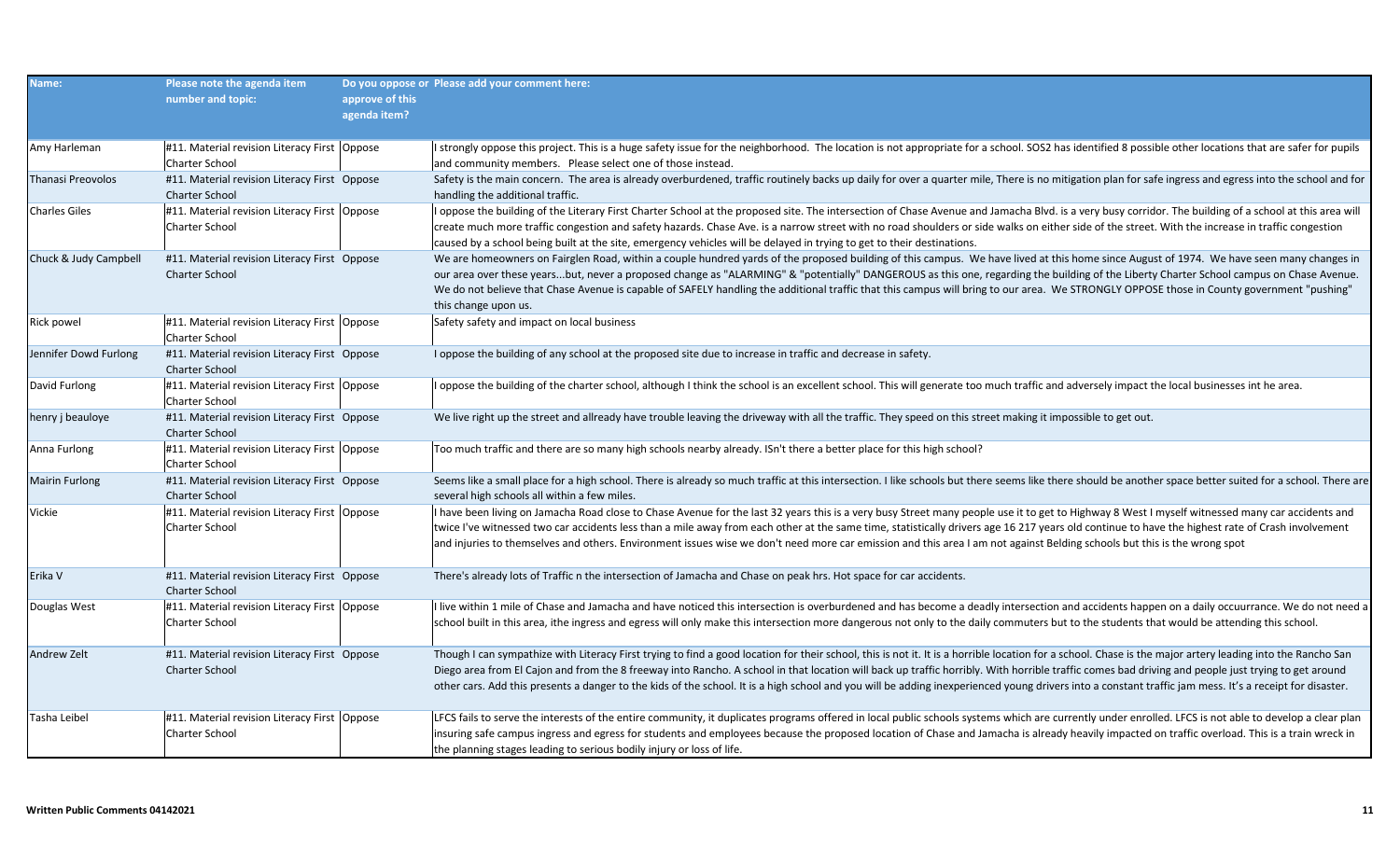| Name:              | Please note the agenda item<br>number and topic:                        | approve of this<br>agenda item? | Do you oppose or Please add your comment here:                                                                                                                                                                                                                                                                                                                                                                                                                                                                                                                                                                                                                                                                                                                                                                                                                                                                                                                                                                                 |
|--------------------|-------------------------------------------------------------------------|---------------------------------|--------------------------------------------------------------------------------------------------------------------------------------------------------------------------------------------------------------------------------------------------------------------------------------------------------------------------------------------------------------------------------------------------------------------------------------------------------------------------------------------------------------------------------------------------------------------------------------------------------------------------------------------------------------------------------------------------------------------------------------------------------------------------------------------------------------------------------------------------------------------------------------------------------------------------------------------------------------------------------------------------------------------------------|
| Norbert Leibel     | #11. Material revision Literacy First Oppose<br><b>Charter School</b>   |                                 | This is an exclusive fenced and gated single purpose school which fails to serve the interests of the entire community and it duplicates programs offered in nearby public schools systems which<br>happen to be Under Enrolled causing a huge short fall in funding for our already established schools. LFCS is unable to develop a safe plan for campus ingress and egress for students and<br>employees because the location is already overly impacted with constant traffic. Jamacha and Chase is no place for a school. Schools need to be located in a quiet setting away from main roads<br>for the health and safety of kids and teachers and all employees. Jamacha and Chase is one big pressure cooker already. Add a school with lots of kids in and out and you are asking for worse<br>traffic jams and back ups over a mile, angry residents and shop owners who will lose what little parking they have to school affiliates, and ultimately injury and loss of life in the inevitable vehicle<br>accidents. |
| Dott Leibel        | #11. Material revision Literacy First Oppose<br>Charter School          |                                 | This is a bad location for a school. There's way too much traffic already. Sometimes it takes 3 lights changing to finally get through the intersection. I've seen some bad accidents at this corner of<br>Jamacha and chase. This is a very bad idea to put a school on this corner. There's another high school nearby. Valhalla and Granite Hills. We don't need another high school on this postage stamp<br>piece of land. Bad idea.                                                                                                                                                                                                                                                                                                                                                                                                                                                                                                                                                                                      |
| <b>JOHN hUNTER</b> | #11. Material revision Literacy First Oppose<br>Charter School          |                                 | Terrible location, too much traffic already. greedy land owner wants to profit off of all of us. No No No                                                                                                                                                                                                                                                                                                                                                                                                                                                                                                                                                                                                                                                                                                                                                                                                                                                                                                                      |
| Mona Leibel        | #11. Material revision Literacy First   Oppose<br>Charter School        |                                 | Bad idea to put 1k people and their vehicles on that out of control car over run corner. BTW this BOE response format is not democratic or inclusive. I am writing a line of words that disappear<br>as I type and I can't go back to look at what I've written. Cannot edit my writing. This format created by the owner of the form according to the Microsoft footnote here is illustrating the<br>ANTITHESIS of Literacy First! Because writing without constant review produces gibberish. So disappointed in this BOE quasi response form.                                                                                                                                                                                                                                                                                                                                                                                                                                                                               |
| Nadine Allo        | #11. Material revision Literacy First Oppose<br><b>Charter School</b>   |                                 | Safety is one of the major concerns making us oppose the project. Chase and Jamacha are already overburdened and deadly thoroughfares and accidents almost a daily occurrence. During<br>morning and afternoon school hours the traffic on eastbound Chase already backs up for at least half a mile. Also, this school will be less than 300 feet away from a liquor, massage, vape, and<br>hookah stores, which is a law violation on its own.                                                                                                                                                                                                                                                                                                                                                                                                                                                                                                                                                                               |
| Craig de Beaumont  | #11. Material revision Literacy First   Oppose<br><b>Charter School</b> |                                 | I have lived in the Hillsdale Ranch community for 18 years. I have personally seen multiple accidents including high speed accidents at and near the intersection of Chase and Jamaica over those<br>years. I have also experiences the steadily increasing traffic burden, particularly on Chase. I can't imagine there is an honest traffic assessment that would ever conclude that it would be safe for<br>students and residents to put a school of any sort, nonetheless a high school with a larger number of young drivers at this location. It is literally many accidents waiting to happen. Pedestrian<br>safety must also be considered as well as the traffic burden on residents.                                                                                                                                                                                                                                                                                                                                |
| richard shoemaker  | #11. Material revision Literacy First Oppose<br>Charter School          |                                 | Please deny the request for the material revision by LFCS because the significant traffic issues associated with the new site will make the new location unsafe for Kids and contribute to an already<br>congested roadway                                                                                                                                                                                                                                                                                                                                                                                                                                                                                                                                                                                                                                                                                                                                                                                                     |
| Laurie Mack        | #11. Material revision Literacy First   Oppose<br>Charter School        |                                 | As a long-time homeowner near the intersection of Fuerte and Chase I strongly oppose the proposed site for Literacy First Charter School (LFCS). I am not opposed to the school itself but am<br>opposed to ANY school on the Chase Avenue site. Safety is the utmost concern with existing evidence of traffic congestion, collisions and unfortunate deaths in this already busy intersection. This<br>is escalated during morning and afternoon hours with schools already rooted in the surrounding areas. Adding over 850 cars that will arrive and depart LFCS only adds to this safety issue as their<br>mitigation plan is impossible to implement as documented by their own traffic study. There are far superior locations identified by SOS2 that are safer for the school and community members,<br>serves the interests of the entire community, ensures safe entry and exit plans and are even available at a fraction of the \$4.8 million cost paid by tax payers. Sincerely, Laurie Mack (619) 871-<br>8287  |
| Hanah Allo         | #11. Material revision Literacy First Oppose<br><b>Charter School</b>   |                                 | Safety is one of our concerns. I'm a retired educator, and I cannot believe that the school district are willing to put the kids through such a substantial risking their safety and well being in this<br>location.                                                                                                                                                                                                                                                                                                                                                                                                                                                                                                                                                                                                                                                                                                                                                                                                           |
| Samuel Allo        | #11. Material revision Literacy First   Oppose<br>Charter School        |                                 | Literacy First Charter School (LFCS) fails to meet the criteria of the Education Code regarding material revisions: -LFCS fails to serve the interests of the entire community. -Duplicates programs<br>offered within the public school district and these programs are under enrolled. -Demonstrably impossible for LFCS to develop a plan that assures the safe ingress and egress of pupils, parents and<br>school employees to and from the school.                                                                                                                                                                                                                                                                                                                                                                                                                                                                                                                                                                       |
| Sarah Allo         | #11. Material revision Literacy First Oppose<br><b>Charter School</b>   |                                 | Student safety is our concern. Alternative locations can serve the students, school, and the community a lot more than this specific location on Chase Ave. SOS2 has identified 8 possible other<br>locations that are safer for pupils and community members. One in particular offers 79 acres for \$1.1 million (compared to the \$4.8 million of tax payer money that purchased the 8.4 acres on<br>Chase Ave.)                                                                                                                                                                                                                                                                                                                                                                                                                                                                                                                                                                                                            |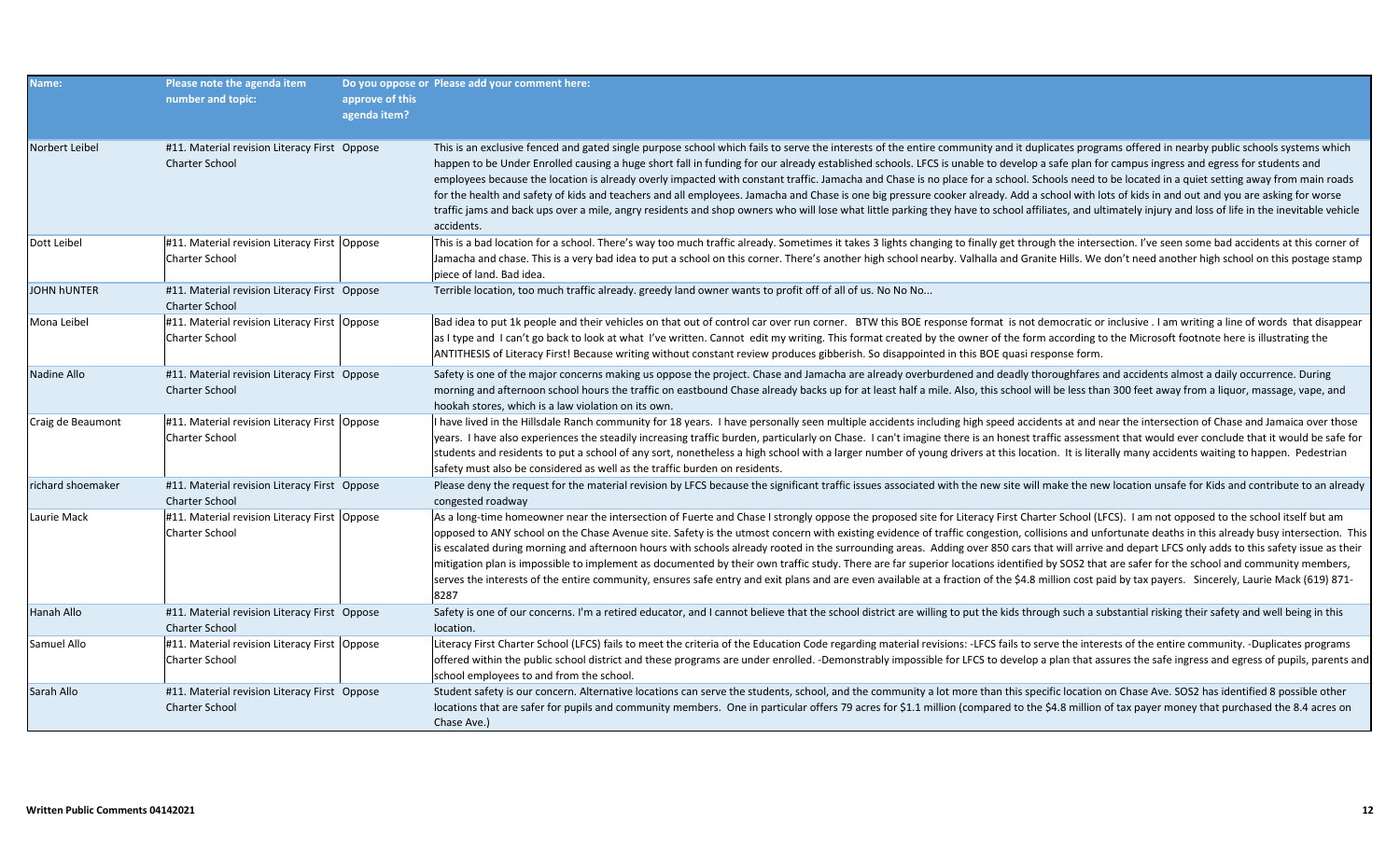| Name:               | Please note the agenda item<br>number and topic:                       | approve of this<br>agenda item? | Do you oppose or Please add your comment here:                                                                                                                                                                                                                                                                                                                                                                                                                                                                                                                                                                                                                                                                                                                                                                                                                                                                                                                                                                                                                                                                                                                                                                                                                                                                                                                                                                  |
|---------------------|------------------------------------------------------------------------|---------------------------------|-----------------------------------------------------------------------------------------------------------------------------------------------------------------------------------------------------------------------------------------------------------------------------------------------------------------------------------------------------------------------------------------------------------------------------------------------------------------------------------------------------------------------------------------------------------------------------------------------------------------------------------------------------------------------------------------------------------------------------------------------------------------------------------------------------------------------------------------------------------------------------------------------------------------------------------------------------------------------------------------------------------------------------------------------------------------------------------------------------------------------------------------------------------------------------------------------------------------------------------------------------------------------------------------------------------------------------------------------------------------------------------------------------------------|
| Virgil Hilliard, MD | #11. Material revision Literacy First   Oppose<br>Charter School       |                                 | Dear BOE, I have been a resident of East County SD since 1999, and have lived near the intersection of Chase Ave/Jamacha Road since 2005. During that time, the traffic congestion has increased<br>significantly, especially during the school months, worse and most dangerously in the early mornings and evenings. During the weekday mornings and early evenings, the intersection is extremely<br>congested with commuters to and from work, turning into the 7/11 to get gas or coffee, stopping at the 2 strip malls and teenagers walking across the street walking to and from Valhalla High<br>School. Included in the traffic are Semi-Tracker Trailer trucks from the local quarry. Less than a 1/2 mile to the east is Vista Grande Elementary School which bring addition congestion to the<br>intersection. These conditions have produced several severe accidents at the Chase Ave./Jamacha Road intersection, some occurring during the early morning and evenings of the day. It is my<br>sincere opinion that additional congestion produced by the Liberty Charter High School would be extremely UNSAFE for our community, the commuters and the children of East County San Diego.                                                                                                                                                                                                      |
| <b>Judy Seeger</b>  | #11. Material revision Literacy First Oppose<br><b>Charter School</b>  |                                 | This is no place for a school--have you seen all the traffic now?--                                                                                                                                                                                                                                                                                                                                                                                                                                                                                                                                                                                                                                                                                                                                                                                                                                                                                                                                                                                                                                                                                                                                                                                                                                                                                                                                             |
| Angela Hilliard     | #11. Material revision Literacy First   Oppose<br>Charter School       |                                 | Dear Board of Education, Thank you for allowing me to address the concerns that I have regarding the location of Liberty Charter School. The location of a high school at Chase and Jamacha is<br>unsafe for the students of Liberty Charter High School and for the numerous cars that drive by there every day. I travel through that intersection multiple times a day so I am very familiar with<br>the traffic patterns. Having a school there, with parents dropping off and picking up, as well as students driving themselves to school, will produce additional traffic, accidents and back ups at a<br>location that already has back ups every day. I am concerned that students will be dropped off across the street and attempt to cross in the middle of traffic to get to school on time. Now the<br>there is an attempt to admit 100 or more students to this school. This location is a 2 lane road with no places to stop. There are numerous schools nearby that cause traffic back up where the<br>road is 4 lanes across. Additionally, there are other more suitable locations for this school. I am asking that the board deny the request for a school at Chase and Jamacha. For the safety of<br>students and motorists, a more appropriate and safer location can be identified for Liberty Charter High School. Thank you $\sim$                                                    |
| Willi Seeger        | #11. Material revision Literacy First Oppose<br><b>Charter School</b>  |                                 | 1. Literacy First Charter School (LFCS) fails to meet the criteria of the Education Code regarding material revisions: • LFCS fails to serve the interests of the entire community • Duplicates<br>programs offered within the public school district and these programs are under enrolled. • Demonstrably impossible for LFCS to develop a plan that assures the safe ingress and egress of<br>pupils, parents and school employees to and from the school • Chase and Jamacha are already overburdened and deadly thoroughfares and accidents almost a daily occurrence. • During<br>morning and afternoon school hours the traffic on eastbound Chase already backs up one quarter of a mile. • To this growth in traffic, LFCS will add an estimated 854 cars entering and exiting<br>the school parking lot each day. The mitigation plan for ingress and egress into the school parking lot and drop off area is impossible to implement, even documented by their own traffic study. •<br>SOS2 has identified 8 possible other locations that are safer for pupils and community members. One in particular offers 79 acres for \$1.1 million (compared to the \$4.8 million of tax payer<br>money that purchased the 8.4 acres on Chase Ave.) • We are not in opposition to the school itself and understand LFCS to be a quality school. We are opposed to ANY school built on the<br>Chase Ave site. |
| Waseem sarah        | #11. Material revision Literacy First   Oppose<br>Charter School       |                                 | Chase and jamacha already overburdened / traffic/ chase already backs up                                                                                                                                                                                                                                                                                                                                                                                                                                                                                                                                                                                                                                                                                                                                                                                                                                                                                                                                                                                                                                                                                                                                                                                                                                                                                                                                        |
| Sarah Butler        | #11. Material revision Literacy First Approve<br><b>Charter School</b> |                                 | Please approve the new address of our high school in this material revision for Literacy First Charter School. The students that attend this school are students with great character that would be<br>welcomed in any neighborhood!                                                                                                                                                                                                                                                                                                                                                                                                                                                                                                                                                                                                                                                                                                                                                                                                                                                                                                                                                                                                                                                                                                                                                                            |
| Tina Wells          | #11. Material revision Literacy First Approve<br>Charter School        |                                 | I live within a mile of the proposed site of Liberty Charter High School. It is an asset to our community to have this high performing school in our neighborhood. LCHS is graduating intelligent,<br>thoughtful citizens. The school's building plans include improvements to the current traffic issues.                                                                                                                                                                                                                                                                                                                                                                                                                                                                                                                                                                                                                                                                                                                                                                                                                                                                                                                                                                                                                                                                                                      |
| Monroy Ana Karina   | #11. Material revision Literacy First Oppose<br><b>Charter School</b>  |                                 | Location Not safe for students. Traffic conditions will worsen.                                                                                                                                                                                                                                                                                                                                                                                                                                                                                                                                                                                                                                                                                                                                                                                                                                                                                                                                                                                                                                                                                                                                                                                                                                                                                                                                                 |
| Gerardo Barraza     | #11. Material revision Literacy First   Oppose<br>Charter School       |                                 | Is not safe for students and traffic will worsent                                                                                                                                                                                                                                                                                                                                                                                                                                                                                                                                                                                                                                                                                                                                                                                                                                                                                                                                                                                                                                                                                                                                                                                                                                                                                                                                                               |
| Nisreen Allo        | #11. Material revision Literacy First Oppose<br><b>Charter School</b>  |                                 | Safety of the kids and our community is our concern. Almost every single day, there's an accident in this intersection. Cars speed up to almost 60 MPH when approaching the Chase - Jamacha<br>intersection to the point that makes it dangerous to cross the street. I've witnessed 2 accidents in one week while crossing the street. In addition, during peak hours, the traffic backs up for more<br>than a quarter mile down eastbound Chase Ave. Adding additional 500 cars from the school project to the current traffic that currently exists will just block and delays any first responders' ability<br>to respond to an emergency happening in the area or even in the school.                                                                                                                                                                                                                                                                                                                                                                                                                                                                                                                                                                                                                                                                                                                      |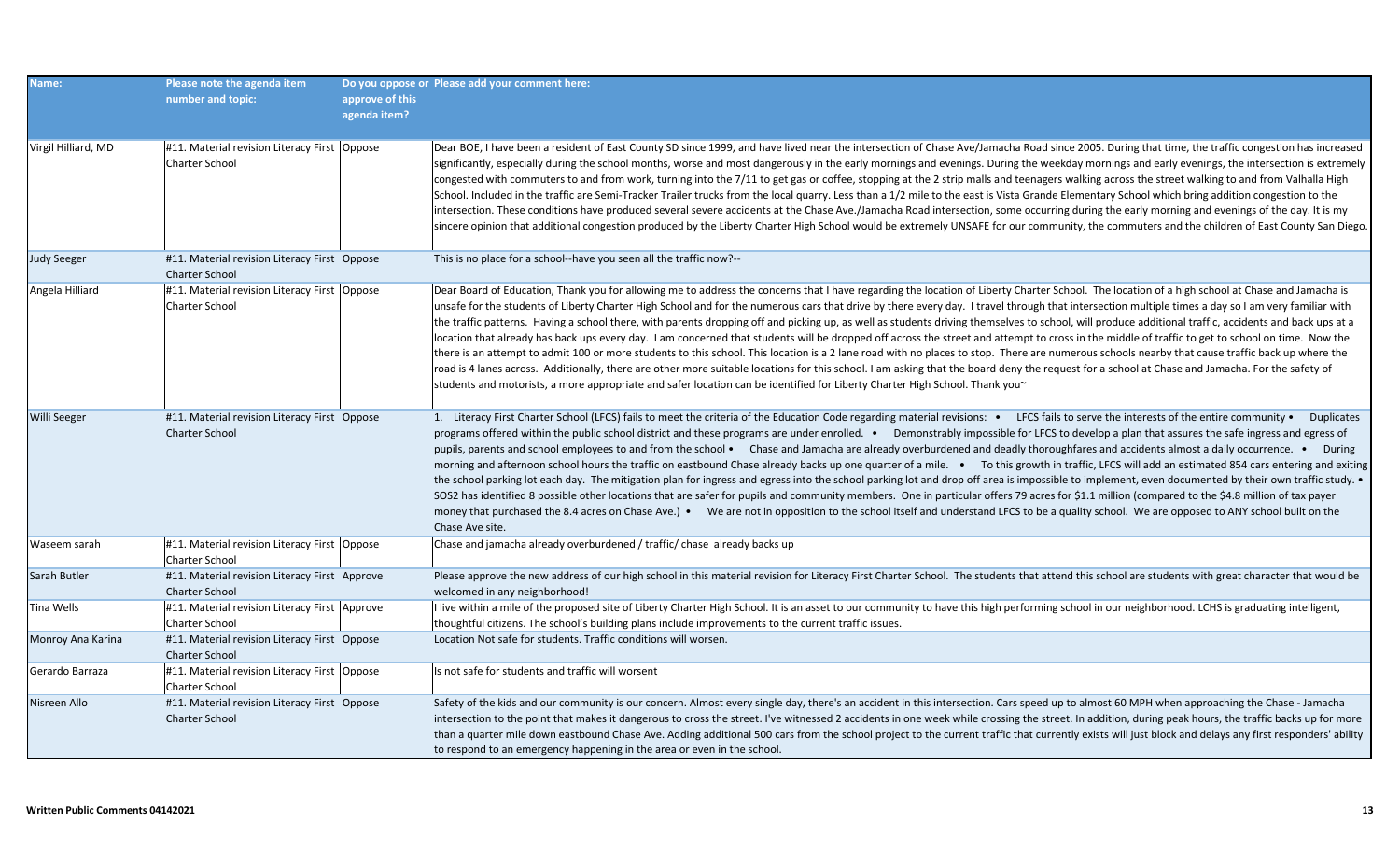| Name:                 | Please note the agenda item<br>number and topic:                      | approve of this<br>agenda item? | Do you oppose or Please add your comment here:                                                                                                                                                                                                                                                                                                                                                                                                                                                                                                                                                                                                                                                                                                                                                                                                                                                                  |
|-----------------------|-----------------------------------------------------------------------|---------------------------------|-----------------------------------------------------------------------------------------------------------------------------------------------------------------------------------------------------------------------------------------------------------------------------------------------------------------------------------------------------------------------------------------------------------------------------------------------------------------------------------------------------------------------------------------------------------------------------------------------------------------------------------------------------------------------------------------------------------------------------------------------------------------------------------------------------------------------------------------------------------------------------------------------------------------|
| Mable Wigfall         | #11. Material revision Literacy First   Oppose<br>Charter School      |                                 | I strongly oppose Literacy Charter School being built at this site, because it is an unsafe area for a school. I believe in safety over sorry. There are ten school in the immediate area primary and<br>secondary. Parents using busy Chase Ave. and Jamacha Blvd. in transporting their students to and from school. The neighborhood does not oppose of the Charter School being built. just not on<br>this site. for those of you who has to make this important decision, please visit this location and see why we oppose. Thank you so very much.                                                                                                                                                                                                                                                                                                                                                        |
| <b>Herbert Milley</b> | #11. Material revision Literacy First Oppose<br><b>Charter School</b> |                                 | This school would be an unmitigated traffic disaster. Just getting out of the parking lot of the businesses on that corner Is already a nightmare. You have to go south on Jamacha and turn around<br>somehow if going south is not the way you need to go. Please put a stop to this terrible plan.                                                                                                                                                                                                                                                                                                                                                                                                                                                                                                                                                                                                            |
| Maysoon Esshaki       | #11. Material revision Literacy First   Oppose<br>Charter School      |                                 | I live in the neighborhood and know very well how deadly car accidents are. This intersection of Chase and Jamacha is dangerous to have high school traffic added to it!!                                                                                                                                                                                                                                                                                                                                                                                                                                                                                                                                                                                                                                                                                                                                       |
| Nawal A.              | #11. Material revision Literacy First Oppose<br>Charter School        |                                 | I oppose the growth of traffic and having teens walking or crossing across Chase for whatever reason, to buy lunch or snack from the neighboring stores. Very alarming and dangerous to have a<br>school on this site.                                                                                                                                                                                                                                                                                                                                                                                                                                                                                                                                                                                                                                                                                          |
| Raad E.               | #11. Material revision Literacy First   Oppose<br>Charter School      |                                 | I am not against building a school at all, but against building a school on this specific zone. Please consider other locations. I own a business in the plaza next to this site and totally disagree to<br>have extra traffic coming down Chase Ave. Please consider finding a safer location.                                                                                                                                                                                                                                                                                                                                                                                                                                                                                                                                                                                                                 |
| Ghassan A.            | #11. Material revision Literacy First Oppose<br>Charter School        |                                 | Please keep the area less cluttered and jammed with traffic and accidents! We have witnessed so many sad and fatal accidents over the years. Lets not risk more lives!!                                                                                                                                                                                                                                                                                                                                                                                                                                                                                                                                                                                                                                                                                                                                         |
| Zane E.               | #11. Material revision Literacy First   Oppose<br>Charter School      |                                 | If I was a student attending this high school, I would have hesitated about getting in and out of the school. I live 5 minutes away and walk on Chase Ave all the time. Cars came down from up the<br>hill as its a race zone. Chase has double lines in the middle, its narrow and hard to avoid a possibility of an accident. Despite all that, cars still come down extremely fast. So why making things<br>worse especially when adding driving teenager's traffic?.                                                                                                                                                                                                                                                                                                                                                                                                                                        |
| Yasmeen               | #11. Material revision Literacy First Oppose<br><b>Charter School</b> |                                 | Please reconsider another safer location. I can't imagine how 7:30 am and 3:00 pm would look like on Chase and Jamacha! Worst idea ever!! I approve the idea of building schools but not on the<br>Chase Ave. site! Thank you                                                                                                                                                                                                                                                                                                                                                                                                                                                                                                                                                                                                                                                                                   |
| Steve Dillingham      | #11. Material revision Literacy First Oppose<br>Charter School        |                                 | Submission too large, please see email sent to Kristin.armatis@sdcoe.net and Cpaguilar@sdcoe.net                                                                                                                                                                                                                                                                                                                                                                                                                                                                                                                                                                                                                                                                                                                                                                                                                |
| <b>Greg Daunoras</b>  | #11. Material revision Literacy First Oppose<br><b>Charter School</b> |                                 | Chase and Jamacha are already overburdened and deadly thoroughfares and accidents almost a daily occurrence. During morning and afternoon school hours the traffic on eastbound<br>Chase already backs up one quarter of a mile. To this growth in traffic, LFCS will add an estimated 854 cars entering and exiting the school parking lot each day. The mitigation plan for<br>ingress and egress into the school parking lot and drop off area is impossible to implement, even documented by their own traffic study.                                                                                                                                                                                                                                                                                                                                                                                       |
| Frank J. Stella       | #11. Material revision Literacy First   Oppose<br>Charter School      |                                 | For the last 9 years I have been taking my 3 grandsons to various schools in the mornings. It is necessary for me to turn left from Penasco Road onto Jamacha Road. One block to the south is the<br>intersection of Chase and Jamacha which has traphic lights. At least one the time in the morning I am unable to turn left onto Jamacha because of the density of auto traffic. I must turn right and<br>then hope that I can make a u-turn to get back to southbound Jamacha. This is already an unsafe situation. Adding another school will increase the traffic burden to make the whole area of<br>Jamacha and Chase even more unsafe. Approval of this school would have a negative safety impact on travel in this area, especially in the morning hours. I oppose the building of the new school<br>in the proposed location. Frank J. Stella M.D.                                                  |
| Sarah Fredricks       | #11. Material revision Literacy First Approve<br>Charter School       |                                 | Hello, please approve the building of Liberty Charter High School. Our kids are still in elementary year at Literacy First Charter School and we are planning to continue their education until high<br>school at Liberty Charter High School. The have proven themselves as a great school and we are hoping to have a permanent building here in El Cajon that our commute will be close by. Thank you<br>for your kind consideration to approve this.                                                                                                                                                                                                                                                                                                                                                                                                                                                        |
| Paulette Milley       | #11. Material revision Literacy First   Oppose<br>Charter School      |                                 | Traffic is always congested when school is in session at Vallahla High School, and you think that by adding a new school on that corner will be OK what about emergency vehicles trying to take a<br>left from Jamacha to Chase avenue, such as Fire trucks, ambulances, police cars etc how do you think they will be able to get through when even now they have a difficult time, with so many<br>parents dropping children off and children driving themselves to school???? Plus how many children do you think will pay attention to the lights when their parents drop them off for school.<br>Where will all the people park when there is a sports game in progress, no street parking that I know of and very little parking at the small mall in front of the proposed school. I really think no<br>one took the time to address these issues when the land was purchased. Thank you Paulette Milley |
| Michelle Kister       | #11. Material revision Literacy First Oppose<br><b>Charter School</b> |                                 | I ask that you deny the Liberty Charter Material Revision because LFCS proposed site is less then 1/4 mile from Valhalla High School. This is duplicated programs that are already provided by<br>Valhalla. The intersection of Chase and Jamacha is already a very dangerous intersection. Please a school at this intersection with a proposed left hand turn into the site will leave to accidents.<br>LCHS has stated many times that their campus will be closed to the community. Therefore there is no benefit to our community for this school to be built at Chase and Jamacha. 94% of there<br>students do not live in the area of Rancho San Diego, therefore they will all be driving in from the El Cajon. Please listen to the community. Please deny the material revision. Thank you, Michelle<br>Kister                                                                                        |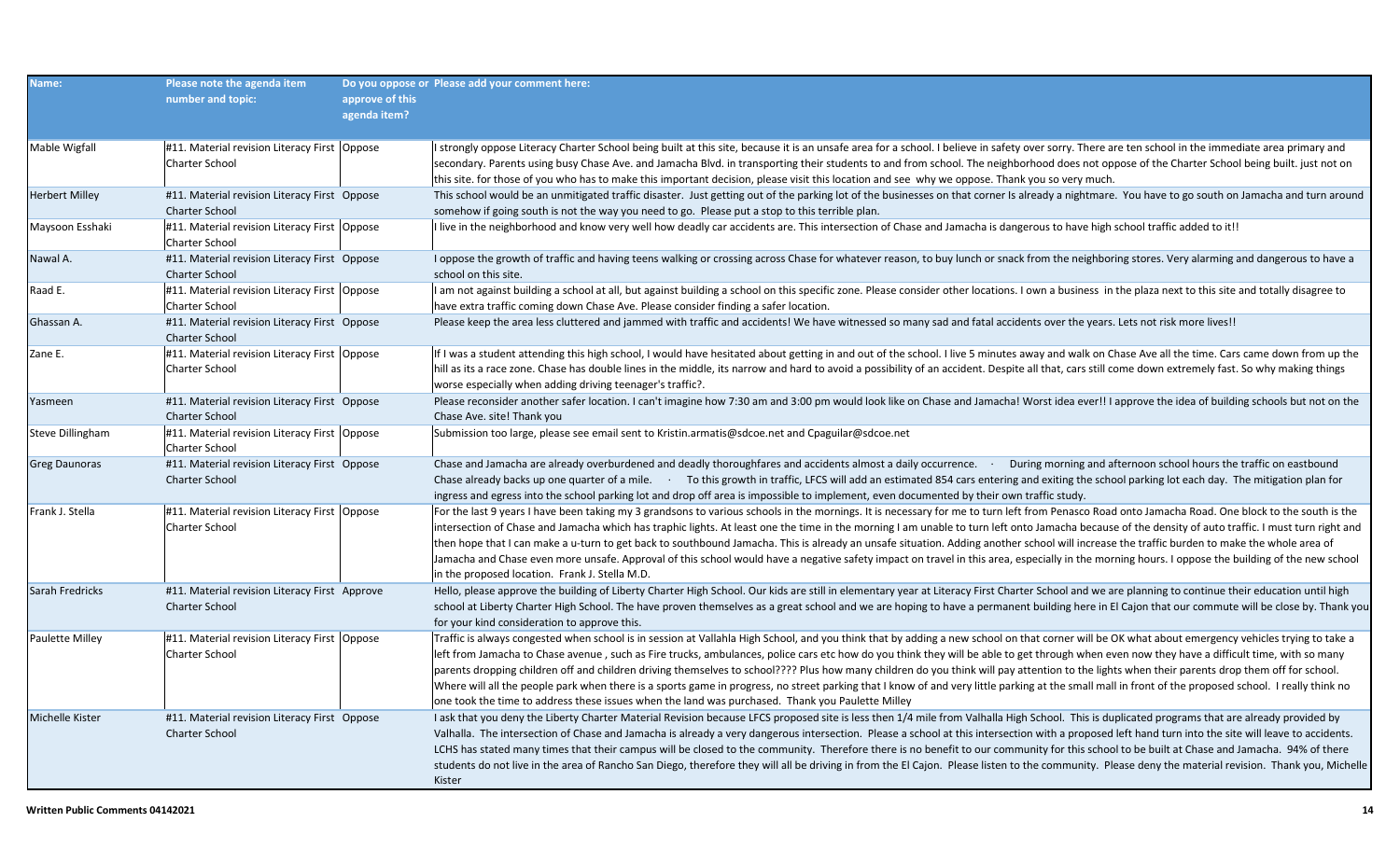| Name:                  | Please note the agenda item<br>number and topic:                        | approve of this<br>agenda item? | Do you oppose or Please add your comment here:                                                                                                                                                                                                                                                                                                                                                                                                                                                                                                                                                                                                                                                                                                                                                                                                                                                                                                                                                                                                         |
|------------------------|-------------------------------------------------------------------------|---------------------------------|--------------------------------------------------------------------------------------------------------------------------------------------------------------------------------------------------------------------------------------------------------------------------------------------------------------------------------------------------------------------------------------------------------------------------------------------------------------------------------------------------------------------------------------------------------------------------------------------------------------------------------------------------------------------------------------------------------------------------------------------------------------------------------------------------------------------------------------------------------------------------------------------------------------------------------------------------------------------------------------------------------------------------------------------------------|
| David Kister           | #11. Material revision Literacy First   Oppose<br>Charter School        |                                 | I am opposed to a school to be built at Chase and Jamacha. Our community already has an outstanding school in Valhalla less this 1/4 of a mile away from this proposed site. This is an abuse of<br>our community resources. Please deny the material revision.                                                                                                                                                                                                                                                                                                                                                                                                                                                                                                                                                                                                                                                                                                                                                                                        |
| Elisa Brandes          | #11. Material revision Literacy First Oppose<br><b>Charter School</b>   |                                 | I oppose the construction of any school at Chase and Jamacha. Each school morning it takes me five minutes to make a right turn from my drive onto Chase toward Jamacha - - a left turn is<br>impossible. The proposed school would send me directly the bottleneck of traffic the school will undoubtedly create. The school's proposed solution: add a third lane to what is already a three<br>lane road. Staggering the start time with Valhalla High School by 10 to 20 minutes will likewise do little to mitigate the problem. In the last 18 years, my mailbox located on Chase has been<br>replaced three times because of cars running off the road and hitting it. The last time, the post office unsuccessfully tried to find an alternative location because it was concerned for the safety of<br>the postman stopping on Chase to deliver the mail. As the number of accidents should indicate, Chase cannot safely handle the existing traffic. Adding a couple of hundred cars each morning and<br>afternoon is a recipe for disaster |
| <b>Elsie Spencer</b>   | #11. Material revision Literacy First Oppose<br>Charter School          |                                 | Please deny the material revision for Liberty Charter High school proposed location at Jamach and Chase. This is a very busy intersection. It will be very dangerous to community, students<br>travelling through the intersection of Chase and Jamacha to Valhalla High School, Vista Grande Elementary, Fuerte Elementary, Rancho San Diego Elementary, Cuyamaca College. Not to mention<br>that the intersection of Chase and Jamacha is the primary roadway to access the 8 freeway West. Please listen to people that live in this community. I live less then 1/2 from this intersection.<br>The risk of accidents and possible death is too great to place a school at this location. Therefore I ask that you please deny the material revision for Liberty High School                                                                                                                                                                                                                                                                        |
| Lucien Kister          | #11. Material revision Literacy First Oppose<br><b>Charter School</b>   |                                 | I ask the Board of Education to deny the material revision for Liberty Charter high school proposed location at Chase and Jamacha. I am a 18 year old Senior at Valhalla High School. Traffic is<br>already very busy and stressful at Chase and Jamacha. Putting another high school less then 1/4 miles from Valhalla High School makes zero sense. Please I ask you to deny the material revision<br>for Liberty High School                                                                                                                                                                                                                                                                                                                                                                                                                                                                                                                                                                                                                        |
| Caleb Kister           | #11. Material revision Literacy First   Oppose<br><b>Charter School</b> |                                 | implore you to deny the material revision. Our community doesn't need another high school. I know that Lemon Grove only has Liberty Charter High School in their community, it needs to<br>remain there. The students for Liberty High School do not live in the area of Rancho San Diego so it makes no sense to move it to the intersection of Chase and Jamacha. Please deny the material<br>revision.                                                                                                                                                                                                                                                                                                                                                                                                                                                                                                                                                                                                                                              |
| Zoe Kister             | #11. Material revision Literacy First Oppose<br><b>Charter School</b>   |                                 | Please deny the material revision for Liberty Charter to build a high school at Chase & Jamacha. LCHS says they will start school at 8:30 am. Valhalla has 2 start time 7:25 and 8:20 the exact same<br>time Liberty High would start. School traffic at this intersection is already very busy, In the morning and afternoon cars are already backed up past Fuerte Drive. Add over 800 more cars to<br>Chase is absurd. The addition of a left turn lane on Chase into the Liberty High School is beyond dangerous. A student was killed at Westhills for exactly the same reason, a left hand turn near the<br>high school. Are you willing to risk the lives of high school students and community members by trying to jam a high school into this already over crowded intersection. None of these student<br>even live in this area, none of the teachers live in this area. Please deny the material revision to Liberty Charter. Our lives depend on it.                                                                                      |
| <b>Robert Peterson</b> | #11. Material revision Literacy First Approve<br><b>Charter School</b>  |                                 | Please approve the material revision tot he charter for Literacy First Charter School so that the high school can continue to thrive by having its first permanent home. So many lives have been<br>changed for the better. Thanks for considering this important matter.                                                                                                                                                                                                                                                                                                                                                                                                                                                                                                                                                                                                                                                                                                                                                                              |
| Ashwag Hermes          | #11. Material revision Literacy First Oppose<br><b>Charter School</b>   |                                 | Traffic is our issue. We have our business at the strip mall close the the proposed site. Currently, the traffic is backed up at peak hours that makes it difficult for our clients to come to us. How<br>would the traffic will look like when adding at least an additional 450 cars to this street? It's unfair for the community to suffer more than what they're already going through right now. Thank you                                                                                                                                                                                                                                                                                                                                                                                                                                                                                                                                                                                                                                       |
| Hani Hermes            | #11. Material revision Literacy First   Oppose<br>Charter School        |                                 | Traffic and safety are our issues. I have our business at the strip mall close the the proposed site. Currently, it takes me around 7-10 minutes to get through the traffic to get into my office. the<br>traffic is almost always backed up either by cars trying to get to the surrounding schools or the supply trucks that has to park on Chase to off load. How would the traffic will look like when adding<br>at least an additional 450 cars to this street? It's unfair for the community to suffer more than what they're already going through right now. Thank you                                                                                                                                                                                                                                                                                                                                                                                                                                                                         |
| <b>MP</b> Hermes       | #11. Material revision Literacy First Oppose<br><b>Charter School</b>   |                                 | Traffic and safety are our issues. I have our business at the strip mall close the the proposed site. Currently, it takes me around 7-10 minutes to get through the traffic to get into my office. the<br>traffic is almost always backed up either by cars trying to get to the surrounding schools or the supply trucks that has to park on Chase to off load. How would the traffic will look like when adding<br>at least an additional 450 cars to this street? It's unfair for the community to suffer more than what they're already going through right now. Thank you                                                                                                                                                                                                                                                                                                                                                                                                                                                                         |
| JP Hermes              | #11. Material revision Literacy First   Oppose<br><b>Charter School</b> |                                 | traffic is almost always backed up either by cars trying to get to the surrounding schools or the supply trucks that has to park on Chase to off load.How would the traffic will look like when adding<br>at least an additional 450 cars to this street?                                                                                                                                                                                                                                                                                                                                                                                                                                                                                                                                                                                                                                                                                                                                                                                              |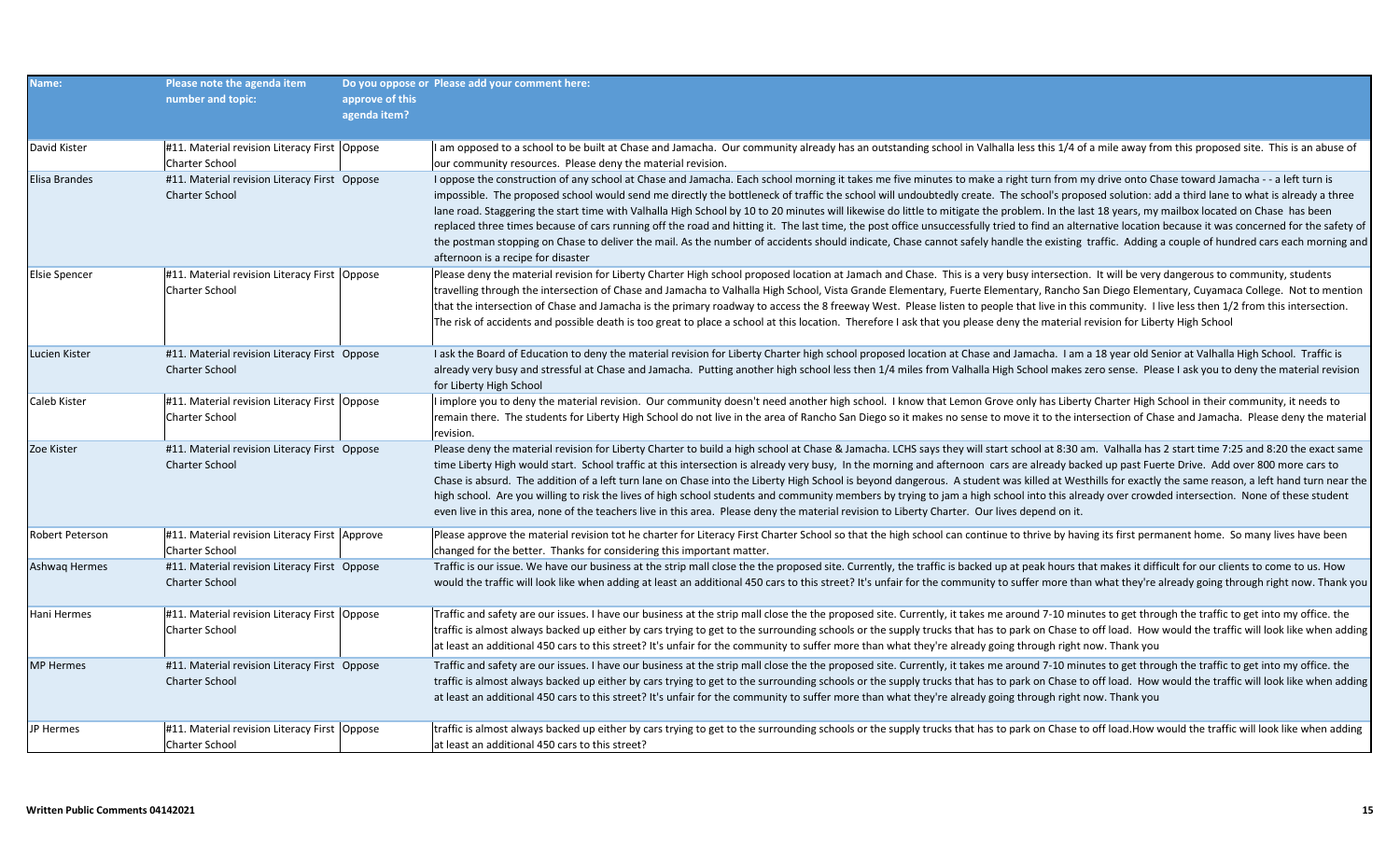| Name:                | Please note the agenda item<br>number and topic:                        | approve of this<br>agenda item? | Do you oppose or Please add your comment here:                                                                                                                                                                                                                                                                                                                                                                                                                                                                                                                                                                                                                                                                                                                                                              |
|----------------------|-------------------------------------------------------------------------|---------------------------------|-------------------------------------------------------------------------------------------------------------------------------------------------------------------------------------------------------------------------------------------------------------------------------------------------------------------------------------------------------------------------------------------------------------------------------------------------------------------------------------------------------------------------------------------------------------------------------------------------------------------------------------------------------------------------------------------------------------------------------------------------------------------------------------------------------------|
| Cynthia English      | #11. Material revision Literacy First Oppose<br><b>Charter School</b>   |                                 | There is Valhalla High School within a mile of this pending charter school and we do not need another school so close. Chase and Jamacha are already overburdened and thoroughfares with<br>accidents occurring daily. For students and parents dropping off their students they will have to come onto Chase going East to enter the school and leave making only a right hand turn. If they<br>wish to return East there is no way other than making a left turn and trying to U turn in the center of Jamacha which would be illegal. Morning and afternoon school hours would back up on<br>Chase which is already a nightmare at that time backing up more than a quarter mile now. There has to be another place to build a school as this is a poor location for traffic and students to be<br>safe. |
| Joy Hermes           | #11. Material revision Literacy First Oppose<br>Charter School          |                                 | Traffic is horrible on Chase Ave near Jamacha Rd. Adding a school there will not improve the situation nor the suggested road changes will enhance it. This is a recipe for a giant disaster that the<br>school district will regret because the kids safety will not be guaranteed by any way, shape or form. Please help STOP this non sense project.                                                                                                                                                                                                                                                                                                                                                                                                                                                     |
| Nick Kenaya          | #11. Material revision Literacy First Oppose<br><b>Charter School</b>   |                                 | Safety is our major concern. Chase and Jamacha are already overburdened and deadly thoroughfares and accidents almost a daily occurrence.                                                                                                                                                                                                                                                                                                                                                                                                                                                                                                                                                                                                                                                                   |
| Barbara Kenaya       | #11. Material revision Literacy First Oppose<br>Charter School          |                                 | Safety is our major concern. My wife got hit when coming back home right at the intersection of Chase & Jamacha 3 months ago! Thankfully she had minor injuries but this happened when<br>students were on break, how would the traffic look like when school is in session with at least 450 cars added? Chase and Jamacha are already overburdened and deadly thoroughfares and<br>accidents almost a daily occurrence.                                                                                                                                                                                                                                                                                                                                                                                   |
| <b>Brett Clapham</b> | #11. Material revision Literacy First Oppose<br><b>Charter School</b>   |                                 | This area has an appropriate number of schools today to serve the community. Valhalla, Steele Canyon, Grossmont and Granite Hills are all options families can take advantage of today. We don't<br>need another option. The location of this school would be unsafe for the community. Specifically the traffic in this location would be very bad at times that already have problems. The location of<br>this school is adjacent to existing liquor store, and smoking lounges.                                                                                                                                                                                                                                                                                                                          |
| Ayad Jardaq          | #11. Material revision Literacy First   Oppose<br>Charter School        |                                 | Safety is our major concern. Chase and Jamacha are already overburdened and deadly thoroughfares and accidents almost a daily occurrence.                                                                                                                                                                                                                                                                                                                                                                                                                                                                                                                                                                                                                                                                   |
| Ghada Hayali         | #11. Material revision Literacy First Oppose<br>Charter School          |                                 | Safety is our major concern. Chase and Jamacha are already overburdened and deadly thoroughfares and accidents almost a daily occurrence.                                                                                                                                                                                                                                                                                                                                                                                                                                                                                                                                                                                                                                                                   |
| Sara Jardaq          | #11. Material revision Literacy First Oppose<br><b>Charter School</b>   |                                 | the traffic is almost always backed up either by cars trying to get to the surrounding schools or the supply trucks that has to park on Chase to off load. How would the traffic will look like when<br>adding at least an additional 450 cars to this street? It's unfair for the community to suffer more than what they're already going through right now. Thank you                                                                                                                                                                                                                                                                                                                                                                                                                                    |
| Masarra Jardaq       | #11. Material revision Literacy First Oppose<br><b>Charter School</b>   |                                 | the traffic is almost always backed up either by cars trying to get to the surrounding schools or the supply trucks that has to park on Chase to off load. How would the traffic will look like when<br>adding at least an additional 450 cars to this street? It's unfair for the community to suffer more than what they're already going through right now. Thank you                                                                                                                                                                                                                                                                                                                                                                                                                                    |
| Mina Jardaq          | #11. Material revision Literacy First Oppose<br>Charter School          |                                 | Safety is our major concern. Chase and Jamacha are already overburdened and deadly thoroughfares and accidents almost a daily occurrence.                                                                                                                                                                                                                                                                                                                                                                                                                                                                                                                                                                                                                                                                   |
| Nawaf Jardaq         | #11. Material revision Literacy First Oppose<br><b>Charter School</b>   |                                 | Safety is our major concern. Chase and Jamacha are already overburdened and deadly thoroughfares and accidents almost a daily occurrence.                                                                                                                                                                                                                                                                                                                                                                                                                                                                                                                                                                                                                                                                   |
| Rafeef AlNoman       | #11. Material revision Literacy First   Oppose<br><b>Charter School</b> |                                 | the traffic is almost always backed up either by cars trying to get to the surrounding schools or the supply trucks that has to park on Chase to off load. How would the traffic will look like when<br>adding at least an additional 450 cars to this street? It's unfair for the community to suffer more than what they're already going through right now. Thank you                                                                                                                                                                                                                                                                                                                                                                                                                                    |
| Tanya alnoman        | #11. Material revision Literacy First Oppose<br><b>Charter School</b>   |                                 | the traffic is almost always backed up either by cars trying to get to the surrounding schools or the supply trucks that has to park on Chase to off load. How would the traffic will look like when<br>adding at least an additional 450 cars to this street? It's unfair for the community to suffer more than what they're already going through right now. Thank you                                                                                                                                                                                                                                                                                                                                                                                                                                    |
| Nagham Al Numan      | #11. Material revision Literacy First Oppose<br><b>Charter School</b>   |                                 | the traffic is almost always backed up either by cars trying to get to the surrounding schools or the supply trucks that has to park on Chase to off load. How would the traffic will look like when<br>adding at least an additional 450 cars to this street? It's unfair for the community to suffer more than what they're already going through right now. Thank you                                                                                                                                                                                                                                                                                                                                                                                                                                    |
| Dale Kriebel         | #11. Material revision Literacy First Oppose<br>Charter School          |                                 | The traffic and safety issues caused by squeezing a project of this scope into this already heavily impacted traffic zone would set an irresponsible precedent of the prioritizing of outside interests<br>that do not serve the local community who will be forced to suffer the consequences for decades.                                                                                                                                                                                                                                                                                                                                                                                                                                                                                                 |
| Waleed Albashiki     | #11. Material revision Literacy First   Oppose<br><b>Charter School</b> |                                 | Safety is our major concern. Chase and Jamacha are already overburdened and deadly thoroughfares and accidents almost a daily occurrence.                                                                                                                                                                                                                                                                                                                                                                                                                                                                                                                                                                                                                                                                   |
| Kirstin Clapham      | #11. Material revision Literacy First Oppose<br><b>Charter School</b>   |                                 | The intersection of Jamacha and Chase is already busy and not pedestrian-friendly. The traffic on Chase itself is always a struggle and next to impossible to maneuver in a safe and timely manner<br>during regular school drop off hours. The traffic control for this section is already challenged with juggling commuters to and from Valhalla, Rancho SD Elementary, and Hillsdale that I find it hard<br>to believe that anyone is even considering adding another school to the mix. Not to mention that the corner merchants include a liquor store and a vape shop. How is that kid friendly? Who's<br>brilliant idea was this and why is the push for this location continuing? Please find another location!                                                                                    |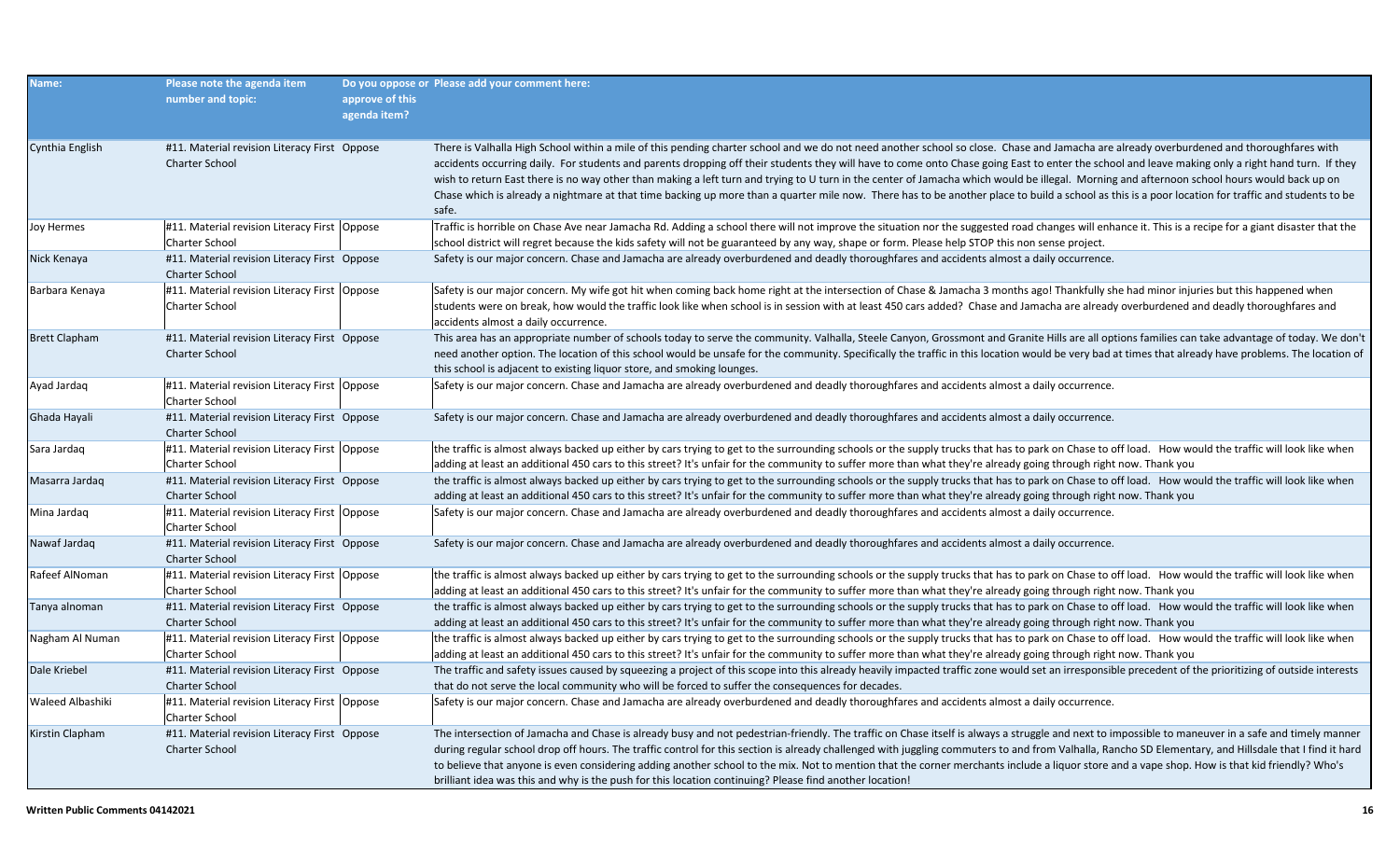| Name:                                  | Please note the agenda item<br>number and topic:                        | approve of this<br>agenda item? | Do you oppose or Please add your comment here:                                                                                                                                                                                                                                                                                                                                                                                                                                                                                                                                                                                                                                                                                                                                                                                                                                                                                                                                                                                                                                                                                                                                                                                                                                                                                                                                                                                                                                                                                                                                                                                                                                                                                                                      |
|----------------------------------------|-------------------------------------------------------------------------|---------------------------------|---------------------------------------------------------------------------------------------------------------------------------------------------------------------------------------------------------------------------------------------------------------------------------------------------------------------------------------------------------------------------------------------------------------------------------------------------------------------------------------------------------------------------------------------------------------------------------------------------------------------------------------------------------------------------------------------------------------------------------------------------------------------------------------------------------------------------------------------------------------------------------------------------------------------------------------------------------------------------------------------------------------------------------------------------------------------------------------------------------------------------------------------------------------------------------------------------------------------------------------------------------------------------------------------------------------------------------------------------------------------------------------------------------------------------------------------------------------------------------------------------------------------------------------------------------------------------------------------------------------------------------------------------------------------------------------------------------------------------------------------------------------------|
| Ibraheem Kas Khalil Matti              | #11. Material revision Literacy First Oppose<br><b>Charter School</b>   |                                 | Traffic is horrible on Chase Ave near Jamacha Rd. Adding a school there will not improve the situation nor the suggested road changes will enhance it. This is a recipe for a giant disaster that the<br>school district will regret because the kids safety will not be guaranteed by any way, shape or form. Please STOP this non sense project.                                                                                                                                                                                                                                                                                                                                                                                                                                                                                                                                                                                                                                                                                                                                                                                                                                                                                                                                                                                                                                                                                                                                                                                                                                                                                                                                                                                                                  |
| Nad Kas Khalil                         | #11. Material revision Literacy First Oppose<br><b>Charter School</b>   |                                 | Safety is our major concern. Chase and Jamacha are already overburdened and deadly thoroughfares and accidents almost a daily occurrence.                                                                                                                                                                                                                                                                                                                                                                                                                                                                                                                                                                                                                                                                                                                                                                                                                                                                                                                                                                                                                                                                                                                                                                                                                                                                                                                                                                                                                                                                                                                                                                                                                           |
| Fadi Kas Khalil                        | #11. Material revision Literacy First Oppose<br><b>Charter School</b>   |                                 | Safety is our major concern. Chase and Jamacha are already overburdened and deadly thoroughfares and accidents almost a daily occurrence.                                                                                                                                                                                                                                                                                                                                                                                                                                                                                                                                                                                                                                                                                                                                                                                                                                                                                                                                                                                                                                                                                                                                                                                                                                                                                                                                                                                                                                                                                                                                                                                                                           |
| Karlos Kas Khalil                      | #11. Material revision Literacy First Oppose<br><b>Charter School</b>   |                                 | Safety is our major concern. Chase and Jamacha are already overburdened and deadly thoroughfares and accidents almost a daily occurrence.                                                                                                                                                                                                                                                                                                                                                                                                                                                                                                                                                                                                                                                                                                                                                                                                                                                                                                                                                                                                                                                                                                                                                                                                                                                                                                                                                                                                                                                                                                                                                                                                                           |
| Muzahem Kheder                         | #11. Material revision Literacy First   Oppose<br><b>Charter School</b> |                                 | raffic is horrible on Chase Ave near Jamacha Rd. Adding a school there will not improve the situation nor the suggested road changes will enhance it. This is a recipe for a giant disaster that the<br>school district will regret because the kids safety will not be guaranteed by any way, shape or form. Please STOP this non sense project.                                                                                                                                                                                                                                                                                                                                                                                                                                                                                                                                                                                                                                                                                                                                                                                                                                                                                                                                                                                                                                                                                                                                                                                                                                                                                                                                                                                                                   |
| noor huda karangy                      | #11. Material revision Literacy First Oppose<br><b>Charter School</b>   |                                 | raffic is horrible on Chase Ave near Jamacha Rd. Adding a school there will not improve the situation nor the suggested road changes will enhance it. This is a recipe for a giant disaster that the<br>school district will regret because the kids safety will not be guaranteed by any way, shape or form. Please STOP this non sense project.                                                                                                                                                                                                                                                                                                                                                                                                                                                                                                                                                                                                                                                                                                                                                                                                                                                                                                                                                                                                                                                                                                                                                                                                                                                                                                                                                                                                                   |
| Kathleen Hedberg,<br>President of GMIA | #11. Material revision Literacy First Oppose<br><b>Charter School</b>   |                                 | Dear Board of Trustees: The Grossmont-Mt. Helix Improvement Association (GMIA) is an 83 year old 501C(4) non-profit public benefit organization that represents approximately 7,000 single<br>family homes with 20,000 residents in our community. Our mission is to preserve and enhance the character and quality of our region. GMIA is opposed to the new location of the Liberty<br>Charter School as the siting is in the absence of an updated EIR and traffic study and conflict with the General Plan. The General Plan for the property calls for Semi-Rural Residential, or one<br>dwelling unit per 0.5 acres. The community impact of having no more than 15 houses on the 7.7-acre property is far less than a school that will house 450 students and 33 faculty and staff<br>members. Of particular concern is the daily traffic that the school will generate on Chase Avenue, a two-lane road. The road has already been the site of numerous traffic accidents, and adding<br>585 new daily trips a day will dramatically increase congestion on the road – particularly during the peak morning and afternoon school drop-off and pick-up times. When GMIA wrote to the<br>Planning Department about this project in January 2020, we urged that a full Environmental Impact Report be conducted to study the traffic issues. We reiterate those concerns now. The school's<br>proposed widening of Chase Avenue and providing a westbound left-turn lane is not sufficient to mitigate the traffic issues that the school will cause. At this time GMIA does not recommend<br>approval of the Liberty Charter High School proposed location at 1530 Jamacha Road in El Cajon. Thank you, Kathleen Hedberg, PE, MPH GMIA President 619.994.6900 |
| <b>Trent Riker</b>                     | #11. Material revision Literacy First Oppose<br><b>Charter School</b>   |                                 | I have lived in this area for 20 years. Take my word for it, the chosen location for the school is one of the worst locations that can be choosen. It is bad for the community and the school age<br>children mainly because of the dangerous traffic. Not only is it congested, but that road is a speedway. I have seen many fatal accidents on that road. There is a 7-11 and burger shop across the<br>street. Kids will be tempted to J-walk to get there. This combined with the bad traffic is a recipe for disaster. It is the job of our leaders to protect those who cannot protect themselves. In<br>addition, there is a vast amount of wild life in that area which is one of their last havens to go to. Coyotes and other animals roam that area at night. They are likely to go into the neighborhoods<br>looking for food if you build on that precious land that should be preserved at all costs.                                                                                                                                                                                                                                                                                                                                                                                                                                                                                                                                                                                                                                                                                                                                                                                                                                                |
| Sharon Thorstenson                     | #11. Material revision Literacy First   Oppose<br><b>Charter School</b> |                                 | Safety is our major concern . Chase and Jamacha are already overburdened and deadly thoroughfares and accidents almost a daily occurrence. . During morning and afternoon school hours the<br>traffic on eastbound Chase already backs up one quarter of a mile. . The this growth in traffic, LFCS will add an estimated 854 cars entering and exiting the school parking lot each day. The<br>mitigation plan for ingress and egress into the school parking lot and drop off area is impossible to implement, even documented by their own traffic study.                                                                                                                                                                                                                                                                                                                                                                                                                                                                                                                                                                                                                                                                                                                                                                                                                                                                                                                                                                                                                                                                                                                                                                                                        |
| Tom Thorstenson                        | #11. Material revision Literacy First Oppose<br><b>Charter School</b>   |                                 | There is a far superior alternative location •SOS2 has identified 8 possible other locations that are safer for pupils and community members. One in particular offers 79 acres for \$1.1 million<br>(compared to the \$4.8 million of tax payer money that purchased the 8.4 acres on Chase Ave.)                                                                                                                                                                                                                                                                                                                                                                                                                                                                                                                                                                                                                                                                                                                                                                                                                                                                                                                                                                                                                                                                                                                                                                                                                                                                                                                                                                                                                                                                  |
| Russ Hunsaker                          | #11. Material revision Literacy First   Oppose<br><b>Charter School</b> |                                 | The proposed school site does not have the surrounding infrastructure to safely support the traffic and congestion a school of this scope and size will bring.                                                                                                                                                                                                                                                                                                                                                                                                                                                                                                                                                                                                                                                                                                                                                                                                                                                                                                                                                                                                                                                                                                                                                                                                                                                                                                                                                                                                                                                                                                                                                                                                      |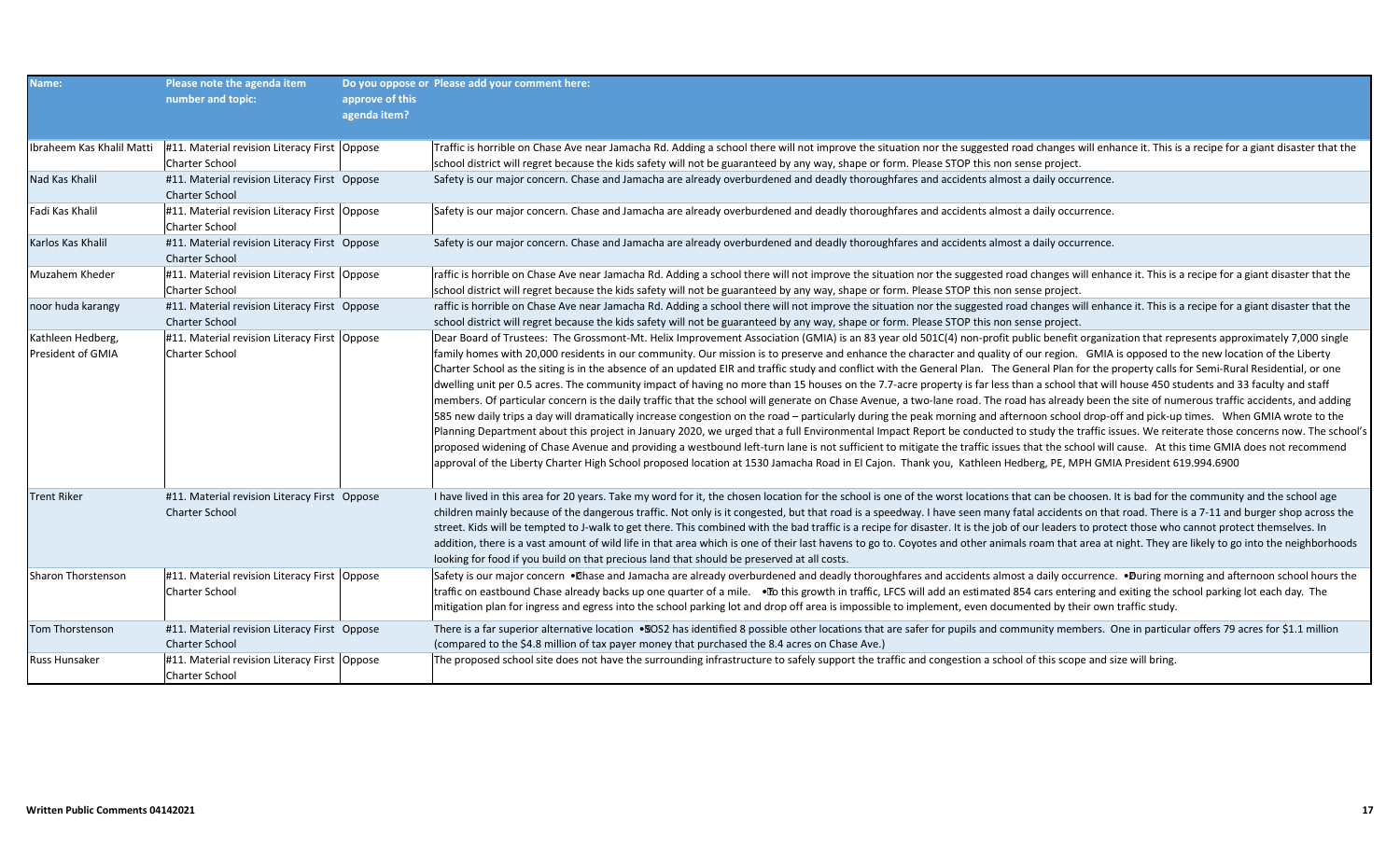| Name:                   | Please note the agenda item<br>number and topic:                        | approve of this<br>agenda item? | Do you oppose or Please add your comment here:                                                                                                                                                                                                                                                                                                                                                                                                                                                                                                                                                                                                                                                                                                                                                                                                                                                                                                                                                                                                                                                                                                                                                                                                                                                                                                              |
|-------------------------|-------------------------------------------------------------------------|---------------------------------|-------------------------------------------------------------------------------------------------------------------------------------------------------------------------------------------------------------------------------------------------------------------------------------------------------------------------------------------------------------------------------------------------------------------------------------------------------------------------------------------------------------------------------------------------------------------------------------------------------------------------------------------------------------------------------------------------------------------------------------------------------------------------------------------------------------------------------------------------------------------------------------------------------------------------------------------------------------------------------------------------------------------------------------------------------------------------------------------------------------------------------------------------------------------------------------------------------------------------------------------------------------------------------------------------------------------------------------------------------------|
| <b>Christie Haigh</b>   | #11. Material revision Literacy First Oppose<br><b>Charter School</b>   |                                 | I strongly oppose the build of Liberty High School at the corner of Chase and Jamacha. This is an area where the number of children are declining. We do not fill up our great current school<br>options, which include multiple charter schools, so this additional potential school does not serve this community. In fact, Valhalla High School is less than a mile from this location. Only 4% of<br>current Liberty students live in this community, so everyone else is adding to the already horrible traffic. And the traffic here is exceptionally horrific. This is a very heavy traffic corridor where way<br>to many drivers go way too fast. It is already a danger. Adding Liberty High drivers would further exacerbate the problem and make it difficult for community members to get to their schools and<br>work. There are business right next to the proposed build, including restaurants with bars/alcohol and a liquor store. Some of these businesses have supported our community for decades.<br>Sheriffs do not patrol this area very often, so the onus will be on the business owners to keep Liberty family cars out of their small parking lots. When the business owners want to retire, they will<br>not be able to sell their businesses because the new owners will not be able to get liquor licenses next to a school. |
| Jo Alegria              | #11. Material revision Literacy First   Oppose<br>Charter School        |                                 | Recently I was provided details regarding the already the county's already approved Liberty High School project potentially near the corner of Chase and Jamacha. Being that I am native to the<br>area, growing up off of Fuerte Dr. and am very familiar with the nearby intersection, it has a tendency to be very congested at all times of the day. Weighing in on this project, I am not in favor of<br>a high school at this location.                                                                                                                                                                                                                                                                                                                                                                                                                                                                                                                                                                                                                                                                                                                                                                                                                                                                                                               |
| Janie Nordlicht         | #11. Material revision Literacy First Oppose<br><b>Charter School</b>   |                                 | Safety - Chase and Jamacha are already overburdened and deadly thoroughfares and accidents occur almost daily.                                                                                                                                                                                                                                                                                                                                                                                                                                                                                                                                                                                                                                                                                                                                                                                                                                                                                                                                                                                                                                                                                                                                                                                                                                              |
| Milad                   | #11. Material revision Literacy First   Oppose<br><b>Charter School</b> |                                 |                                                                                                                                                                                                                                                                                                                                                                                                                                                                                                                                                                                                                                                                                                                                                                                                                                                                                                                                                                                                                                                                                                                                                                                                                                                                                                                                                             |
| <b>Beth Duncan</b>      | #11. Material revision Literacy First Oppose<br><b>Charter School</b>   |                                 | Please deny the request for a material revision by LFCS. This is not a safe location for any school. The is substantial traffic at the purposed location every day and accidents are a frequent<br>occurrence                                                                                                                                                                                                                                                                                                                                                                                                                                                                                                                                                                                                                                                                                                                                                                                                                                                                                                                                                                                                                                                                                                                                               |
| Amy Pitotti             | #11. Material revision Literacy First   Oppose<br><b>Charter School</b> |                                 | Please deny the request for a material revision by LFCS. This location is unsafe for the students. There are alternatives that would be much safer than the location they wish to use. I am not in<br>support of putting students at risk.                                                                                                                                                                                                                                                                                                                                                                                                                                                                                                                                                                                                                                                                                                                                                                                                                                                                                                                                                                                                                                                                                                                  |
| Bryan Pitotti           | #11. Material revision Literacy First Oppose<br><b>Charter School</b>   |                                 | Do NOT approve the request by LFCS for a material revision. This location is very unsafe for any student and under no circumstance should a school be built here. The traffic is terrible and<br>student's lives would be in danger.                                                                                                                                                                                                                                                                                                                                                                                                                                                                                                                                                                                                                                                                                                                                                                                                                                                                                                                                                                                                                                                                                                                        |
| Mary K. Sieckman        | #11. Material revision Literacy First   Oppose<br>Charter School        |                                 | Locating a high school near the intersection of Chase avenue and Jamacha Road is unsafe. Traffic is heavy and accidents are common. The 2016 Gap Study is outdated. I enter and exit my home<br>from Penasco Road onto Jamacha Road and rely on gaps in the traffic to do so. Traffic is heavier and gaps fewer. I have waited through three signal lights just to make a left turn onto Jamacha.<br>There were no gaps. It is not uncommon for Chase to be backed up too.                                                                                                                                                                                                                                                                                                                                                                                                                                                                                                                                                                                                                                                                                                                                                                                                                                                                                  |
| <b>Emily Gilson</b>     | #11. Material revision Literacy First Oppose<br><b>Charter School</b>   |                                 | Please do NOT approve a material revision for LFCS. I grew up in this area and attended Valhalla High School. The traffic on Chase and Jamacha is awful, and getting worse. There is NO way a<br>school should be built in this location.                                                                                                                                                                                                                                                                                                                                                                                                                                                                                                                                                                                                                                                                                                                                                                                                                                                                                                                                                                                                                                                                                                                   |
| Peter Gilson            | #11. Material revision Literacy First Oppose<br><b>Charter School</b>   |                                 | I am not in favor of a material revision by LFCS. It is impossible for LFCS to develop a plan that assures the safe ingress and egress of pupils, parents and school employees to and from the school<br>Many accidents occur in this location, almost on a daily basis. It is NOT safe for any student.                                                                                                                                                                                                                                                                                                                                                                                                                                                                                                                                                                                                                                                                                                                                                                                                                                                                                                                                                                                                                                                    |
| <b>Matt Shoemaker</b>   | #11. Material revision Literacy First Oppose<br><b>Charter School</b>   |                                 | Please deny the material revision by LFCS. This location is unsafe for any school. The traffic here is horrible. There is already traffic from several nearby schools, including Valhalla High School<br>which is less than 1 mile away from the proposed site. LFCS will add an estimated 854 cars each day to this congested area. It is the wrong place to put a school.                                                                                                                                                                                                                                                                                                                                                                                                                                                                                                                                                                                                                                                                                                                                                                                                                                                                                                                                                                                 |
| TierneyEileen           | #11. Material revision Literacy First   Oppose<br>Charter School        |                                 | Safety First should trump Literacy First, and I sincerely hope the County Board of Education agrees. The traffic congestion each morning is already a nightmare and major traffic hazard on Chase<br>and Jamacha and the last thing this community needs is a school at that proposed site. Both Chase and Jamaica are connectors to Hwy 94 and Hwy 8, so both are extremely congested This poses<br>a major safety issue for all students going to school and family members going to work. This proposed site would literally put lives in danger. Please, Please do not allow Literacy Charter to build<br>on this land. Please keep our children and community safe.! our childre                                                                                                                                                                                                                                                                                                                                                                                                                                                                                                                                                                                                                                                                       |
| <b>Taylor Shoemaker</b> | #11. Material revision Literacy First Oppose<br><b>Charter School</b>   |                                 | I ask that you deny the request for a material revision by LFCS. LFCS fails to meet the criteria of the Education Code regarding material revisions because it does not serve the interests of the<br>entire community. Community members, business owners in the area, the GUHSD and Valley de Oro planning commission are all against the school being built in this location. Please see that this<br>location is unsafe and encourage LFCS to find an alternative site. Thank you                                                                                                                                                                                                                                                                                                                                                                                                                                                                                                                                                                                                                                                                                                                                                                                                                                                                       |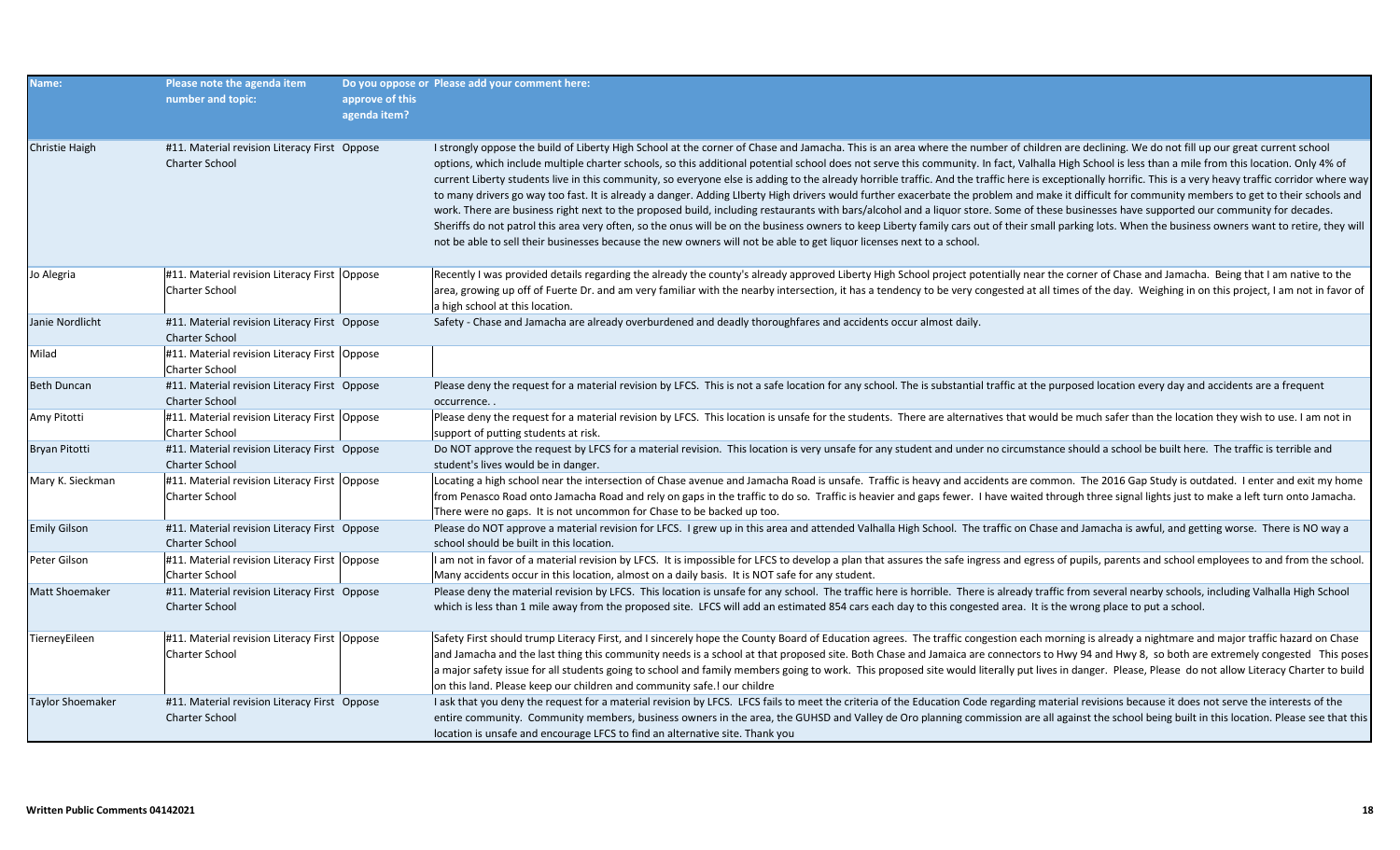| Name:                    | Please note the agenda item<br>number and topic:                                                                | approve of this<br>agenda item? | Do you oppose or Please add your comment here:                                                                                                                                                                                                                                                                                                                                                                                                                                                                                                                                                                                                                                                                                                                                                                                                                                                                                                                                                                                                                                                                                                                                                                                                                                                                           |
|--------------------------|-----------------------------------------------------------------------------------------------------------------|---------------------------------|--------------------------------------------------------------------------------------------------------------------------------------------------------------------------------------------------------------------------------------------------------------------------------------------------------------------------------------------------------------------------------------------------------------------------------------------------------------------------------------------------------------------------------------------------------------------------------------------------------------------------------------------------------------------------------------------------------------------------------------------------------------------------------------------------------------------------------------------------------------------------------------------------------------------------------------------------------------------------------------------------------------------------------------------------------------------------------------------------------------------------------------------------------------------------------------------------------------------------------------------------------------------------------------------------------------------------|
| <b>Judy Carter</b>       | #11. Material revision Literacy First   Oppose<br><b>Charter School</b>                                         |                                 | Please deny the request for a material revision by LFCS. Liberty First Charter School does not meet the criteria for material revisions because there are duplicate programs offered withing the<br>public school district and these programs are under enrolled. 2 schools in the GUHSD, Chaparral and IDEA are withing 3 miles of the proposed LFCS site and are meeting the needs of students<br>that don't succeed in traditional public high schools. The proposed site is also in an area that I drive daily. It is already congested, there are frequent traffic accidents that occur and I feel it would<br>be an unsafe for any school. Thank you for your consideration.                                                                                                                                                                                                                                                                                                                                                                                                                                                                                                                                                                                                                                       |
| George Mike Johnson      | #11. Material revision Literacy First Oppose<br><b>Charter School</b>                                           |                                 | The placement of a school in this location will be an unmanageable and unaccountable traffic nightmare. There is no way the school can enforce parking lot and traffic compliance with their<br>proposed traffic monitoring plan. By the time law enforcement responds to perpetrators, they will have left the area. I feel that the safety of the children and the people driving in this congested<br>space during these busy hours would be a threat to the safety for all and if you allow this charter school to be placed in this location it will have a negative impact on the children's education, the<br>community and the general well-being for everyone. Please do not let the school be constructed here, but somewhere more suitable to meet the needs of the school and children. Respectfully<br>submitted. Thank you.                                                                                                                                                                                                                                                                                                                                                                                                                                                                                |
| Scott Duncan             | #11. Material revision Literacy First   Oppose<br><b>Charter School</b>                                         |                                 | I ask that you deny the material revision for LCHS. My father is a retired firefighter in the area. He witnessed many serious accidents at Chase Ave and Jamacha Rd. This is an unsafe location. No<br>school should be built here. Thank you.                                                                                                                                                                                                                                                                                                                                                                                                                                                                                                                                                                                                                                                                                                                                                                                                                                                                                                                                                                                                                                                                           |
| Kaitlyn Duncan           | #11. Material revision Literacy First Oppose<br><b>Charter School</b>                                           |                                 | Please deny the material revision for LFCS. This location is unsafe. No school should be built here. Thank you.                                                                                                                                                                                                                                                                                                                                                                                                                                                                                                                                                                                                                                                                                                                                                                                                                                                                                                                                                                                                                                                                                                                                                                                                          |
| Eric Jaynes              | #11. Material revision Literacy First Oppose<br><b>Charter School</b>                                           |                                 | I am not in favor of a material revision for LFCS. There are other options that the school could build on that are safer for the students. This is the wrong site for any school.                                                                                                                                                                                                                                                                                                                                                                                                                                                                                                                                                                                                                                                                                                                                                                                                                                                                                                                                                                                                                                                                                                                                        |
| <b>Tommy Duncan</b>      | #11. Material revision Literacy First Oppose<br><b>Charter School</b>                                           |                                 | Do NOT approve the materials revision for LFCS. The location they want to build on is NOT safe. Thank you.                                                                                                                                                                                                                                                                                                                                                                                                                                                                                                                                                                                                                                                                                                                                                                                                                                                                                                                                                                                                                                                                                                                                                                                                               |
| Ginny Valles             | #11. Material revision Literacy First Approve<br><b>Charter School</b>                                          |                                 | Liberty Charter High School (of Literacy First Charter Schools) must relocate due to the Lemon Grove School District needing back the current facility. The school has had to move periodically<br>since it started as it has always rented, but has now purchased land. There has been great thought and effort put into this new future school with the goal of serving the students well. I ask that<br>you approve their move to this new location so that they can continue helping students to do great things. The school truly makes a difference in the lives of so many students. Their state testing<br>scores are excellent. The students have one of only two competitive FRC Robotics teams in east county. The students are known.                                                                                                                                                                                                                                                                                                                                                                                                                                                                                                                                                                        |
| Celica Garcia-Plascencia | #12 PUBLIC HEARING: Appeal on<br>the Petition for Renewal of the<br>Charter for Epiphany Prep Charter<br>School | Approve                         | It is with pleasure I submit this comment in support of the renewal of EPCS. My daughter has thrived not only academically but socioemotionally during her short time. She started her journey in<br>the fall of 2020, however was supported even through summer. The school she was originally attending for kindergarten was ready to ride her off with no support. I was told she was behind at<br>the 2 month parent teacher conference and told by the teacher she should be evaluated for ADD. When I mentioned to the school my daughter was being bullied, absolutely no one took the time<br>to support my daughter. This is when I started looking for other academic avenues. I was and am extremely impressed with EPCS, within 2 weeks everyone knew my daughters name and greeted<br>her with a smile. Even with distance learning she has been blossoming with her math, reading and letter recognition. She has been getting one on one support to bring her up to speed with the<br>other kids and has never been made to feel ashamed. The team entire team at EPCS take the time to get to know not only the student but the family so that they can support everyone.<br>Throughout this unforeseen times EPCS has been able to maintain a sense of community with their scholars and parents alike. |
| Graetel Flores           | #12 PUBLIC HEARING: Appeal on<br>the Petition for Renewal of the<br>Charter for Epiphany Prep Charter<br>School | Approve                         | These is my child's second year at Epiphany Prep, I would love for her to continue her education at Epiphany.Teacher and stuff are always there to support.And my child has learned a lot because<br>of them. Renewel of the 5 year would be awesome for my Fam, thanks                                                                                                                                                                                                                                                                                                                                                                                                                                                                                                                                                                                                                                                                                                                                                                                                                                                                                                                                                                                                                                                  |
| Nancy Gonzalez           | #12 PUBLIC HEARING: Appeal on<br>the Petition for Renewal of the<br>Charter for Epiphany Prep Charter<br>School | Approve                         | As a parent, I let you know that Epiphany is my favorite school since they have grades from TK to 8th grade. This helps me because I'm a single mom and have girls of different ages and they are in<br>different grades. From the principal, counselors, and teachers they are attentive to one as a parent and student. The students are called by name from the first day and they give us free uniforms<br>and supplies for each child on the school campus. I recommend this school to all my friends.                                                                                                                                                                                                                                                                                                                                                                                                                                                                                                                                                                                                                                                                                                                                                                                                              |
| Ingrid                   | #12 PUBLIC HEARING: Appeal on<br>the Petition for Renewal of the<br>Charter for Epiphany Prep Charter<br>School | Approve                         | My experience at Epiphany Prep has been good. Epiphany welcomes you and makes you feel loved. The staff and teachers care about our future and prepare us so that later on, we don't fear real<br>life. Teachers share their experiences and life lessons so we can prevent their errors in the future. Many opportunities are offered at Epiphany, such as leadership groups. Being part of a<br>leadership group has allowed me to express my thoughts and feelings towards topics and share them with my school community.                                                                                                                                                                                                                                                                                                                                                                                                                                                                                                                                                                                                                                                                                                                                                                                            |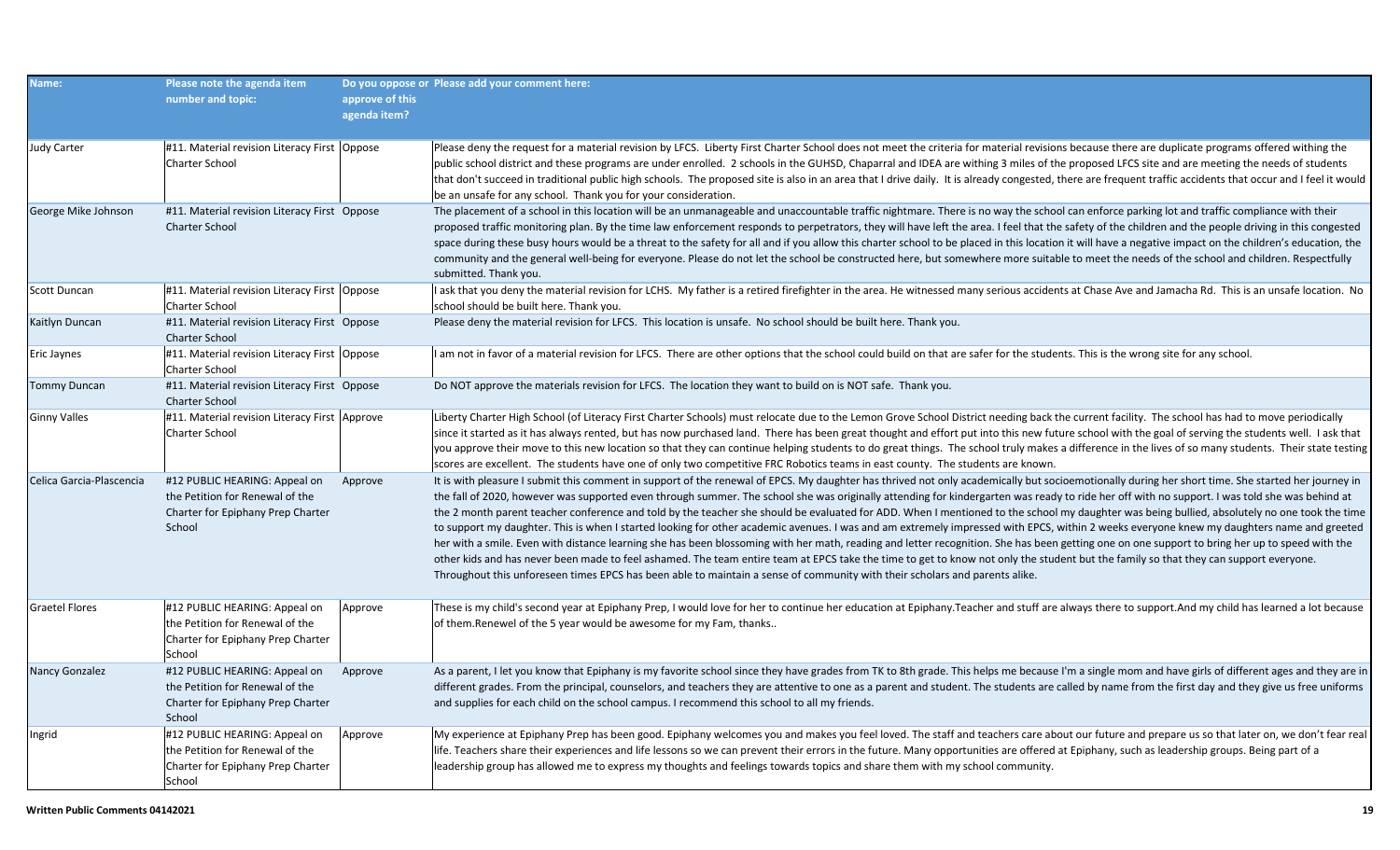| Name:                  | Please note the agenda item<br>number and topic:                                                                  | approve of this<br>agenda item? | Do you oppose or Please add your comment here:                                                                                                                                                                                                                                                                                                                                                                                                                                                                                                                                                                                                                                            |
|------------------------|-------------------------------------------------------------------------------------------------------------------|---------------------------------|-------------------------------------------------------------------------------------------------------------------------------------------------------------------------------------------------------------------------------------------------------------------------------------------------------------------------------------------------------------------------------------------------------------------------------------------------------------------------------------------------------------------------------------------------------------------------------------------------------------------------------------------------------------------------------------------|
| Rosa                   | #12. PUBLIC HEARING: Appeal on<br>the Petition for Renewal of the<br>Charter for Epiphany Prep Charter<br>School  | Approve                         | I am writing to let you know how very pleased I am with the education my son/daughter, Chloe Gracia, is receiving at Epiphany Charter Prep. Chloe, has had great success with Math, Reading, and<br>Writing. I've seen how hard/dedicated her teachers have worked to teach their students including my daughter, and they have made a difference.                                                                                                                                                                                                                                                                                                                                        |
| Enedina wake           | #12. PUBLIC HEARING: Appeal on<br>the petition for Renewal of the<br>Charter for Epiphany Prep Charter<br>School. | Approve                         | La escuela me ayuda mucho con mi hijo es muy buena escuela                                                                                                                                                                                                                                                                                                                                                                                                                                                                                                                                                                                                                                |
| <b>Candy Salas</b>     | #12. PUBLIC HEARING: Appeal on<br>the petition for Renewal of the<br>Charter for Epiphany Prep Charter<br>School. | Approve                         | Our family looks forward to the renewal for Epiphany Prep as they have done such a great job in our daughters education. The the effort that the entire staff prove to us daily is amazing. I would<br>not have our daughter finish her next 2 1/2 year she has left with them anywhere else. The dedication they give to all of our children is like no other I have seen at any public school. They really<br>show how much they care for our children's education this past year during this pandemic. They had all of the kids work and Chrome books within a week of the shut down. How impressive is<br>that. EUSD took months to get there kids up and run. Thank you Salas Family |
| Alicia Rojo            | #12. PUBLIC HEARING: Appeal on<br>the petition for Renewal of the<br>Charter for Epiphany Prep Charter<br>School. | Approve                         | Great school! My son has learn a lot during this school year.                                                                                                                                                                                                                                                                                                                                                                                                                                                                                                                                                                                                                             |
| Yadira Banuelos        | #12. PUBLIC HEARING: Appeal on<br>the petition for Renewal of the<br>Charter for Epiphany Prep Charter<br>School. | Approve                         | I hope Epiphany Prep is renewed for 5 more years my son needs the extra help that they provide. If they are shut down my son will not be receiving the one on one help and support, they<br>provide. Many students will get left behind in a normal school setting please consider their renewal for the sake of our children.                                                                                                                                                                                                                                                                                                                                                            |
| Rosa Loaiza            | #12. PUBLIC HEARING: Appeal on<br>the petition for Renewal of the<br>Charter for Epiphany Prep Charter<br>School. | Approve                         | Mi familia desea seguir adelante con Epiphany Prep pues estamos seguros de que nuestro hijo tiene el apoyo academico que necesita, son inovadores y se preocupan por mantenernos bien<br>informados de todo lo que pasa en la Comunidad escolar. Tambien estan dando seguimiento a esos alumnos que por motivos de pandemia requieren mas atencion                                                                                                                                                                                                                                                                                                                                        |
| Claudia Zepeda         | #12. PUBLIC HEARING: Appeal on<br>the petition for Renewal of the<br>Charter for Epiphany Prep Charter<br>School. | Approve                         | I support approve Epiphany Prep's 5 year renewal petition. I am a founding member of Epiphany and have seen the great things our school has done for my Escondido Community. We are<br>changing the lives of those that are most in need and are doing that by focusing on the whole child. There are layers to what Epiphany offers and we are not for everyone but we are for those that<br>want to succeed and can do so in our inviting environment. Again I am in favor of a 5 year renewal for EPIPHANY PREP WHERE WE ARE A FAMILY!                                                                                                                                                 |
| Rebecca Arnold         | #12. PUBLIC HEARING: Appeal on<br>the petition for Renewal of the<br>Charter for Epiphany Prep Charter<br>School. | Approve                         | I have volunteered at Epiphany Prep Charter School in Escondido for the last four school years. The founder and staff are extraordinarily committed to the education and long term success of the<br>students. I have seen tremendous growth in the students that I have worked with during this time, thanks to the commitment of the staff. It would be unfortunate for the students if they were<br>not able to continue in this environment.                                                                                                                                                                                                                                          |
| Yekaterina Milvidskaia | #12. PUBLIC HEARING: Appeal on<br>the petition for Renewal of the<br>Charter for Epiphany Prep Charter<br>School. | Approve                         | I have worked as an instructional coach with Epiphany prep for over 3 years. I would like to advocate for this school to remain focus because any school that centers supporting ALL students, and<br>making families a partner in his journey is an asset to the community. Over the course of these 3 years the math department has worked continuously to improve their practice to be student<br>centered. To do this they have deepened their own content knowledge, embraced and implemented best practices, looked at student work, and are now part of a Gates funded improvement<br>network.                                                                                     |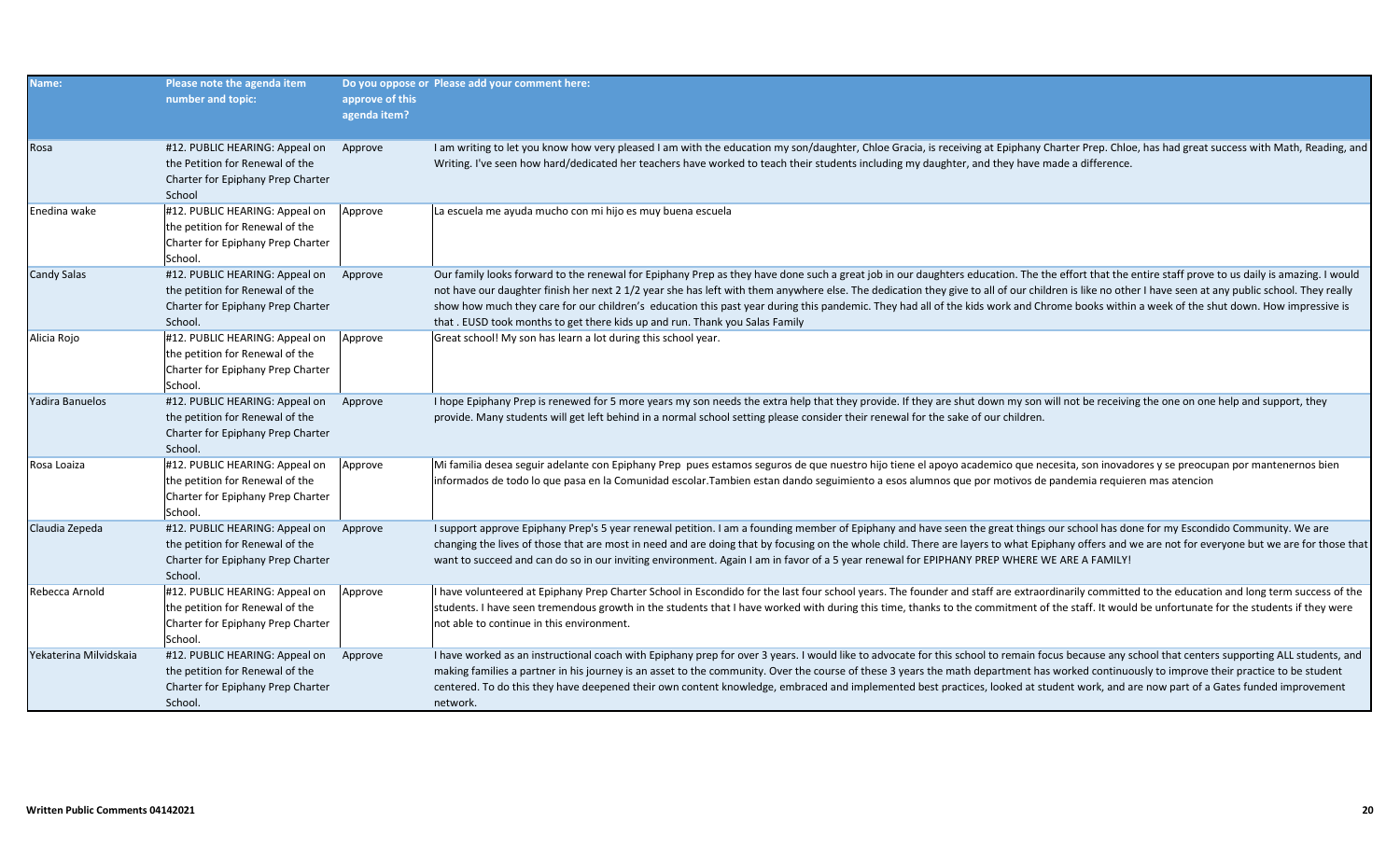| Name:                | Please note the agenda item<br>number and topic:                                                                  | approve of this<br>agenda item? | Do you oppose or Please add your comment here:                                                                                                                                                                                                                                                                                                                                                                                                                                                                                                                                                                                                                                                                                                                                                                                                                                                                                                                                                                                                                                                                                                                                                                                                                                                                                                                                                                                                                                                                                                |
|----------------------|-------------------------------------------------------------------------------------------------------------------|---------------------------------|-----------------------------------------------------------------------------------------------------------------------------------------------------------------------------------------------------------------------------------------------------------------------------------------------------------------------------------------------------------------------------------------------------------------------------------------------------------------------------------------------------------------------------------------------------------------------------------------------------------------------------------------------------------------------------------------------------------------------------------------------------------------------------------------------------------------------------------------------------------------------------------------------------------------------------------------------------------------------------------------------------------------------------------------------------------------------------------------------------------------------------------------------------------------------------------------------------------------------------------------------------------------------------------------------------------------------------------------------------------------------------------------------------------------------------------------------------------------------------------------------------------------------------------------------|
| <b>Frank Foster</b>  | #12. PUBLIC HEARING: Appeal on<br>the petition for Renewal of the<br>Charter for Epiphany Prep Charter<br>School. | Approve                         | My name is Frank Foster and I am the founder of A Step Beyond, an nonprofit located in Escondido serving very low income children and youth. One of the schools we draw from is Epiphany Prep<br>and are proud to have dozens of their students in our program. I am very much in favor of Epiphany Prep continuing to serve the families in Escondido for several reasons including; 1. the<br>students are given more days and hours of instruction throughout the year which shows in student progress, 2. Epiphany leaders, Anna Lozano-Partida and David Rivera are both dedicated to<br>innovative education and work hard to present solutions to everyday academic issues public schools cannot do, 3. the teachers at Epiphany are excellent and are held accountable for student<br>progress which is again evident in student progress, 4. The parents of Epiphany Prep chose this school for a reason, to give their children a chance to experience schooling in a different format<br>than public schools. If they are happy, and they are, it seems unreasonable and unfair to take away this option. The parents should be heard on this matter. I have seen the metrics, at least as<br>of a year ago and know Epiphany Prep results are meaningful and more importantly, improving. Given more time I am sure they will be one of the best performing schools in EUSD. Please<br>approve the appeal for renewal thus helping the most needy families in Escondido have a choice in their children's education. Frank Foster |
| Laura                | #12. PUBLIC HEARING: Appeal on<br>the petition for Renewal of the<br>Charter for Epiphany Prep Charter<br>School. | Approve                         | I support the renew approved for Epiphany prep Charter School because I see the Dedication, the love and the connection that all the teacher and the support staff member of Epiphany prep has<br>been made with each student of my community of Escondido I love the support and the dedication from all the employee of the Epiphany prep.<br>$\Omega$                                                                                                                                                                                                                                                                                                                                                                                                                                                                                                                                                                                                                                                                                                                                                                                                                                                                                                                                                                                                                                                                                                                                                                                      |
| <b>Emily Melzer</b>  | #12. PUBLIC HEARING: Appeal on<br>the petition for Renewal of the<br>Charter for Epiphany Prep Charter<br>School. | Approve                         | At Epiphany Prep, WE ARE A FAMILIA with students at the heart of everything we do. We are a community of teachers, families, and children who love and support each other. Our students have<br>been making unheard of gains every single year and will continue to do so, so that no child feel they have been left behind by their school. We also provide support to our families they cannot get<br>anywhere else. Please support Epiphany's charter renewal, our kids need us and we need them.                                                                                                                                                                                                                                                                                                                                                                                                                                                                                                                                                                                                                                                                                                                                                                                                                                                                                                                                                                                                                                          |
| <b>Andrea Cooley</b> | #12. PUBLIC HEARING: Appeal on<br>the petition for Renewal of the<br>Charter for Epiphany Prep Charter<br>School. | Approve                         | It is my wish that the board please approve the renewal of the Charter for Epiphany Prep Charter School. I am a founding member of Epiphany, and I moved my family across country from<br>Atlanta, GA to Escondido, CA five years ago for the mission and vision of this school. I believe in the work, the people, the growth in the kids, and the impact we are making in the families and the<br>community of Escondido. I've never known a school where everyone truly feels like a family, and I've been a teacher for 20 years. Epiphany is my home, and I do not want to see the incredible<br>work we've begun end. We are making a positive difference, our students ARE making gains and growing, and we should be allowed to keep going. Please help us to help the children of Escondido<br><b>THRIVE!</b>                                                                                                                                                                                                                                                                                                                                                                                                                                                                                                                                                                                                                                                                                                                        |
| Samuel Chung         | #12. PUBLIC HEARING: Appeal on<br>the petition for Renewal of the<br>Charter for Epiphany Prep Charter<br>School. | Approve                         | Good evening. I give my full support in renewing the charter for Epiphany Prep Charter School. This school has done an amazing job in being a part of the Escondido community while seeking to<br>address the academic needs for the population that they serve. The environment of the school fosters greater desire for achievement, something that is arguably less evident in the surrounding<br>schools. Numbers and data can always be altered to benefit the presenter, so I am coming from the viewpoint of an individual that has worked in the school and lives in the community. Epiphany<br>Prep's presence does far more good for the children and families than if it did not continue. Epiphany Prep was one of the firsts to make executive decisions when Covid hit, which benefit the<br>students much sooner than other schools. Epiphany continues to provide aid and help to families in need. This community needs this school. Thank you                                                                                                                                                                                                                                                                                                                                                                                                                                                                                                                                                                               |
| Amiel Maldonado      | #12. PUBLIC HEARING: Appeal on<br>the petition for Renewal of the<br>Charter for Epiphany Prep Charter<br>School. | Approve                         | Epiphany Prep should stay open because many families depend on this community. EP is constantly striving to improve and provide our students with the best quality of education.                                                                                                                                                                                                                                                                                                                                                                                                                                                                                                                                                                                                                                                                                                                                                                                                                                                                                                                                                                                                                                                                                                                                                                                                                                                                                                                                                              |
| <b>Jody Haskins</b>  | #12. PUBLIC HEARING: Appeal on<br>the petition for Renewal of the<br>Charter for Epiphany Prep Charter<br>School. | Approve                         | I am the speech language pathologist at EPCS and fully support the 5-year renewal plan!! I love Epiphany Prep Charter School because we're more than a school; we're a family. Our team strives<br>to educate the whole child, recognizing and nurturing the individual talents of each scholar and ensuring their future success by acknowledging the valuable role of the family. We increase access<br>to the essential supports families need, so that we are not merely educating our scholars but the entire community we serve.                                                                                                                                                                                                                                                                                                                                                                                                                                                                                                                                                                                                                                                                                                                                                                                                                                                                                                                                                                                                        |
| Debora Rios          | #12. PUBLIC HEARING: Appeal on<br>the petition for Renewal of the<br>Charter for Epiphany Prep Charter<br>School. | Approve                         | I support Epiphany Prep Charter renewal. Epiphany has worked really hard to serve the community. It will be in the best interest of the Escondido families to renew Epiphany's petition.                                                                                                                                                                                                                                                                                                                                                                                                                                                                                                                                                                                                                                                                                                                                                                                                                                                                                                                                                                                                                                                                                                                                                                                                                                                                                                                                                      |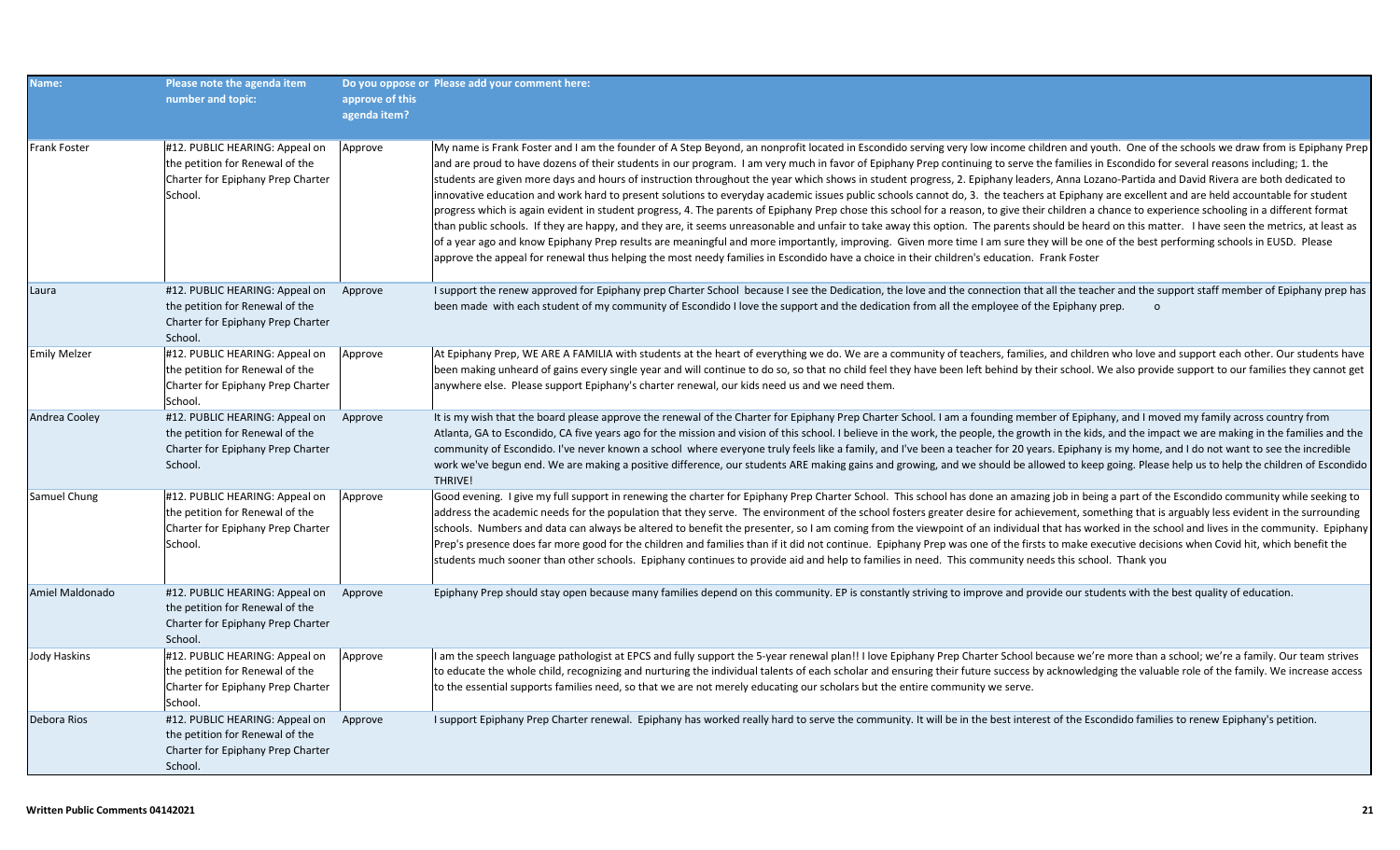| Name:                 | Please note the agenda item<br>number and topic:                                                                  | approve of this<br>agenda item? | Do you oppose or Please add your comment here:                                                                                                                                                                                                                                                                                                                                                                                                                                      |
|-----------------------|-------------------------------------------------------------------------------------------------------------------|---------------------------------|-------------------------------------------------------------------------------------------------------------------------------------------------------------------------------------------------------------------------------------------------------------------------------------------------------------------------------------------------------------------------------------------------------------------------------------------------------------------------------------|
| Kira Olazaba          | #12. PUBLIC HEARING: Appeal on<br>the petition for Renewal of the<br>Charter for Epiphany Prep Charter<br>School. | Approve                         | I support Epiphany Prep Charter School's Petition for a 5 year renewal because I truly believe Epiphany is doing what is best for the community. They care about educating scholars, but also care<br>about them as whole people. There are so many support systems and events in place for students and families to grow and learn together. The Epiphany pledge says, "We are a Family". This is the<br>environment staff and students alike strive to create on a regular basis. |
| Arturo Olazaba        | #12. PUBLIC HEARING: Appeal on<br>the petition for Renewal of the<br>Charter for Epiphany Prep Charter<br>School. | Approve                         | I support Epiphany Prep Charter School's petition for a 5 year renewal because they are a welcoming and safe hub for the community of Escondido. They really do make every effort to make it a<br>family centered school by hosting events in person and virtually, carnivals, a wellness fair, and distributing meals. Epiphany Prep deserves to keep the place they have earned in the Escondido<br>community.                                                                    |
| Arturo Olazaba        | #12. PUBLIC HEARING: Appeal on<br>the petition for Renewal of the<br>Charter for Epiphany Prep Charter<br>School. | Approve                         | I support Epiphany Prep Charter School's petition for a 5 year renewal because they are a welcoming and safe hub for the community of Escondido. They really do make every effort to make it a<br>family centered school by hosting events in person and virtually, carnivals, a wellness fair, and distributing meals. Epiphany Prep deserves to keep the place they have earned in the Escondido<br>community.                                                                    |
| <b>Frank English</b>  | #12. PUBLIC HEARING: Appeal on<br>the petition for Renewal of the<br>Charter for Epiphany Prep Charter<br>School. | Approve                         | Greetings SDCOE Board of Education. This is my first year working with Epiphany and we work with wonderful families. Each of the students receive instruction from dedicated teachers and para-<br>professionals. Our students are also supported by the only Counseling team like this I have seen in 17 years. Please approve Epiphany we have much more work to do.                                                                                                              |
| Nora Hernandez        | #12. PUBLIC HEARING: Appeal on<br>the petition for Renewal of the<br>Charter for Epiphany Prep Charter<br>School. | Approve                         | My name is Nora Hernandez, and I am in full support of Epiphany Prep's Charter five year renewal. I have been a school teacher for 29 years and I have had the opportunity to work for districts as<br>well as charter schools; and I must say that Epiphany Prep's staff teaches with a loving heart while holding high expectations for all learners.                                                                                                                             |
| Maedi                 | #12. PUBLIC HEARING: Appeal on<br>the petition for Renewal of the<br>Charter for Epiphany Prep Charter<br>School. | Approve                         | I support Epiphany Prep's 5-year charter renewal because we ensure emotional, academic, and social support to all of our students. I love Epiphany Prep because we encourage student voice and<br>leadership opportunities. We continuously provide resources to all of our families in a loving and supportive environment. We are an Epiphany Family always striving to help one another.                                                                                         |
| Page Eaton            | #12. PUBLIC HEARING: Appeal on<br>the petition for Renewal of the<br>Charter for Epiphany Prep Charter<br>School. | Approve                         | As an educator for 32 years and a special education administrator for 18 years, I am proud to be part of an organization that addresses the needs fo "the whole child" by providing high quality<br>instruction in an environment where social and emotional needs are also addressed through a model which supports students, families, community, and staff.                                                                                                                      |
| <b>Margaret Novak</b> | #12. PUBLIC HEARING: Appeal on<br>the petition for Renewal of the<br>Charter for Epiphany Prep Charter<br>School. | Approve                         | Epiphany Prep Charter School is an essential part of the community. The school provides unique opportunities for student growth and achievement as is evident in the data. Scholars deserve to<br>continue their academic and social-emotional growth at Epiphany Prep.                                                                                                                                                                                                             |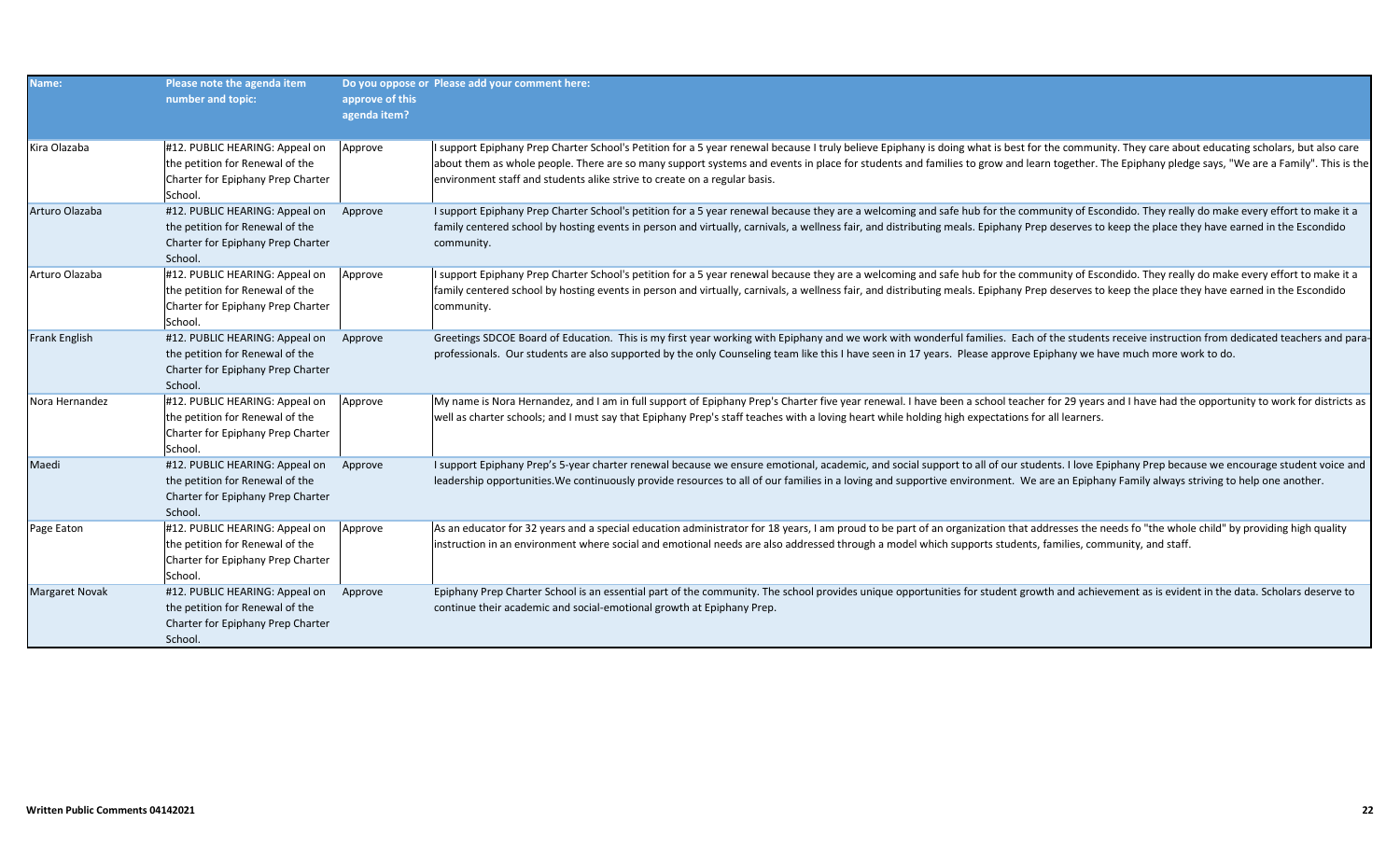| Name:                  | Please note the agenda item<br>number and topic:                                                                  | approve of this<br>agenda item? | Do you oppose or Please add your comment here:                                                                                                                                                                                                                                                                                                                                                                                                                                                                                                                                                                                                                                                                                                                                                                                                                                                                                                                                                                                                                                                                                                                                                                                                                                                                                                                                                                                                                                                                                                                                                                                                                                         |
|------------------------|-------------------------------------------------------------------------------------------------------------------|---------------------------------|----------------------------------------------------------------------------------------------------------------------------------------------------------------------------------------------------------------------------------------------------------------------------------------------------------------------------------------------------------------------------------------------------------------------------------------------------------------------------------------------------------------------------------------------------------------------------------------------------------------------------------------------------------------------------------------------------------------------------------------------------------------------------------------------------------------------------------------------------------------------------------------------------------------------------------------------------------------------------------------------------------------------------------------------------------------------------------------------------------------------------------------------------------------------------------------------------------------------------------------------------------------------------------------------------------------------------------------------------------------------------------------------------------------------------------------------------------------------------------------------------------------------------------------------------------------------------------------------------------------------------------------------------------------------------------------|
| <b>ME Williams</b>     | #12. PUBLIC HEARING: Appeal on<br>the petition for Renewal of the<br>Charter for Epiphany Prep Charter<br>School. | Approve                         | Epiphany Prep Charter School has a TEAM (Together Everyone Achieves More) based environment and truly functions in that manner. They are a family of credentialed and classified staff<br>members that go above and beyond the call of duty which sets them apart from other K-8 schools in the area. They not only just help in the success of their students but in the entire community.<br>During this Pandemic, it is imperative that we have learning environments that collectively help in the advancement of our youth in many ways not just traditional. It should be a parent and/or<br>students' choice to have free education at a nontraditional school when available, especially if it will enhance the growth and self esteem of the pupil. I encourage you to accept Epiphany's<br>renewal as they are striving to achieve a greater good in the student body that perhaps have had difficulty adapting to regular environments but tend to thrive now. Epiphany - is an experience of<br>a sudden and striking realization Prep- is to prepare (something); make ready. Charter- is the grant of authority or rights, stating that the granter formally recognizes the prerogative of the<br>recipient to exercise the rights specified Do they live up to their name? Absolutely, in heart, spirit, and education by giving families a duel language experience, preparing them for higher learning<br>in different ways while respectfully giving them a right to do so. The bottom line is that Epiphany Prep Charter School is a educational need and it would be a tragedy to take a community-based<br>school away from its community. Sincerely, ME Williams |
| Ana mendez             | #12. PUBLIC HEARING: Appeal on<br>the petition for Renewal of the<br>Charter for Epiphany Prep Charter<br>School. | Approve                         | I woukd like this petition to be approve because I have two daughters in Epiphany Prep and their development has been great. Epiphany Prep has a lot of opportunities for this community.                                                                                                                                                                                                                                                                                                                                                                                                                                                                                                                                                                                                                                                                                                                                                                                                                                                                                                                                                                                                                                                                                                                                                                                                                                                                                                                                                                                                                                                                                              |
| Isela                  | #12. PUBLIC HEARING: Appeal on<br>the petition for Renewal of the<br>Charter for Epiphany Prep Charter<br>School. | Approve                         | As a student at Epiphany I have lots of support and close relationships from teachers, counselors, the principal ect. I have felt welcomed at Epiphany since my first day attending. The community<br>at Epiphany takes student voices seriously, especially with the leadership groups provided. The leadership groups have pushed me to grow out of my comfort zone and do better than I think I can.<br>I support the renewal of this school as it offers lots of support in education, leadership skills, counseling, and overall being prepared for your future.                                                                                                                                                                                                                                                                                                                                                                                                                                                                                                                                                                                                                                                                                                                                                                                                                                                                                                                                                                                                                                                                                                                  |
| <b>Alex Alls</b>       | #12. PUBLIC HEARING: Appeal on<br>the petition for Renewal of the<br>Charter for Epiphany Prep Charter<br>School. | Approve                         | Epiphany Prep supports their students more than any educational institution I have ever seen. They are constantly focused on the growth of each and every one of their scholars, educationally<br>and through personal development. The way they support each and every student is unique to Epiphany Prep. No other school that I have seen before ensures every student gets equal support<br>from all resources available. Epiphany Prep is truly a role model for other educational institutions.                                                                                                                                                                                                                                                                                                                                                                                                                                                                                                                                                                                                                                                                                                                                                                                                                                                                                                                                                                                                                                                                                                                                                                                  |
| <b>Clare Crawford</b>  | #12. PUBLIC HEARING: Appeal on<br>the petition for Renewal of the<br>Charter for Epiphany Prep Charter<br>School. | Oppose                          | I support the determination of the Escondido School District to deny the petition for renewal of the Epiphany Prep Charter School. The district has raised significant issues of governance,<br>discrimination and academic performance that merit denial of their petition. Epiphany Prep has asserted that they are incorrectly categorized as Low Performing, however, based on their<br>academic performance and the district's finding that they have not demonstrated sufficient growth, there are academic grounds for denial even if they are categorized as middle performing.<br>Additionally, the serious concerns raised regarding the school's treatment of students with disabilities constitutes grounds for denial. The complaints of not providing IDEA-required services,<br>which the district found credible, are a violation of Epiphany's charter.                                                                                                                                                                                                                                                                                                                                                                                                                                                                                                                                                                                                                                                                                                                                                                                                               |
| <b>Gladys Bermudez</b> | #12. PUBLIC HEARING: Appeal on<br>the petition for Renewal of the<br>Charter for Epiphany Prep Charter<br>School. | Approve                         | I support the renewal of Epiphany Prep Charter School because it has been a great school for my children. They have better grades and behavior than being in previous school district school, and<br>all thanks to to teachers and staff of Epiphany Prep Charter. If the school is closed, my children will be affected (negativity) and I am worry that would be reflected in their grades and behavior. I<br>truly believe Epiphany Prep Charter school should stay open for not only my children but other kids to keep growing academically.                                                                                                                                                                                                                                                                                                                                                                                                                                                                                                                                                                                                                                                                                                                                                                                                                                                                                                                                                                                                                                                                                                                                      |
| Ximena                 | #12. PUBLIC HEARING: Appeal on<br>the petition for Renewal of the<br>Charter for Epiphany Prep Charter<br>School. | Approve                         | My experience in Epiphany Prep has been great, especially the friends you get to make here. In my old school it was very hard to make friends because everyone was very rude especially since I<br>was one of the only kids who was Hispanic. At this school I have truly made a family with the people here because of how inclusive they are and how respected I feel. I have made so many<br>memories with so many friendships I have built. The teachers also love to make bonds with their students. The counselors also give amazing opportunities for kids to get into clubs and voice their<br>opinion in what they are passionate about. I've been in this community since they started which has now been 5 years and I fully support Epiphany Prep's renewal.                                                                                                                                                                                                                                                                                                                                                                                                                                                                                                                                                                                                                                                                                                                                                                                                                                                                                                               |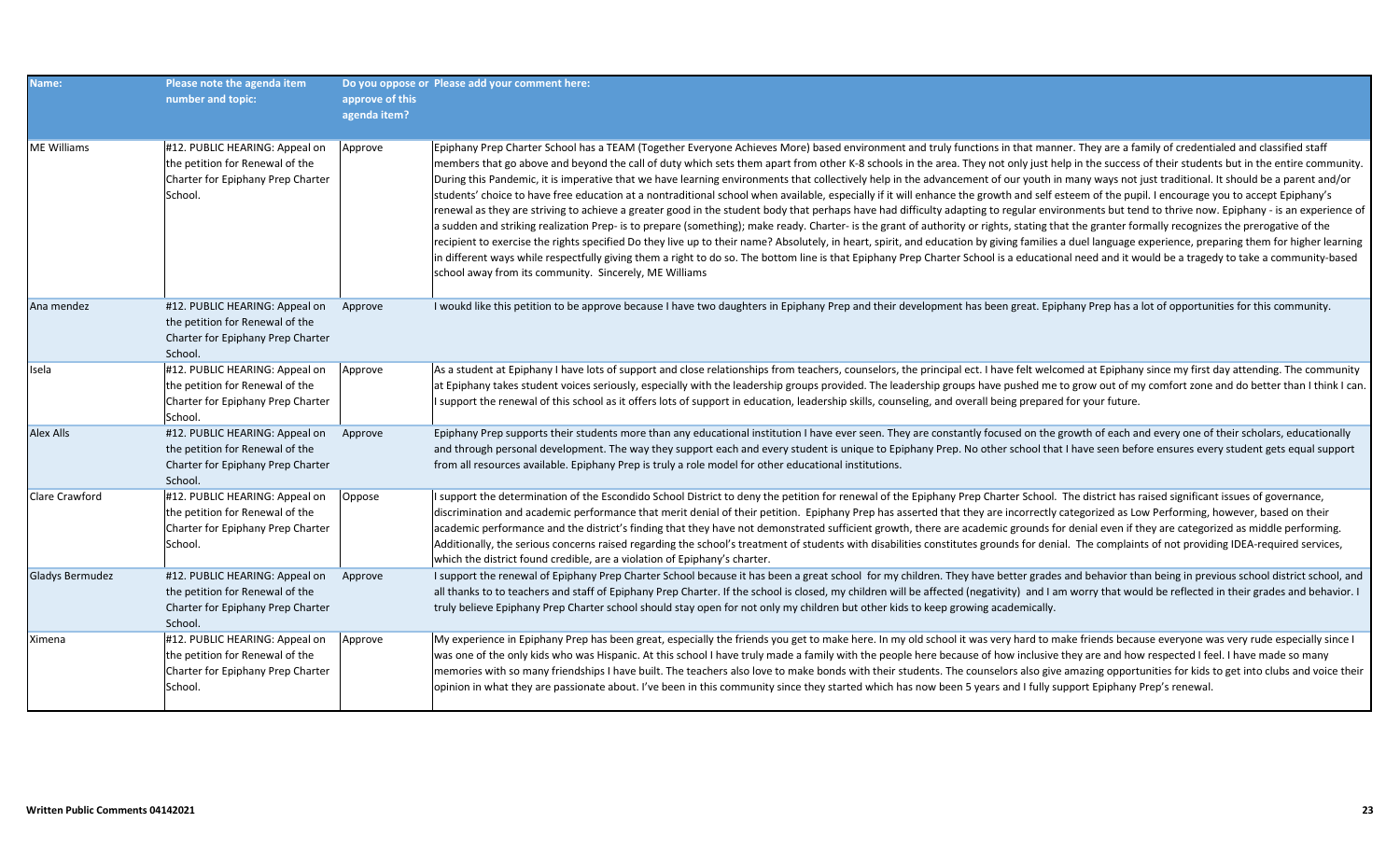| Name:                  | Please note the agenda item<br>number and topic:                                                                  | approve of this<br>agenda item? | Do you oppose or Please add your comment here:                                                                                                                                                                                                                                                                                                                                                                                                                                                                                                                                                                                                                                                                                                                                                                                                                                                                                                                                                                                                                                                                                                                                                                                                                                                                                                                                                                                                                                                                                                                                                                                                                                                                                                                                                                                                                                                                                                                                                                                                                                                        |
|------------------------|-------------------------------------------------------------------------------------------------------------------|---------------------------------|-------------------------------------------------------------------------------------------------------------------------------------------------------------------------------------------------------------------------------------------------------------------------------------------------------------------------------------------------------------------------------------------------------------------------------------------------------------------------------------------------------------------------------------------------------------------------------------------------------------------------------------------------------------------------------------------------------------------------------------------------------------------------------------------------------------------------------------------------------------------------------------------------------------------------------------------------------------------------------------------------------------------------------------------------------------------------------------------------------------------------------------------------------------------------------------------------------------------------------------------------------------------------------------------------------------------------------------------------------------------------------------------------------------------------------------------------------------------------------------------------------------------------------------------------------------------------------------------------------------------------------------------------------------------------------------------------------------------------------------------------------------------------------------------------------------------------------------------------------------------------------------------------------------------------------------------------------------------------------------------------------------------------------------------------------------------------------------------------------|
| <b>Sherehe Hollins</b> | #12. PUBLIC HEARING: Appeal on<br>the petition for Renewal of the<br>Charter for Epiphany Prep Charter<br>School. | Approve                         | My name is Sherehe Hollins, I am the Director of Education at the California Center for the Arts, Escondido (CCAE). I serve as an arts education provider for Epiphany Prep Charter. I have<br>collaborated with Epiphany Prep for the past six years. During this time, I have experienced the outstanding growth and accomplishments of the charter. When Epiphany first opened its doors,<br>the campus was still under construction. As a result, classes were held on CCAE's campus. Through my years working closely with Epiphany Prep and serving every grade level through providing<br>arts education workshops, residencies, school shows, museum tours and master classes, I have learned that Epiphany Prep's leadership team and staff are profoundly dedicated to ensuring the<br>enrichment, development, and success of the whole child. Epiphany Prep's leadership is committed to ensuring that students excel academically, while also developing a strong sense of self-<br>worth and compassion for others. In addition to teaching with innovation and rigor, Epiphany Prep exposes students and families to learning opportunities that cultivate respect for differences,<br>that value cultural inclusion, and that support in the development of multiple learning modalities. Epiphany Prep students learn how to be multifaceted, compassionate, global citizens. Epiphany<br>Prep charter is an invaluable asset to the Escondido Community because it is led by a team of administrators, educators and staff who believe in the brilliance and limitless potential of Epiphany<br>Prep students and their families. Their level of dedication and commitment to the families they serve is unprecedented, in large part because they understand and prioritize the academic, social,<br>and cultural needs of the community they serve. For these reasons, I highly encourage the San Diego County Office of Education to approve the renewal of Epiphany Prep's charter. Epiphany<br>Prep's existence is in the best interest of the Escondido community! Thank you. |
| Corie De Anda          | #12. PUBLIC HEARING: Appeal on<br>the petition for Renewal of the<br>Charter for Epiphany Prep Charter<br>School. | Approve                         | I am the Hermanitas Director for MANA de North County, a nonprofit group that offers the Hermanitas Mentoring Program in various North County Schools for Latina teens, grades 7-12. I have<br>personally been working with cohorts of 7th and 8th grade girls at Epiphany Prep for the past 3 years. In all my interactions with staff and students I find this school to be the best middle school<br>in Escondido. The teacher hold the students to high standards academically, as well as for their behavior. The staff at this school provide for the various needs that the families present, including<br>dysfunctional and poor families, most of whom are Spanish-speaking. I have been teaching for 35 years and I have been impressed with the way this staff interacts with students in building their<br>character and addressing discipline issues in a way that is constructive and restorative, not punitive. The girls in my cohorts are motivated to succeed and enthusiastic about learning. I have<br>volunteered at other schools in EUSD and I would enroll any of my grandchildren here rather than at the other schools. They go out of their way to meet the needs of students.                                                                                                                                                                                                                                                                                                                                                                                                                                                                                                                                                                                                                                                                                                                                                                                                                                                                                             |
| Rosa Duggan            | #12. PUBLIC HEARING: Appeal on<br>the petition for Renewal of the<br>Charter for Epiphany Prep Charter<br>School. | Approve                         | I support Epiphany Prep's 5 year renewal petition. Epiphany Prep Charter School is located on the north side of Escondido, this school provides an atmosphere that reflects and engages the local<br>community. The safety, innovative curriculum and unique mission gives Epiphany Prep Charter School the opportunity for all students to feel safe, believe in themselves and succeed in their<br>academics. In Epiphany Prep, we are a FAMILY. Please help us to help those who need the services that Epiphany Prep provides. Gracias!                                                                                                                                                                                                                                                                                                                                                                                                                                                                                                                                                                                                                                                                                                                                                                                                                                                                                                                                                                                                                                                                                                                                                                                                                                                                                                                                                                                                                                                                                                                                                           |
| Rosa Cortez-Rojo       | #12. PUBLIC HEARING: Appeal on<br>the petition for Renewal of the<br>Charter for Epiphany Prep Charter<br>School. | Approve                         | I love Epiphany Prep Charter and support its five year charter renewal because this is a safe, caring school, where every stakeholder definitely belongs. Epiphany Prep is a bilingual school that<br>believes in its students, and motivates them to see themselves as capable learners. This site is a true believer in the importance of not only educating its students, but also their families and the<br>community as a whole. Epiphany not only strives to provide rich educational experiences, but it also seeks to meet each of its stakeholders physical, social and emotional needs. At Epiphany<br>everyone matters because at this school everyone is family. In addition, I believe it is important to continue to keep sites with a sense of community and trust open because such sites strain to<br>educate every student's mind, soul and body. Please reconsider a five year renewal for Epiphany Prep Charter. At Epiphany, you can see the commitment to not only prepare students<br>academically, but prepare them to become active citizens in our society. It would be a shame to see such a school close.                                                                                                                                                                                                                                                                                                                                                                                                                                                                                                                                                                                                                                                                                                                                                                                                                                                                                                                                                                 |
| Jenny Gomez            | #12. PUBLIC HEARING: Appeal on<br>the petition for Renewal of the<br>Charter for Epiphany Prep Charter<br>School. | Approve                         | I truly believe that Epiphany Prep should be granted a renewal for 5 years. My family has been with Epiphany for over 5 years now and have two children attending. Each child has different<br>learning styles and Epiphany has done an excellent job of matching their needs. I trust the staff whole-heartedly to bring out the best in my kids and know they have their best interest in mind. I<br>have been lucky to see the school grow, develop, and improve over the years. I can't wait to see what the next 5 years hold for them! Another amazing aspect of Epiphany is how they have gone<br>above and beyond with support to families during the pandemic. From offering a variety of food (daily meals, fresh fruits and vegetables, pantry items), books, chromebooks, school supplies,<br>modified seating (wiggle seats for wiggly kids) and so much more—they are really ensuring their students and their families have what they need. They have been amazing at navigating the<br>unknown territory of the pandemic and how to best move forward with educating our children. And finally, Epiphany is the only school in Escondido (that I know of) to offer no-cost before and<br>after school care to families in need as well as an extended school year and extended school day. Coming from a family with two working parents, this is essential. Please do all that you can to<br>make sure we still have this amazing school available to our children next year, and beyond.                                                                                                                                                                                                                                                                                                                                                                                                                                                                                                                                                                                            |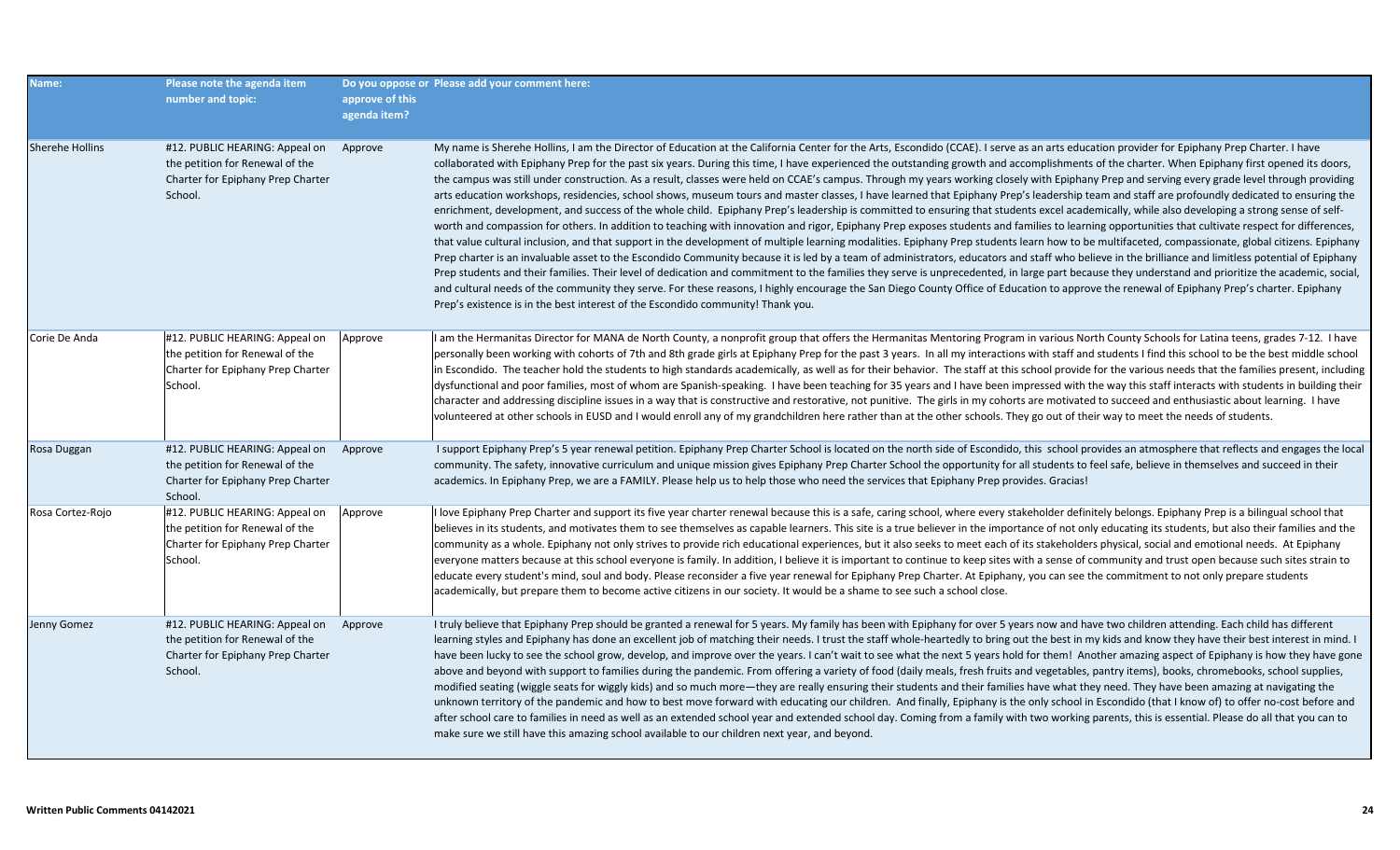| Name:                     | Please note the agenda item<br>number and topic:                                                                          | approve of this<br>agenda item? | Do you oppose or Please add your comment here:                                                                                                                                                                                                                                                                                                                                                                                                                                                                                                                                                                                                                                                                                                                                                                                                                                                                                                                                                                                                                                                                                                                                                                                                                                                                                                                   |
|---------------------------|---------------------------------------------------------------------------------------------------------------------------|---------------------------------|------------------------------------------------------------------------------------------------------------------------------------------------------------------------------------------------------------------------------------------------------------------------------------------------------------------------------------------------------------------------------------------------------------------------------------------------------------------------------------------------------------------------------------------------------------------------------------------------------------------------------------------------------------------------------------------------------------------------------------------------------------------------------------------------------------------------------------------------------------------------------------------------------------------------------------------------------------------------------------------------------------------------------------------------------------------------------------------------------------------------------------------------------------------------------------------------------------------------------------------------------------------------------------------------------------------------------------------------------------------|
| Lisa M Hoffman            | #12. PUBLIC HEARING: Appeal on<br>the petition for Renewal of the<br>Charter for Epiphany Prep Charter<br>School.         | Approve                         | Good Evening Board Members, I want to speak on behalf of the charter renewal for Epiphany Prep. I spent 24 years working in the Vista Unified School District in San Diego County before<br>experiencing Epiphany Prep Charter School. In these very trying times, let alone the everyday craziness of life, this school is a gem in it's community, bringing a helping hand and a chance to many<br>local youth who might, if not given the chance to attend Epiphany, fall through the cracks in a regular public school. I have seen funding cuts take away APs, Counselors, Special Ed Teams, and<br>Afterschool Programs for years in this state - and the ones who suffer these cuts the most, are those who need the most. With both a Principal and AP, plus 4 Counselors, a full Special Ed Team,<br>and an Afterschool Program, Epiphany can do more to support the struggles of our socio-economically disadvantaged youth population in the Escondido Area, and give them a better chance, and<br>hope, to succeed into a higher level of education in their lives, better than any other TK-8th grade demographic within a school district. I ask that you continue to support Epiphany Prep and let it<br>continue to be a beacon for struggling children in our community. Thank You. Lisa M Hoffman, Epiphany Prep Technology/Library Specialist |
| Benoni Pantoja            | #12. PUBLIC HEARING: Appeal on Approve<br>the petition for Renewal of the<br>Charter for Epiphany Prep Charter<br>School. |                                 | As a community member, I am in full support of approving Epiphany's charter renewal petition. They are a beacon of hope for closing the opportunity gap for their school's demographics. As<br>some of you are aware, closing the achievement gap is about progress. They have proved with their academic growth to be a support to the community. These students and families deserve to<br>have their voices heard and receive an education from Epiphany. If you believe in equity, access, inclusion, and a one-size does not fit all students model, then vote YES to approve this charter.<br>Much appreciated.                                                                                                                                                                                                                                                                                                                                                                                                                                                                                                                                                                                                                                                                                                                                            |
| Kamaal Martin             | #12. PUBLIC HEARING: Appeal on<br>the petition for Renewal of the<br>Charter for Epiphany Prep Charter<br>School.         | Approve                         | On behalf of the California Charter School Association, we'd like to thank the SD County Board of Education for it's commitment to thoughtful dialogue around ways to support Epiphany Prep<br>Charter School, and the predominantly Latinx students they serve. Epiphany has been a lifeline for the Escondido community during the pandemic. CCSA believes that through building closer ties<br>with the SDCOE, the vulnerable students they tirelessly serve will continue to thrive and blossom academically, and in terms of their social-emotional learning. These students cannot be allowed<br>to fall through the cracks in institutions that were not the ideal environments for their unique needs prior to coming to Epiphany Prep. Thank you.                                                                                                                                                                                                                                                                                                                                                                                                                                                                                                                                                                                                       |
| <b>Bruce Jackson</b>      | #12. PUBLIC HEARING: Appeal on<br>the petition for Renewal of the<br>Charter for Epiphany Prep Charter<br>School.         | Approve                         | I believe that Epiphany Prep Charter School should be renewed with at least a 2 year renewal. The school has demonstrated improved English Language Learner data along with a strong SPED<br>department in addition to a full counseling team on board to support with SEL and other student support systems within the school day.                                                                                                                                                                                                                                                                                                                                                                                                                                                                                                                                                                                                                                                                                                                                                                                                                                                                                                                                                                                                                              |
| Kristin French            | #12. PUBLIC HEARING: Appeal on<br>the petition for Renewal of the<br>Charter for Epiphany Prep Charter<br>School.         | Approve                         | As a founding board member of the Epiphany Prep Charter School, I am proud to support such a wonderful school and mission. It has been my distinct honor to be a part of a school who ONLY<br>has the best interests of its students (scholars) in mind. These are students that many schools have not be able to serve and our families have come to Epiphany Prep for a better solution to their<br>educational needs. I strongly believe that Epiphany Prep has given our families what they were looking for and a whole lot more! Our students are truly thriving, academically and emotionally as<br>the data clearly shows. This amazing school has tremendous leadership and takes care of each of every child with a wholistic approach to learning and teaches all our students what it's like to be<br>a part of a community and family. As some schools sadly lost touch with their students during these unfortunate times of COVID, Epiphany has risen to the occasion to ensure proper<br>communication, safe home visits and making sure that all of our students are well fed in their hearts and mind! I am 100% in favor of a 5-year renewal.                                                                                                                                                                                                 |
| <b>Miriam Nunez</b>       | #12. PUBLIC HEARING: Appeal on<br>the petition for Renewal of the<br>Charter for Epiphany Prep Charter<br>School.         | Approve                         | I wholeheartedly support Epiphany Prep Charter School's renewal. EPCS is an inclusive school that advocates for ALL children. They are a pillar of the Escondido community- they are dedicated to<br>serving the hearts, bodies, and minds of not only the students who attend Epiphany, but the community as well. EPCS's academic and SEL growth data prove how impactful and necessary their<br>work is for the 600+ student body. They are an integral option and presence for all the students and staff who have found a place where they belong and where they can achieve their fullest<br>potential.                                                                                                                                                                                                                                                                                                                                                                                                                                                                                                                                                                                                                                                                                                                                                    |
| Alan Ryan                 | #12. PUBLIC HEARING: Appeal on<br>the petition for Renewal of the<br>Charter for Epiphany Prep Charter<br>School.         | Approve                         | I have been a 5th grade teacher at Epiphany Prep Charter School for 5 years, and I strongly support the renewal of their Charter. Many of our students come to us having experienced the<br>challenges that growing up with poverty and as an English language learner come with. We believe that supporting the growth of the whole child, their family, and the community are integral to<br>the child's successful journey on to college and into a career. At Epiphany, we find great support from our families because they trust us to find the greatness in their children where others saw<br>only issues.                                                                                                                                                                                                                                                                                                                                                                                                                                                                                                                                                                                                                                                                                                                                               |
| Nichole Bautista-Figueroa | #12. PUBLIC HEARING: Appeal on Approve<br>the petition for Renewal of the<br>Charter for Epiphany Prep Charter<br>School. |                                 | I approve of Epiphany prep's application to remain a functional charter school. The teachers are very involved in my daughter's education and my daughter is thriving despite the remote learning.<br>I cant wait to see how well she does with in person instruction starting soon.                                                                                                                                                                                                                                                                                                                                                                                                                                                                                                                                                                                                                                                                                                                                                                                                                                                                                                                                                                                                                                                                             |